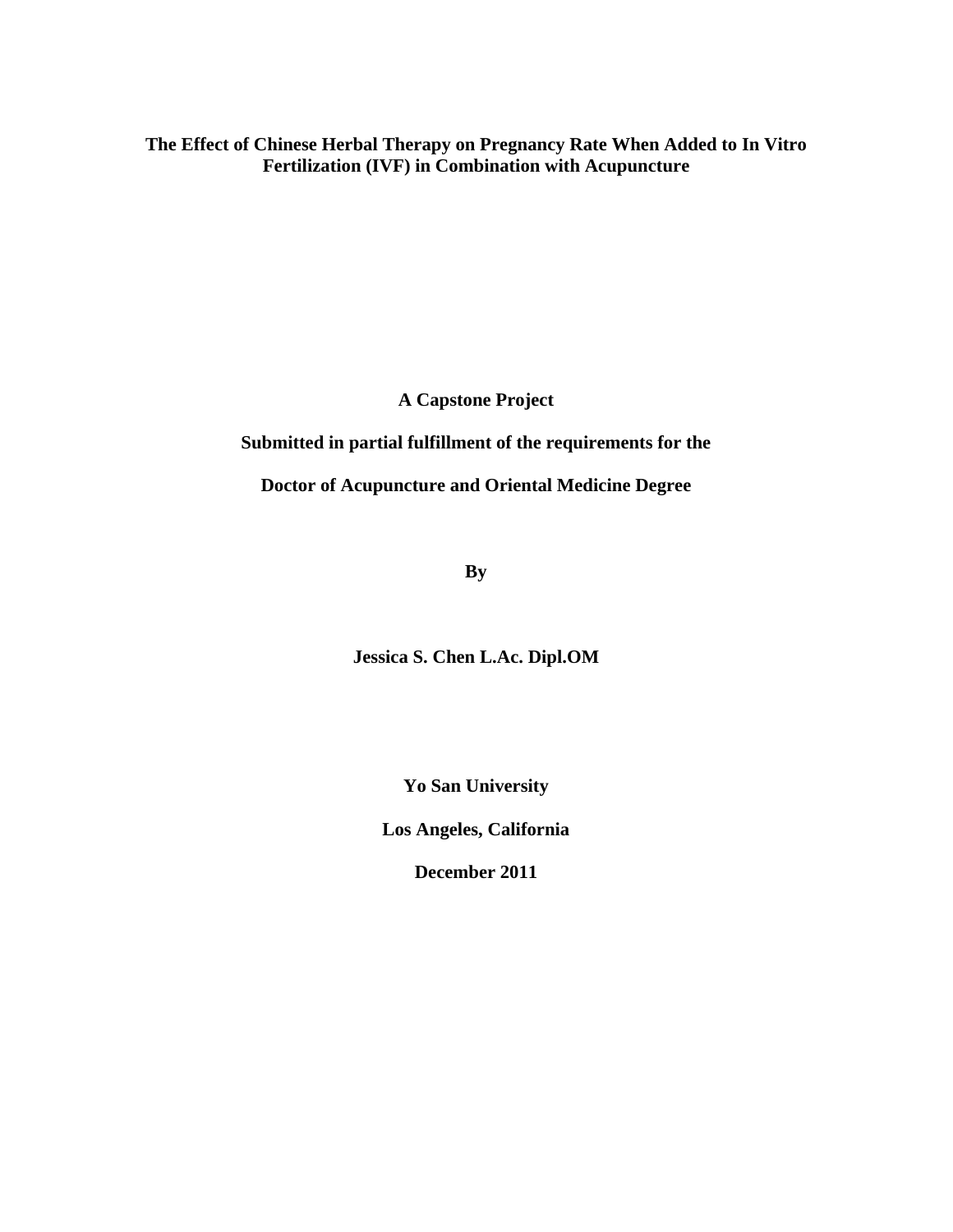This Capstone Project has been reviewed and approved by:

Carola Cehran

 $(2/3)/(1)$ 

Carola Gehrke, Ph.D., Capstone Project Advisor

 $\frac{1}{\text{Date}}$ 

Daoshing Ni, Ph.D., L. Ac., Specialty Chair

 $12/30/0011$ 

Date

Caroles Celothe

 $\frac{12}{2}$ 

Carola Gehrke, Ph.D., DAOM Program Director

 $\overline{2}$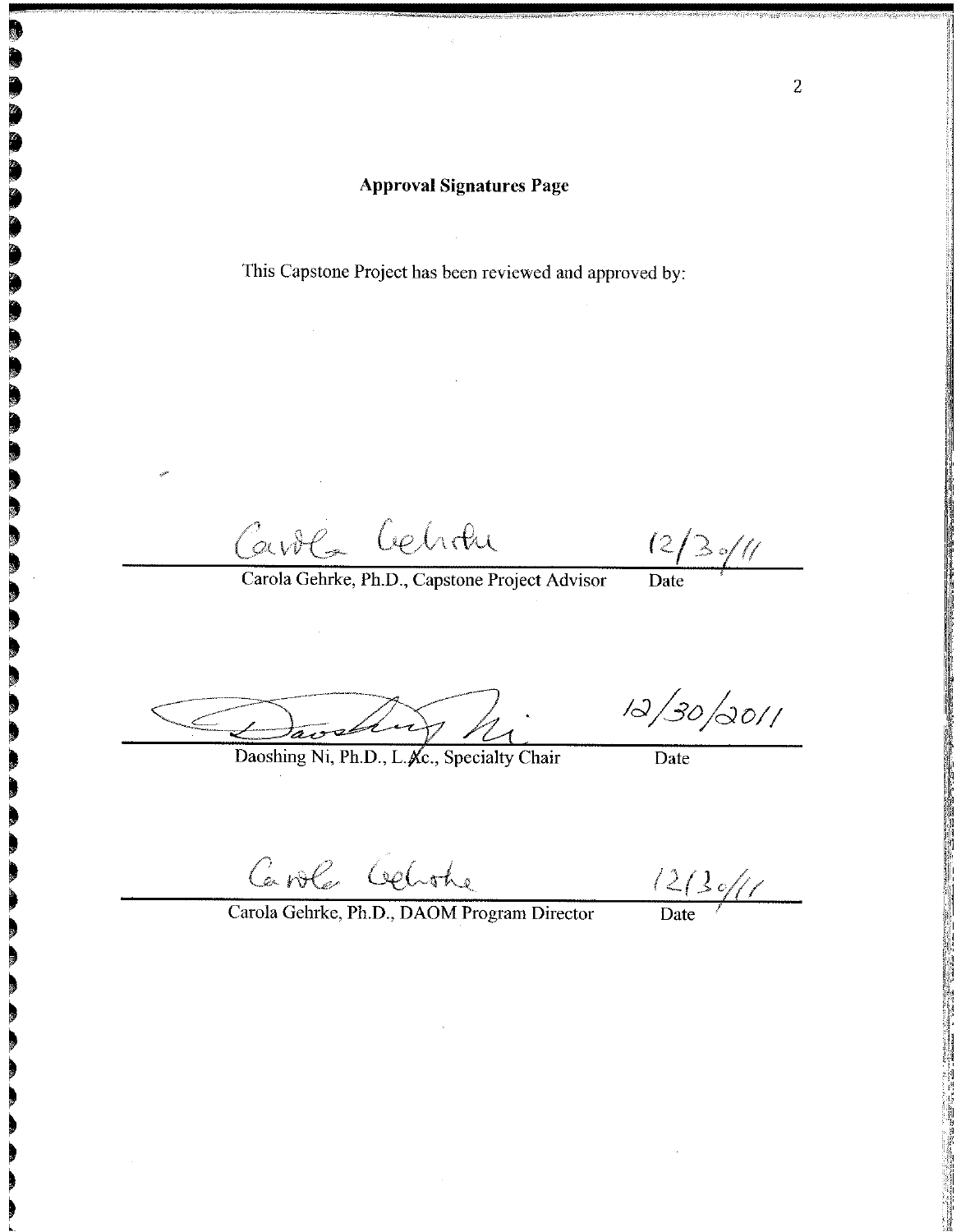#### **ABSTRACT**

The goal of this retrospective chart review was to analyze if Chinese herbal therapy and acupuncture together with IVF will result in a higher pregnancy rate than acupuncture alone with IVF. Cases were reviewed from a reputable Chinese Medicine clinic that specializes in reproductive medicine. A convenience sampling was applied and patients were placed in separate groups according to the treatment they had received. Group A consisted of women who were treated with Chinese herbal therapy and acupuncture and Group B consisted of women who were treated with acupuncture only. A positive *B-* hCG was measured by a serum blood test to determine pregnancy. A total of more than 700 patient charts were reviewed, 34 of which qualified for this study. Out of the 34 patients, 23 were treated with acupuncture and Chinese herbal therapy, and 11 were treated with acupuncture only while going through IVF. The results showed a significantly higher pregnancy rate in the group that was treated with both acupuncture and Chinese herbs compared to the group that was treated with acupuncture only (82.6% vs. 40.0%, respectively;  $p = 0.023$ ). Exploratory analysis was done on the live birth rate and there was no significant difference between Group A  $(45.5\%)$  versus Group B  $(20.0\%)$  ( $p = 0.163$ ). Even though this study showed a significantly higher pregnancy rate with the incorporation of Chinese herbs during IVF, more extensive research is required to further support the integration between these two modalities. Investigating a broader range of outcome measures, such as side effects from IVF stimulation, ongoing pregnancy rates, and live birth rates, may support the results of this study and provide more scientific evidence for the public.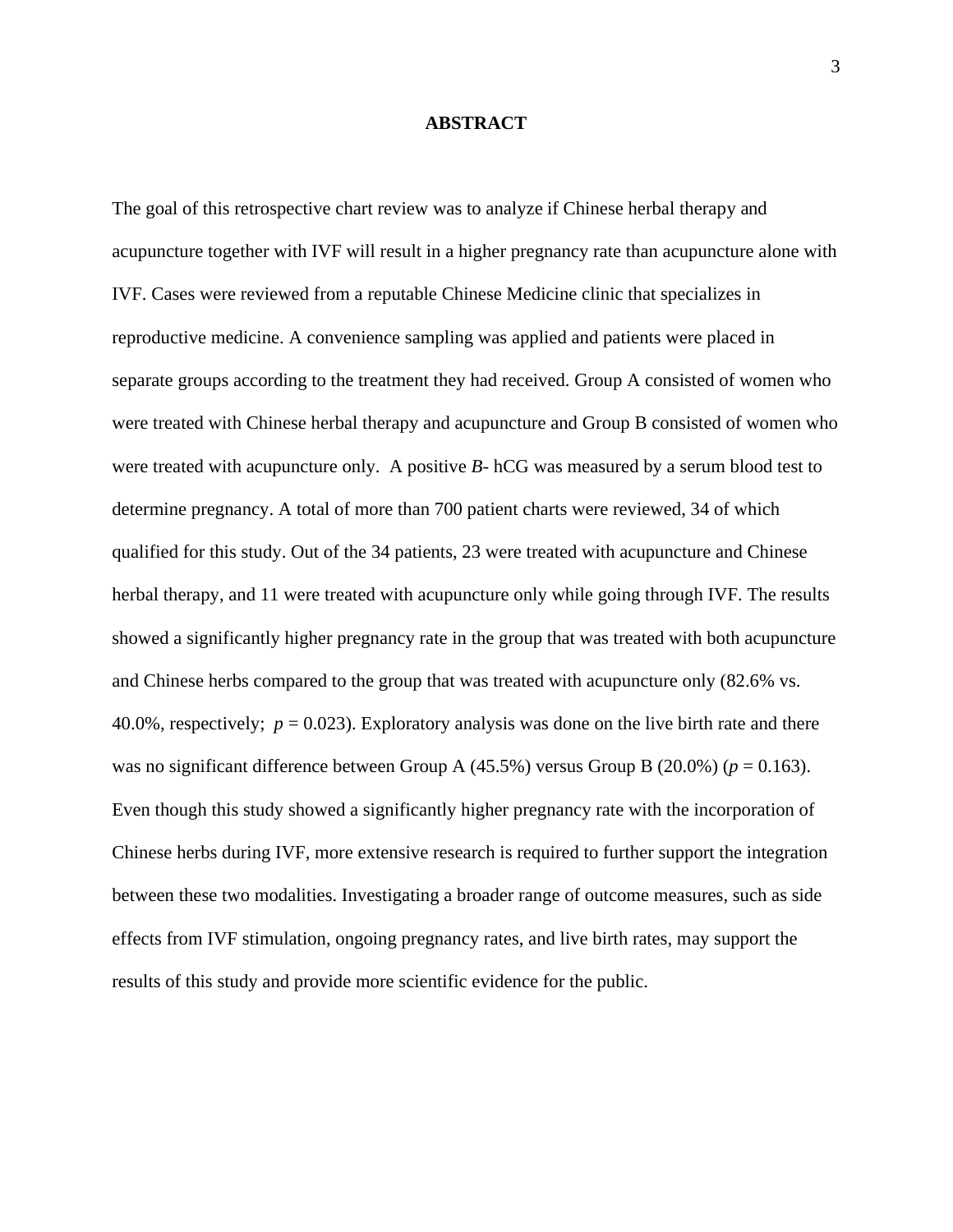#### **Acknowledgments**

This Capstones thesis project would not be possible without the help from the following people: Linda Deacon – for her help with the statistical analysis; Jennifer Monabosco, for her help in setting the foundation of this project; Yo San university librarian Andrea Anzalone, Dr Daoshing Ni, for his expertise on traditional Chinese medicine; Dr Paul Magarelli for his expertise on the Western fertility medicine, Edsel Tan, the Tao of Wellness doctors and staff, to all my fellow DAOM candidates for their love and dedication and last but not least my amazing advisor who has been by my side throughout this whole process, Dr. Carola Gehrke – thank you for all the support, encouragement and patience.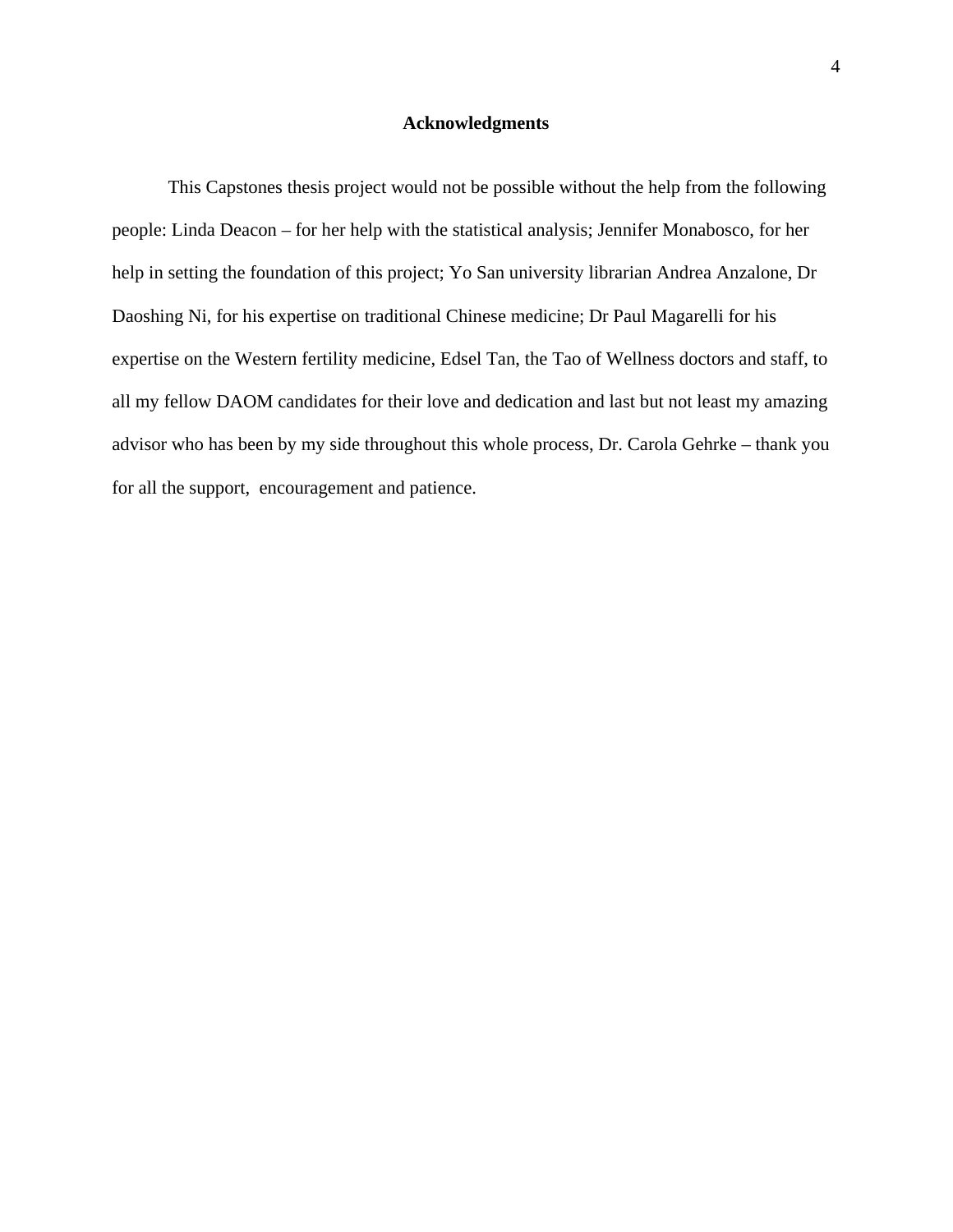# **Table of Content**

| O       |         |    |
|---------|---------|----|
| O       |         |    |
|         |         |    |
| O       |         |    |
| O       |         |    |
|         | $\circ$ |    |
|         | O       |    |
|         | O       |    |
|         | $\circ$ |    |
| $\circ$ |         |    |
|         | $\circ$ |    |
|         | O       |    |
|         | O       |    |
|         | O       |    |
|         |         | 30 |
| $\circ$ |         |    |
| $\circ$ |         |    |
| $\circ$ |         |    |
| $\circ$ |         |    |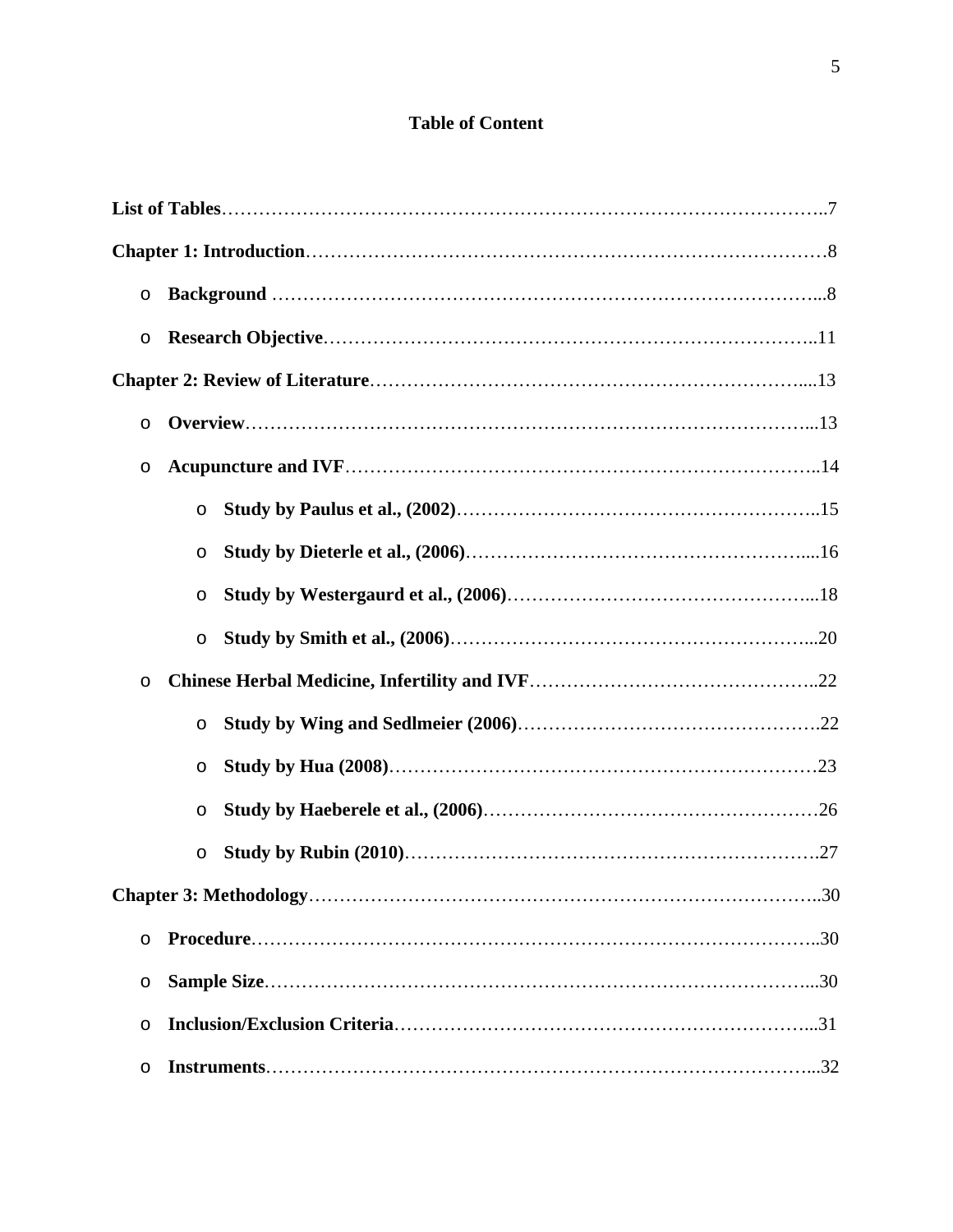| $\circ$ |                                                             |  |
|---------|-------------------------------------------------------------|--|
|         |                                                             |  |
| $\circ$ |                                                             |  |
| $\circ$ |                                                             |  |
| $\circ$ |                                                             |  |
| $\circ$ |                                                             |  |
| $\circ$ | Further Discussion and Recommendations for Future Studies44 |  |
| $\circ$ |                                                             |  |
|         |                                                             |  |
|         |                                                             |  |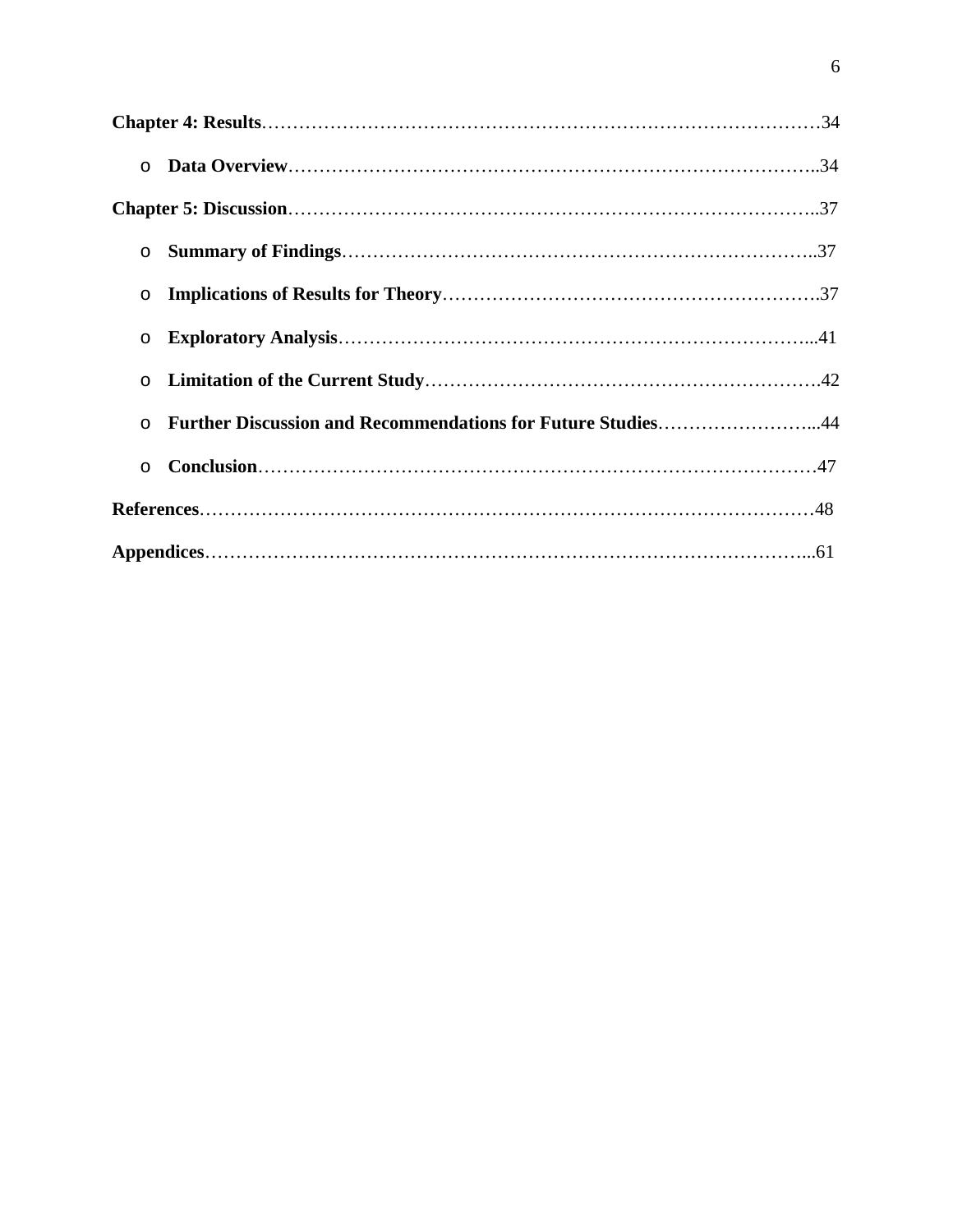# **List of Tables**

| Table 2. Comparison of Continuous History Variables Between Women Treated with              |
|---------------------------------------------------------------------------------------------|
| Acupuncture and Herbs during IVF Versus those Treated with Acupuncture Only54               |
|                                                                                             |
| Table 4. Comparison of Beta hCG Positivity Between Women Treated with Acupuncture and       |
|                                                                                             |
| <b>Table 5.</b> Comparison of Continuous Patient History Variables by Beta hCG Positivity57 |
| Table 6. Comparison of Dichotomous Patient History Variables by Beta hCG Positivity58       |
| Table 7. Comparison of Post-Treatment Live Birth Rate between Women Treated with            |
| Acupuncture and Herbs during IVF versus those treated with Acupuncture only59               |
| Table 8. Comparison between Women treated with Acupuncture and Herbs during IVF versus      |
| those treated with Acupuncture only on of number of eggs retrieved and number of            |
|                                                                                             |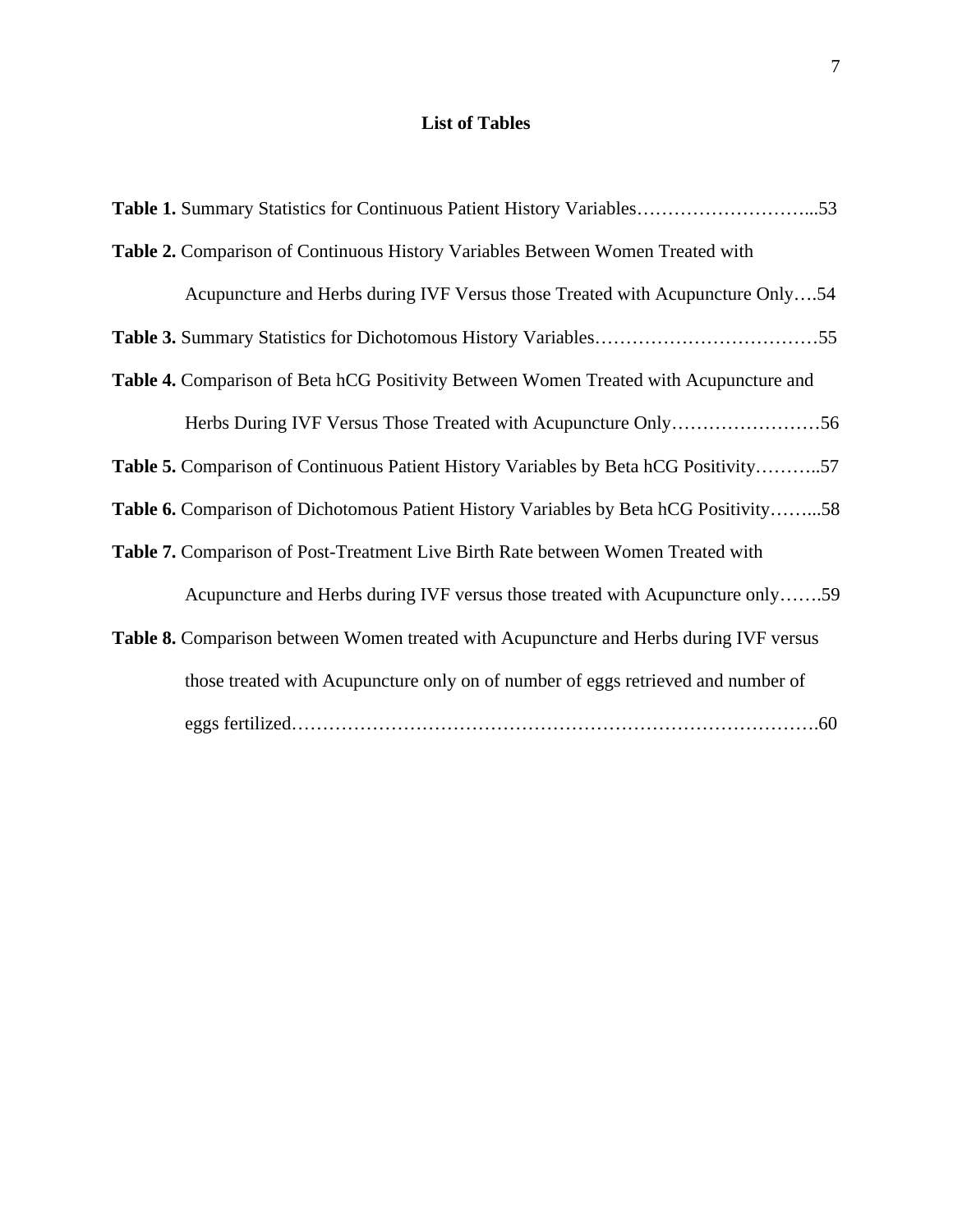#### **ONE: INTRODUCTION**

#### **Background**

Reproduction is a fundamental aspect of all known life. Innately, we know when the time comes, it should be natural and easy to conceive and start a family. So what happens when this natural progression of life presents a shocking challenge to some couples? In the fast paced world we live in today, women are getting pregnant later due to either late marriage or in order to keep up with the work force. Unfortunately the female reproductive system does not go on pause when we are not ready. It continues to mature, hence, leading to difficulties in conceiving. These women are not alone. Approximately 10-15% of couples have trouble conceiving sometimes during their reproductive age (15-44 years) (Centers for Disease Control and Preventions [CDC], American Society for Reproductive Medicine [ASRM], 2008; Manheimer et al., 2008). The number might be even higher due to unreported incidences.

More couples are experiencing infertility with higher prevalence occurring in women over 34 years of age (CDC, 2008). In 2002, it has also been reported that out of 62 million women of reproductive age, about 1.2 million had had infertility related medical applications and an additional 10% received infertility services (CDC, 2008). The number of assisted reproductive therapies (ART) cycles performed in the United States, has doubled from 87,636 cycles in 1999 to 148,055 in 2008. The number of infants born conceived through ART is also increasing steadily between 1999 and 2008 (CDC, 2008). In vitro fertilization (IVF) is the most common ART performed.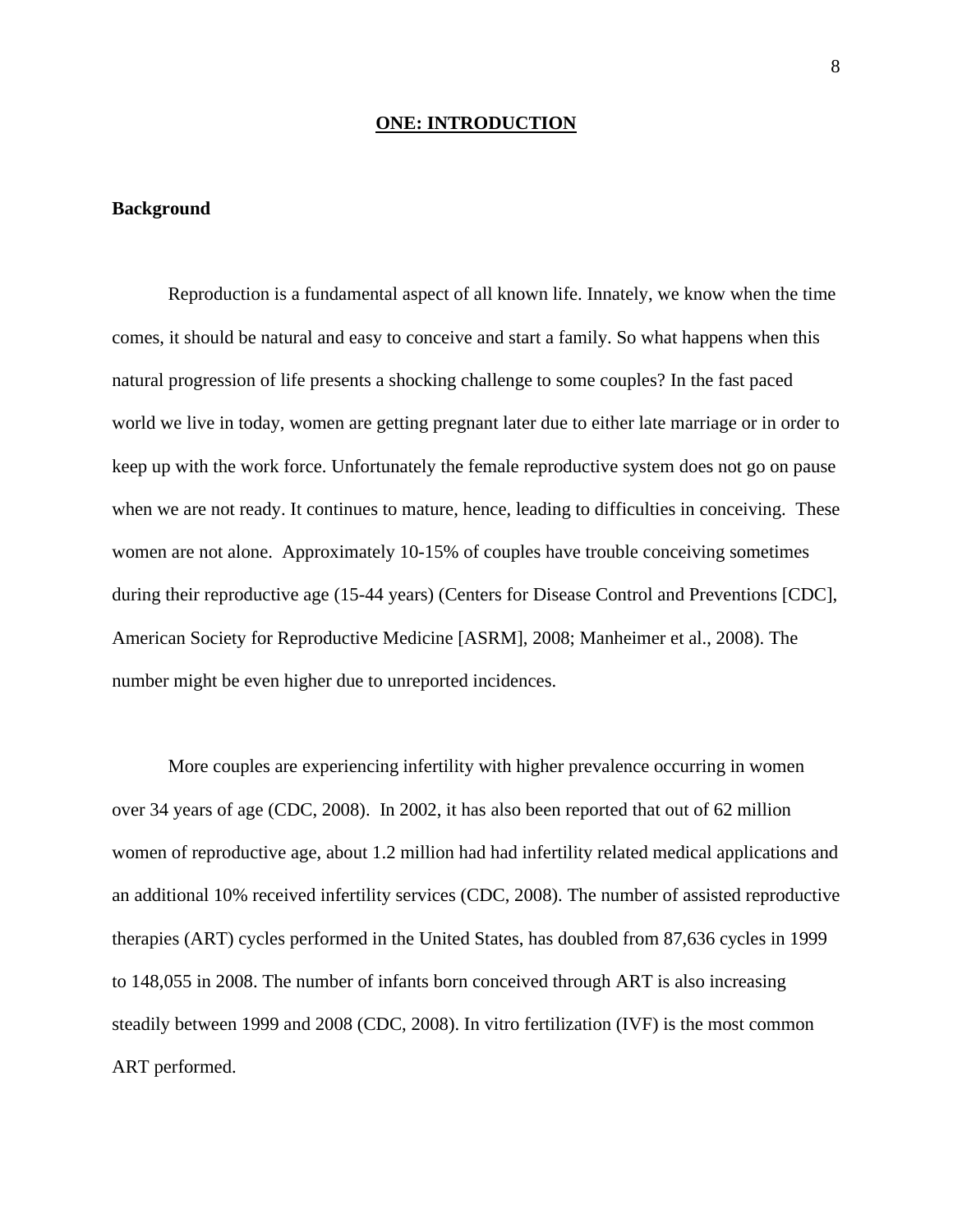A typical treatment cycle of IVF begins when a woman starts taking drugs to stimulate egg production. If enough eggs are produced, they are then retrieved from the ovaries. After the retrieval, the eggs are combined with the sperm with the hope of fertilization. Once fertilized, the selected embryos are transferred back to the uterus through the cervix in 3-5 days (CDC, 2008). IVF was originally developed to treat women with infertility due to blocked, damage or absent fallopian tubes thus bypassing the fallopian tubes.

Since the success of the first IVF baby born in 1978, many more babies have been born through the process of IVF (CDC, 2008). With accumulated clinical advancements throughout the years, IVF has been utilized to treat various causes of infertility – endometriosis, polycystic ovarian syndrome (PCOS) and tubal blockages. Even though IVF has helped many couples achieve their fertility goals, the average delivery rate of IVF per single cycle using fresh, nondonor eggs was only 33% (CDC, 2008). IVF cycles are also expensive, can be lengthy, stressful and can involve some risks. Some of the risks involved in IVF include ovarian hyperstimulation syndrome  $(OHSS)^{1}$  which if severe can lead to serious complications and increase the likelihood of multiple pregnancies which can lead to preterm birth. Whether or not the medications taken to stimulate the follicles can lead to other health complications has yet to be determined. Due to those reasons, many couples are turning to complimentary medicine to enhance the success of their IVF treatments and to aid in reducing some of the side effects from the IVF medications (Rosenthal & Anderson, 2007).

 $\overline{a}$ 

 $1$  Ovarian hyperstimulation syndrome (OHSS) – ovaries that are hyperstimulated by medication that led to fluid leakage out to the peritoneal cavity, which can cause sever bloating or abdominal pain, nausea, vomiting, ascities or oliguria (Speroff, 2005).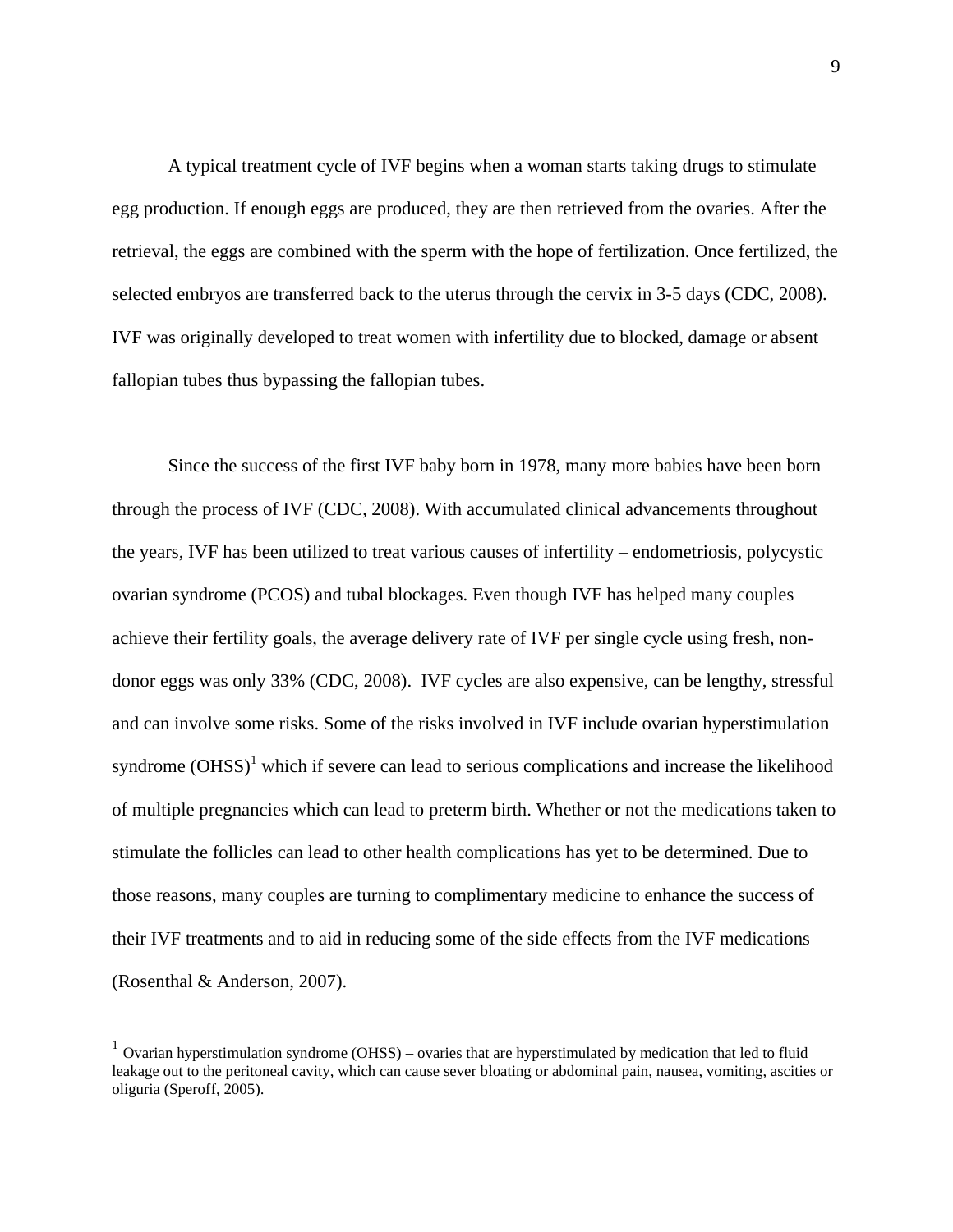Traditional Chinese medicine (TCM) has been used in China for centuries to treat and regulate the female reproductive system (Maciocia, 1998; Manheimer et al., 2008; Xu, Yin, Tang, Zhang, & Gosden, 2003). So far, in the realm of TCM and IVF combined therapy, the majority of research has focused on the application of acupuncture only for IVF support (Rubin, 2010). The results of the 2002 Paulus study suggested acupuncture to have a beneficial influence on the pregnancy rate of women undergoing IVF, setting the foundation for many other acupuncture and IVF studies. With greater evidence suggesting that acupuncture can possibly help enhance IVF success rates (Manheimer et al., 2008), more reproductive endocrinologists, though cautiously, have been more open to having their patients include acupuncture as part of their treatment regime. Even though most studies have indicated a significant difference in the increase in pregnancy rate with the addition of Acupuncture to IVF (Paulus, Zhang, Strehler, El-Danasouri, & Sterzik, 2002; Westergaard et al., 2006; Deiterle, Ying, Hatzamann, & Neuer, 2006), other studies have shown that there is no significant difference (Smith et al., 2006; Moy et al., 2011) or some even suggested acupuncture to have a negative effect on the pregnancy rate when combined with IVF (Craig, Criniti, Hanse, Marshall, & Soules, 2007). The details of some of these studies will be presented in the next chapter – literature review. Hence, the definitive role of acupuncture having a positive effect on IVF needs to be further evaluated.

While there are an increasing number of studies examining acupuncture during IVF, there has been minimal number of studies done in the United States on the effects of acupuncture combined with Chinese herbs during IVF. In TCM, Chinese herbs are very effective in treating female reproductive health, infertility and endocrine deficiencies (Maciocia, 1998; Xu et al., 2003). In fact, the use of Chinese herbs is the main treatment modality for fertility in Asia (Xu et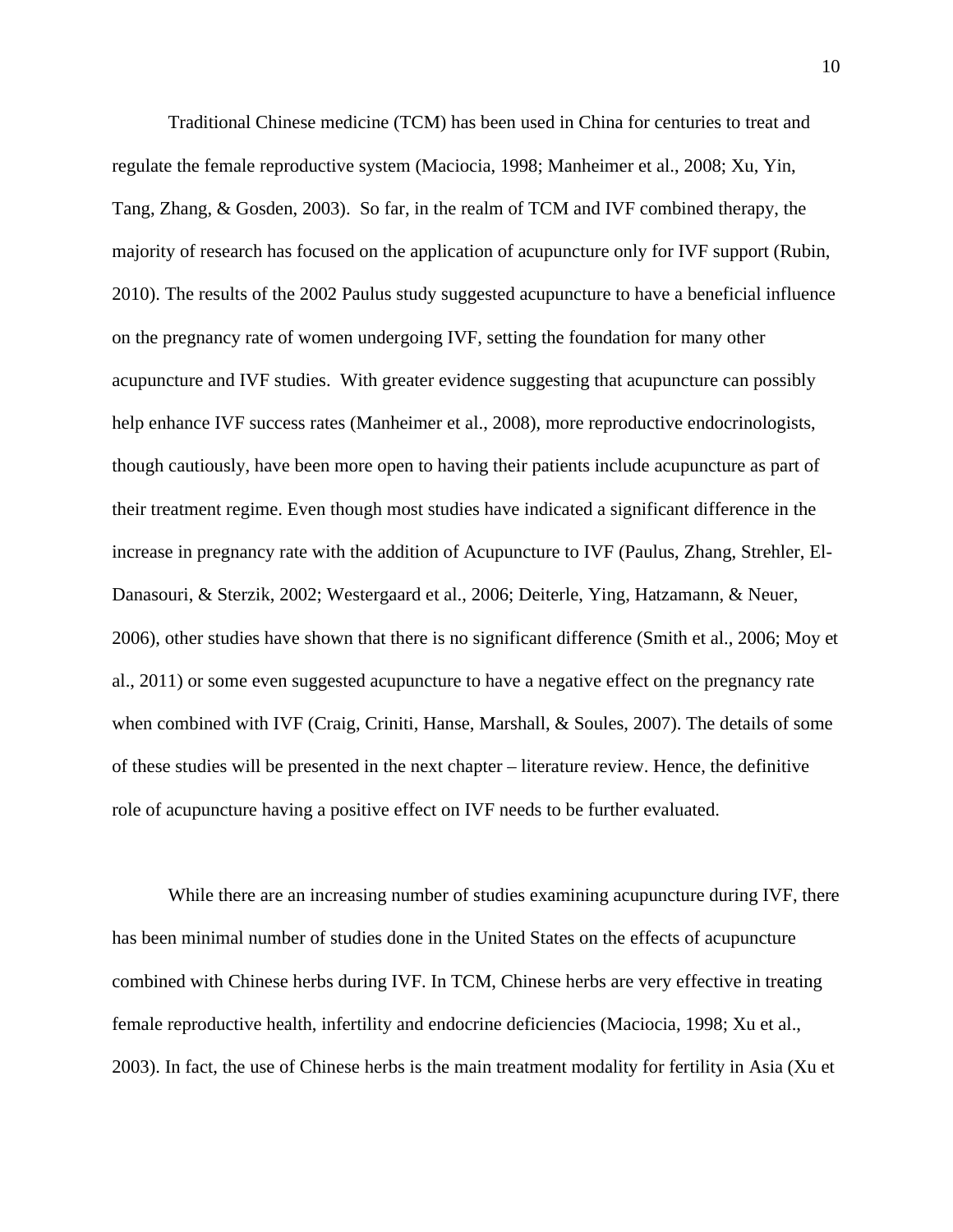al., 2003). A study conducted by Wing and Sedlmeier (2006) demonstrated that Chinese Herbal medicine increases female fertility, which resulted in a higher rate of successful pregnancy. The majority of the research to date on the effective use of Chinese herbs for fertility has been from non-randomized or poorly controlled studies. Hence, these studies have been criticized by Western physicians for failing to meet the criteria normally required by evidence based Western medicine (Xu et al., 2003).

Generally, in Asia, Chinese herbs and acupuncture are employed synergistically as a holistic treatment modality to treat female reproductive issues. Acupuncture promotes blood circulation to the uterus (Sterner-Victorin et al., 1996), harmonizes the hypothalamic-pituitaryovarian axis and releases beta-endorphins to help reduce stress (Chang, Chung, & Rosenwaks, 2002). Chinese herbal medicine supplies nutrients to the reproductive system and provides a regulatory effect on the blood circulatory, immune and endocrine systems (Xu et al., 2003). This can lead to an improvement of the ovarian and uterine function and other fertility markers, therefore optimizing the chance of conception and pregnancy (Heese, 2006; Wing & Sedlmeier, 2006,). It is safe to assume that the combination of acupuncture and Chinese herbs would provide optimum results for patients undergoing IVF treatment.

#### **Research Objective**

Due to the lack of both scientific studies and general knowledge of the possible interactions between the Chinese herbal medicine and IVF stimulation medications, most reproductive endocrinologists are either hesitant or do not allow their patients to take Chinese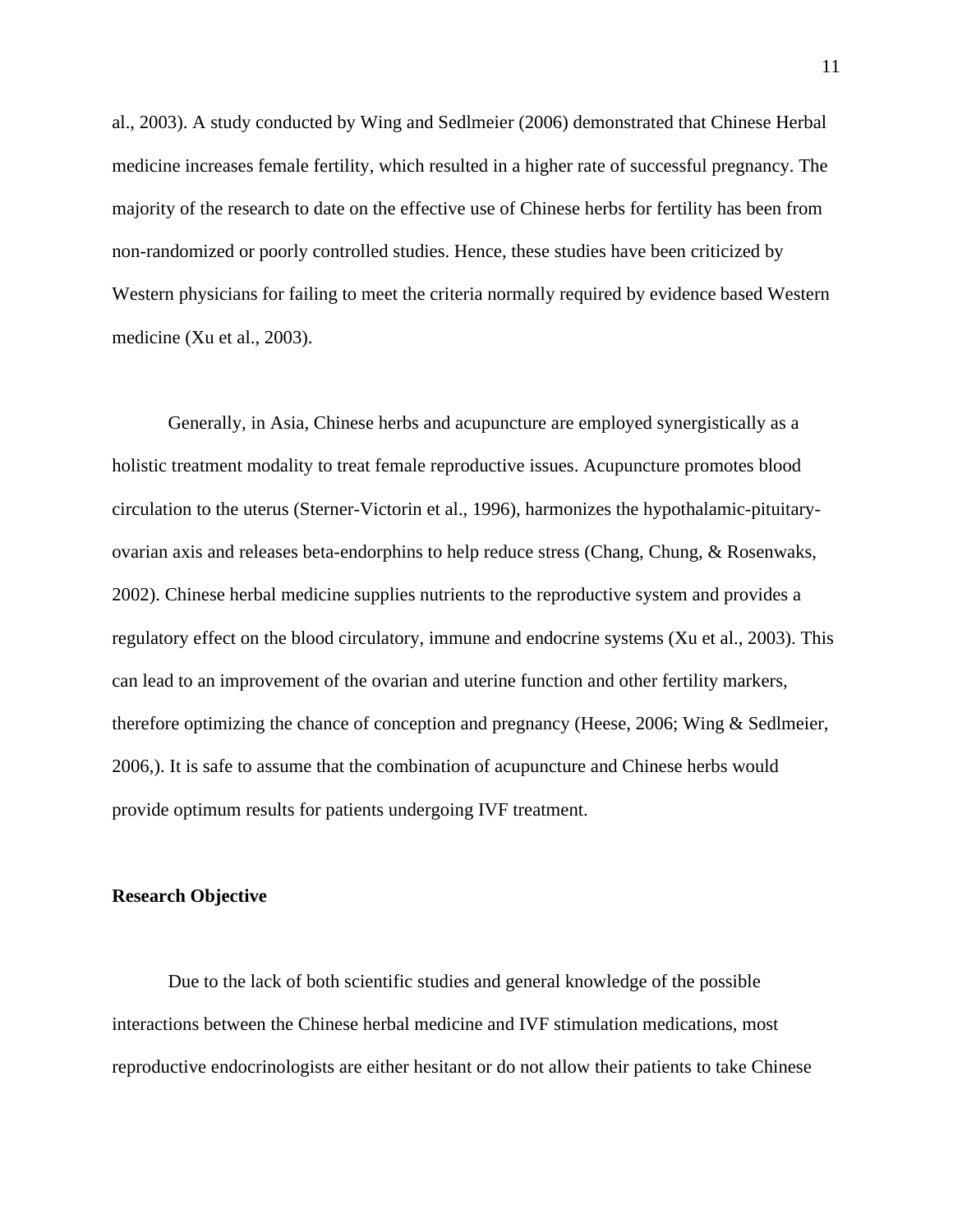herbs while going through an IVF cycle. From my own clinical experience, the combination of Chinese herbal therapy and acupuncture during IVF appears to be more effective during IVF than just acupuncture alone. To test my clinical experience, a statistical analysis is needed for more clarity regarding this subject matter. Therefore, the goal of this thesis is to investigate the hypothesis that the addition of Chinese herbal medicine in combination with acupuncture during an IVF cycle increases pregnancy outcome.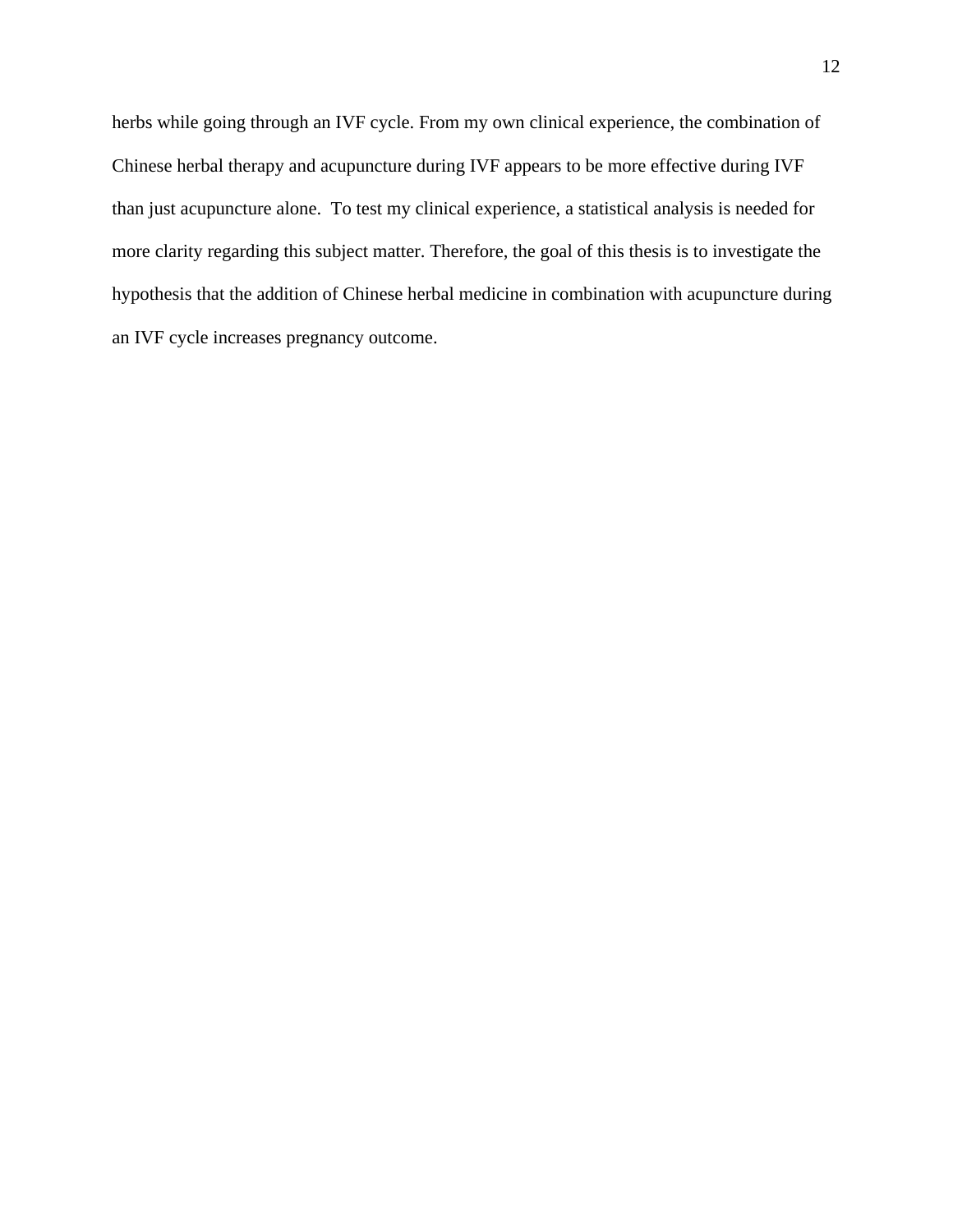#### **CHAPTER TWO: LITERATURE REVIEW**

### **Overview**

This chapter will begin by reviewing in detail some of the randomized controlled trials (RCTs) regarding the effects of acupuncture as an adjunct therapy for IVF. It is important to look at these studies because they pave the way for the integration of Traditional Chinese medicine and Western fertility treatments. Then we will look into some of the studies that have suggested Chinese herbal medicine to be effective in treating female reproduction and infertility.

Searches for this literature review included a web search in: Pubmed, Google scholar, Cochrane Review, SAGE, Chinese Journal of Integrative Medicine, Journal of Chinese medicine, Fertility and Sterility, and Human Reproduction. Some of the key search words included: Chinese herbal medicine, Chinese herbs, Chinese herbs and fertility, IVF, acupuncture and IVF and Chinese herbs and IVF. The most helpful sites for information regarding Western medicine or Western medicine with acupuncture were the sites of the journals Fertility and Sterility and Human Reproduction. This was due to their library of information from past to present on all topics related to reproduction and fertility. On the flip side, it was a challenge finding information on the subject of Chinese herbal medicine related to IVF. The majority of the data or articles on this subject were in Chinese. The studies that are available on the integration of Chinese herbs and IVF will be reviewed later in this chapter.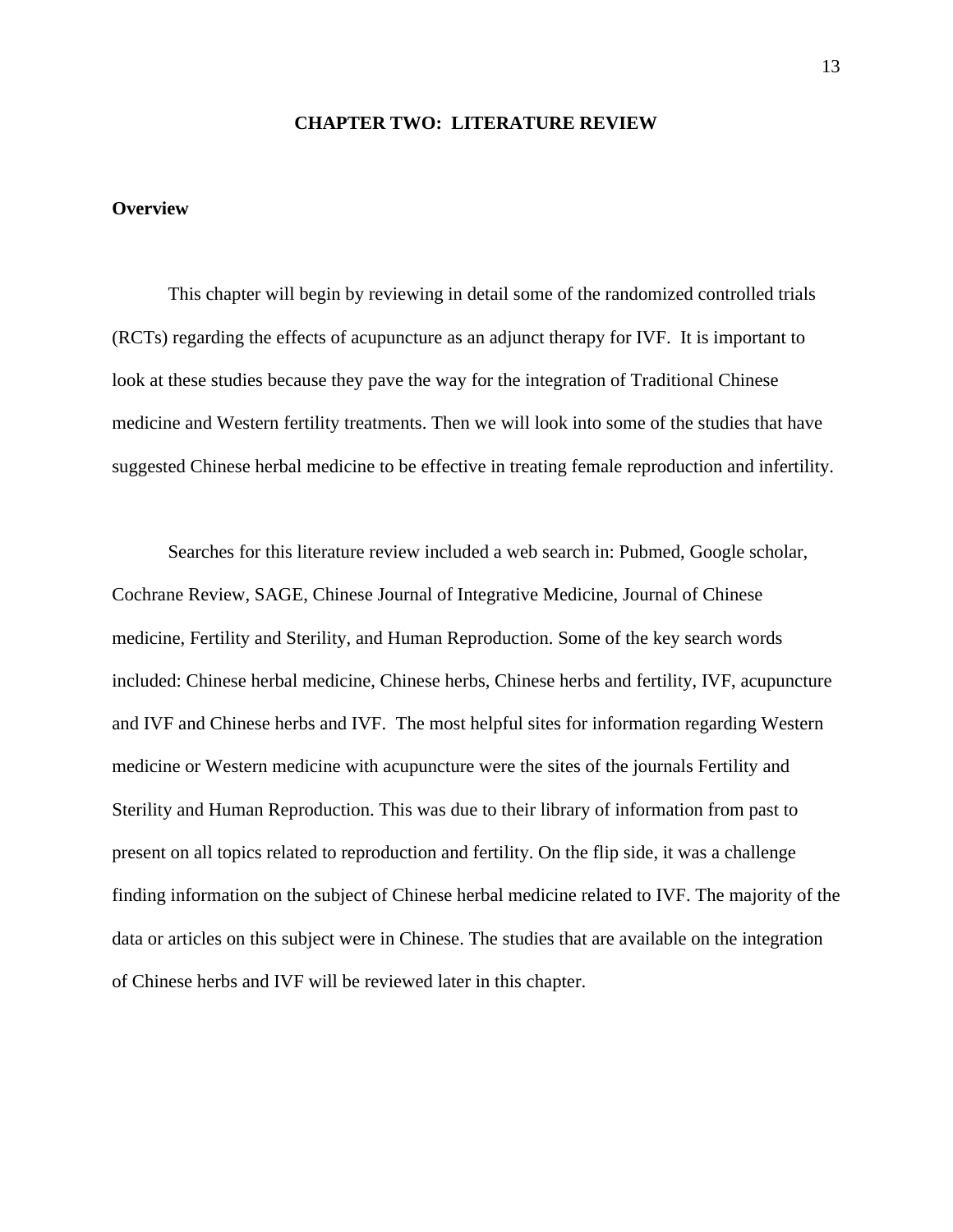There have been several RCTs that involved acupuncture and IVF (Benson et al., 2006; Craig et al., 2007; Dieterle et al., 2006; Domar et al., 2006; Humaidan et al., 2004; Paulus et al., 2002; Paulus et al., 2003; Smith et al., 2006; Stener-Victorin et al., 1996; Sterner-Victorin et al., 2003; Westergaard et al., 2006). Some studies show promising results of acupuncture benefiting IVF (Paulus et al., 2002; Westergaard et al., 2006; Dieterle et al., 2006; Magarelli, Cridennda, & Cohen, 2009), while other studies found acupuncture to be non-effective in conjunction with IVF (Smith et al., 2006; Craig et al., 2007; Moy et al., 2011; Domar, Meshay, Kelliher, Alper, & Powers, 2009). To my knowledge, there has been no RCTs on the effects of the combination of Chinese herbal medicine and ART in the United States. This may be due in part to the vast amount of herbs and herbal formulations currently available on the US market. It would be difficult to research the mechanism of action, indication, effective dosage and concentration of each individual herb in conjunction with the IVF stimulating medications.

#### **Acupuncture and IVF**

Four of the most conclusive and frequently visited RCTs (Rosenthal & Anderson, 2007) on the effects of acupuncture and IVF (Paulus et al., 2002; Dieterle et al., 2006; Smith, Coyle, & Norman, 2006; Westergaard et al., 2006) will be the main focus of this literature review. Three of the four RCTs present results suggesting acupuncture can benefit the outcome of IVF (Paulus et al., 2002; Dieterle et al., 2006; Westergaard et al., 2006) while one suggests that there was no significant difference between the acupuncture group and control group (Smith et al., 2006).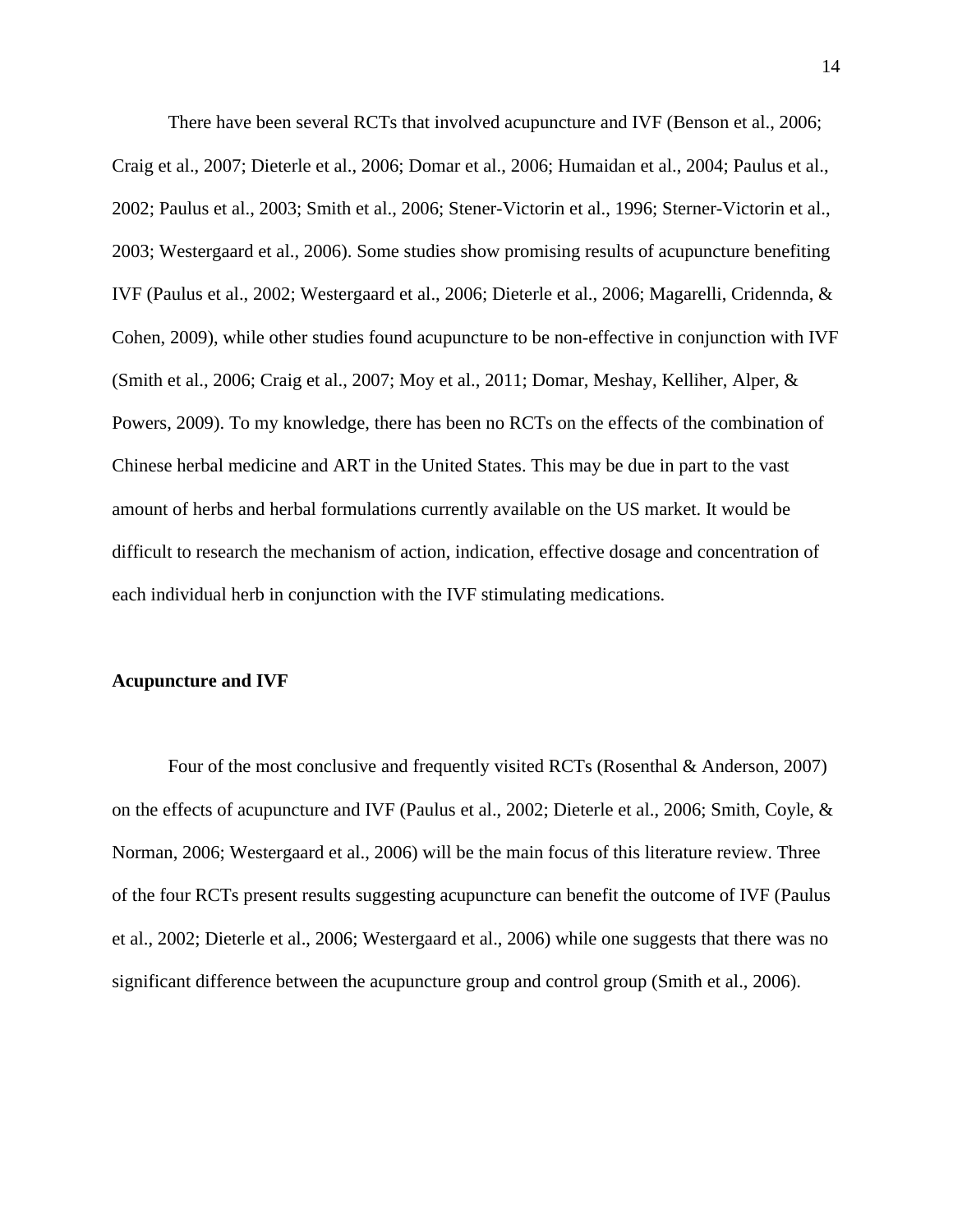**Study by Paulus et al. (2002).** Paulus et al. (2002) is one the pioneers that had set forth the motion of incorporating acupuncture into the IVF regime. This RCT had established a foundation for several other large RCTs (Westergaard et al., 2006; Smith et al., 2006; Dieterle et al., 2006). The researchers of this trial randomized 160 patients to receive either acupuncture (n=80) 25 minutes before and after embryo transfer (ET) or a standard IVF protocol with no acupuncture (n=80) but also with 25 minutes bed rest after ET. Paulus et al, (2002) applied acupuncture points CV-6 (Neiguan), Sp-8 (Diji), Liv-3 (Taichong), Gv-20 (Baihui), and St-29 (Guilai), ear point Shenmen and Brain in one ear and Uterus and Brain in the other ear for 25 minutes before ET. Then applied St-36 (Zusanli), Sp-6 (Sanyinjiao), Sp-10 (Xuehai) and Li-4 (Hegu) with ear points switched to the opposite side post ET. The point selections were chosen according to the principles of TCM channel theory. The protocol was selected to increase better blood perfusion to the uterus (Stener-Victorin et al., 1996), to regulate the autonomic nervous system for relaxation, and to stabilize the endocrine system.

The primary focus of this study was clinical pregnancy rate, and only patients with good quality embryos were included in this study. A maximum of three embryos were transferred and luteal support was given in the form of progesterone three times a day vaginally (Paulus et al., 2002). In addition, the pulsatility index (PI) was calculated immediately before and after ET in all patients. The PI measures the blood velocity in a vessel. The clinical pregnancy rate (fetal sac with ultra sound 6 weeks after ET) was significantly higher in the Acupuncture group with 42.5% (n=80) compared to the Control group with 26.3% (n=80) (Paulus et al., 2002). They concluded that acupuncture done before and after ET improves clinical pregnancy rate in IVF/ICSI patients. Realizing that the study could be improved, Paulus et al. (2002) also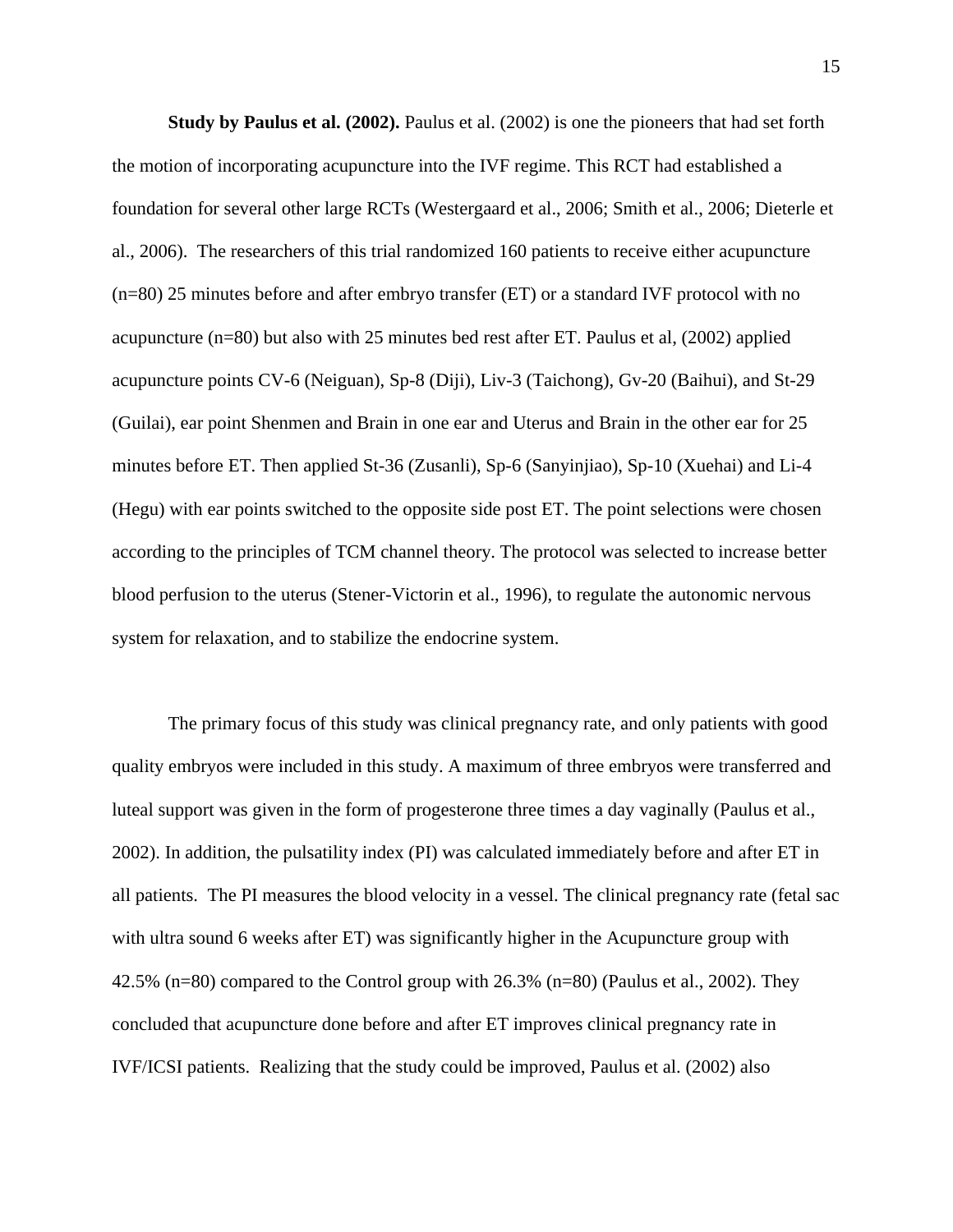recommended that future studies should include a third arm – a placebo group to rule out any psychological or psychosomatic effects of acupuncture.

Taking his own recommendation, Paulus et al. (2003) conducted another study, this time including a placebo-controlled group. This trial was not published but presented in the annual meeting of European Society for Human Reproduction and Embryology (Paulus et al., 2003). Two hundred patients with good embryo quality were randomized into two groups: real and placebo/sham<sup>2</sup> acupuncture for 25 minutes before and after ET. The acupuncture protocol and technique was the same as the 2002 trial (see above). The outcome showed no significant difference between the two groups (43% real acupuncture vs. 37% sham,  $p = 0.39$ ). Paulus et al. (2003) claims that the reason that the results showed no significant difference was due to the fact that the placebo induced an "acupressure effect". This means that by simply applying light pressure on an acupuncture point, it can have an impact on the pregnancy rate. This study showed that further investigation on the inclusion on a placebo group is needed. Overall the Paulus et al. (2002, 2003) studies set a solid foundation for other RCTs to emulate.

In 2006, three more RCTs investigated the effect of acupuncture on the reproductive outcome of IVF/ICSI patients at the time of ET: Dieterle et al. 2006, Smith et al. 2006 and Westergaard et al. 2006.

**Study by Dieterle et al. (2006)***.* Dieterle et al. (2006) conducted a randomized study involving 225 women (average age 34.9 years) separated into two groups. Group I (study group)

<u>.</u>

 $2$  Placebo or sham acupuncture - retractable needles used so the subject is not aware of whether they are receiving true or sham acupuncture.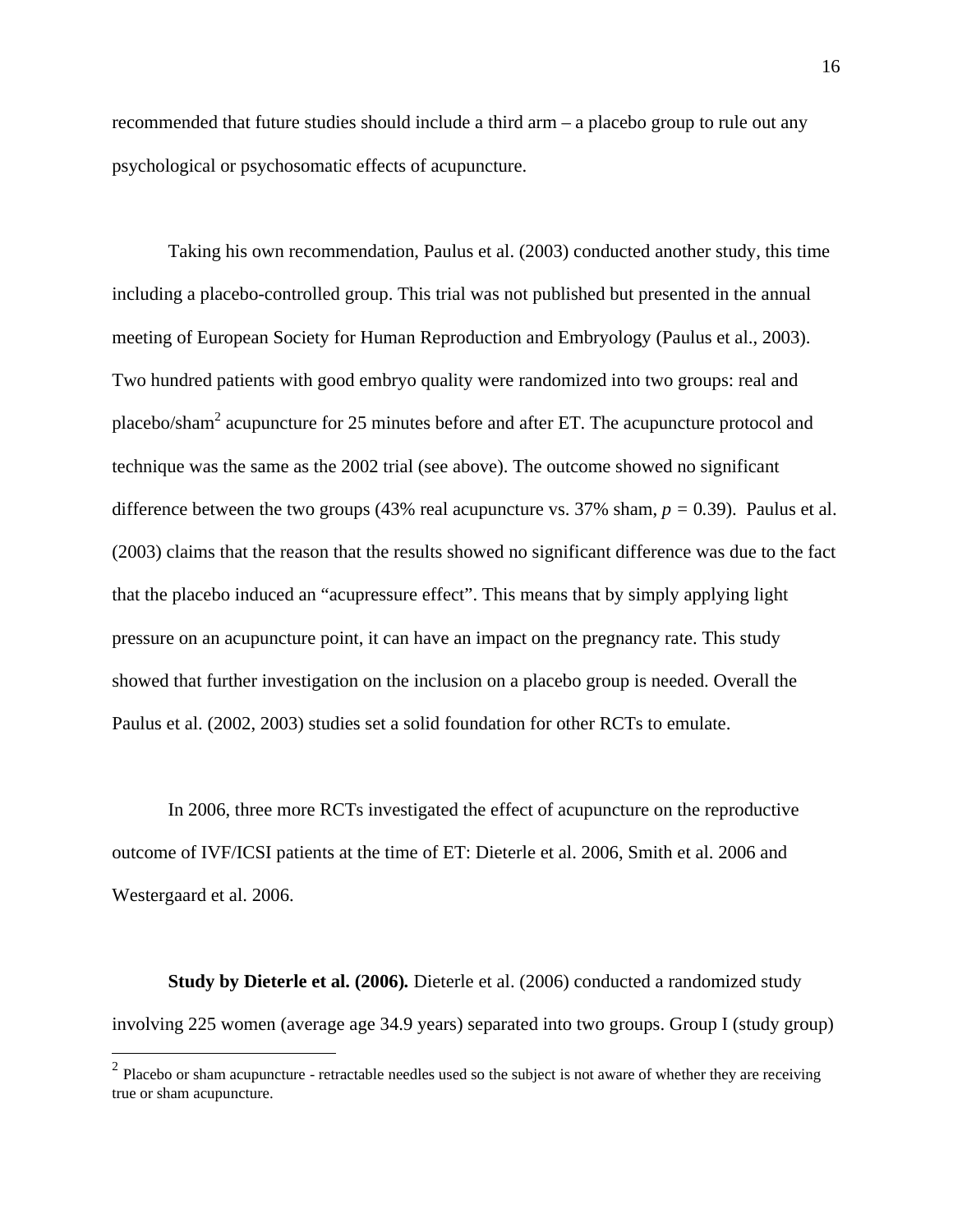had 116 patients who received acupuncture and Group II (control group) had 109 patients. Both groups received two acupuncture treatments, one immediately after ET for 30 minutes and a second one three days later. This treatment plan was different from Paulus et al. (2002) in that acupuncture was done twice both after ET. The points needled immediately after ET were Cv-4 (Guanyuan), Cv-6 (Qihai), St-29 (Guilai), Pc-6 (Neiguan), Sp-10 (Xuehai) and Sp-8 (Daiji). Caryophyllaceae ear seeds were placed on ear Shenmen, Uterus, Brain and Subcortex and retained for two days. The patients were instructed to press the ear seed twice daily for 10 minutes. The authors of this study did not specify in which ear to place the ear seeds in first. Three days after ET, group I (control group) received another acupuncture treatment using the points: Li-4 (Hegu), Sp-6 (Sanyinjiao), St-36 (Zusanli), Kid-3 (Taixi) and Lv-3 (Taichong). In addition, patients were instructed to press the same ear points at the opposite ear twice daily for 10 minutes, with the removal of the seeds after 2 days.

The placebo group also received acupuncture treatments immediately after ET. The points used in the placebo group were designed not to influence fertility: Sj-9 (Sidu), Sj-12 (Xiaoluo), Gb-31 (Fengshi), Gb-32 (Zhongdu), and Gb-34 (Yang ling qua). The placebo group did not have another acupuncture treatment three days after. The primary outcome measured was clinical pregnancy (ultra sound showing at least one gestational sac). The results showed that group I compared with group II not only had a significantly higher clinical pregnancy rate  $(33.6\%$  vs.  $15.6\%, p < 0.01)$ , it also demonstrated higher implantation rates (14% vs. 5.9%,  $p <$ 0 *.*01), biochemical pregnancy rates (35.3% vs. 16.5%, *p <* 0 *.*01) and ongoing pregnancy rates  $(28.4\% \text{ vs. } 13.8\%, p < 0.01)$  (Dieterle et al., 2006). This study was also different from the Paulus et al. (2002) original study in that it included a placebo group but did not include a non-treatment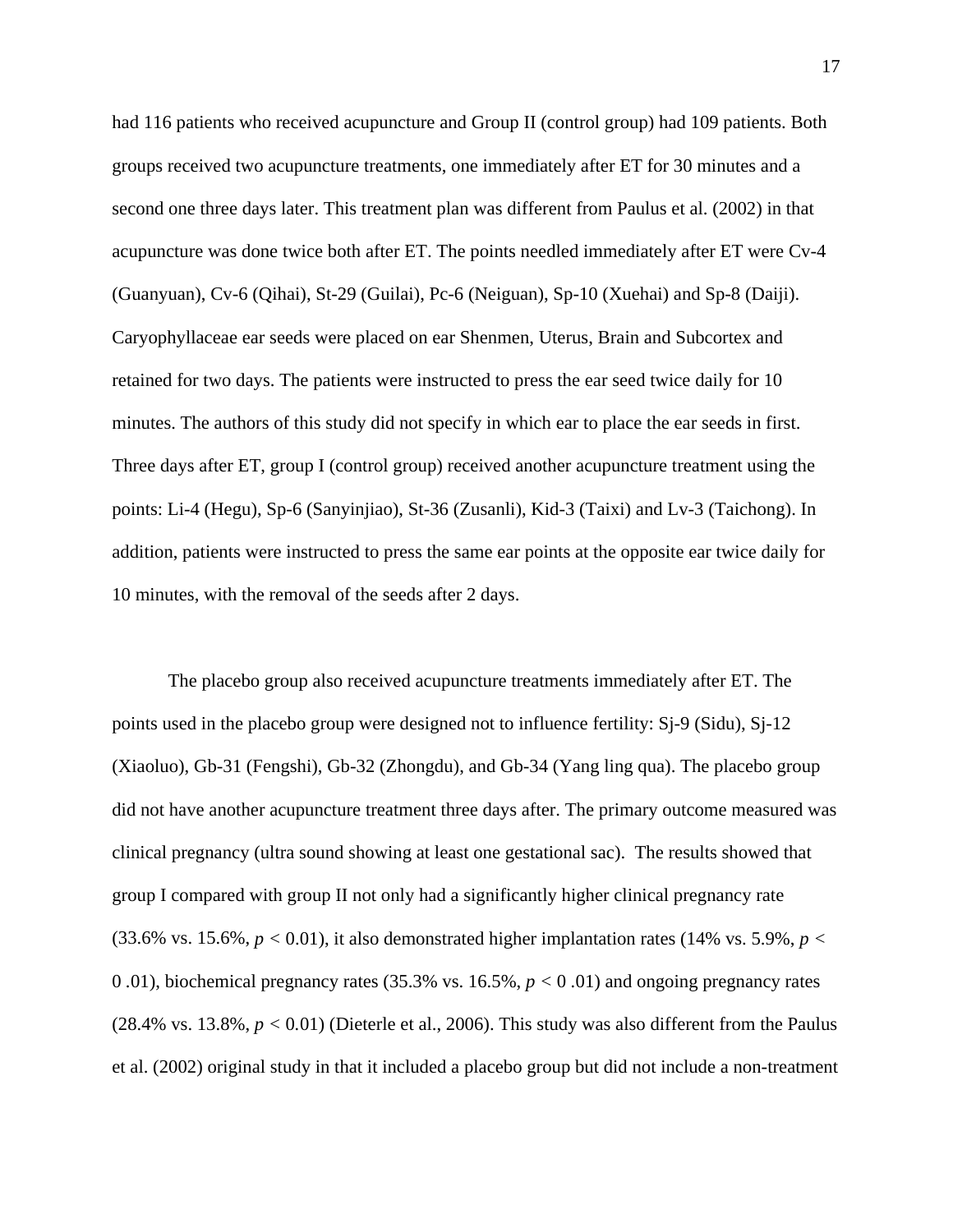group. When compared with Paulus's et al. (2003) second study, both included a placebo with the difference in the type of placebo. Dieterle et al. (2006) used true acupuncture as placebo or control but on different non-fertility related acupuncture points while Paulus et al.'s (2003) placebo used sham acupuncture on the same acupuncture protocol. This is something to think about because with acupuncture treatments regardless of point location may still illicit some type of response to the body that can possibly effect the pregnancy rate. Overall this was a strong study but could be improved by adding the third group of a non-treatment group.

**Study by Westergaurd et al. (2006)***.* Westergaurd et al. (2006) demonstrated findings similar to Paulus et al. (2002) and Dieterle et al. (2006) on the possibility that acupuncture as adjunctive therapy to IVF may increase pregnancy rates. In this study, patients were randomized into three groups: to receive acupuncture on the day of ET (ACU 1, n=95), to receive acupuncture on the day of ET and again two days later (ACU 2, n=91), or to receive no acupuncture (control, n=87). The ACU 2 group was included to see if there would be a difference in receiving acupuncture near implantation time which was thought to improve implantation due to the effect on uterine blood flow (Stener-Victorin et al., 1996). This study design was similar to Dieterle et al. (2006) where they performed acupuncture a few days after ET, except Westergaurd et al. (2006) did not do a comparison between the group who only received acupuncture on the day of ET and the group which received acupuncture on the day of ET as well as a few days after. Similar to the first study conducted by Paulus et al. (2002), there was no placebo group in this study.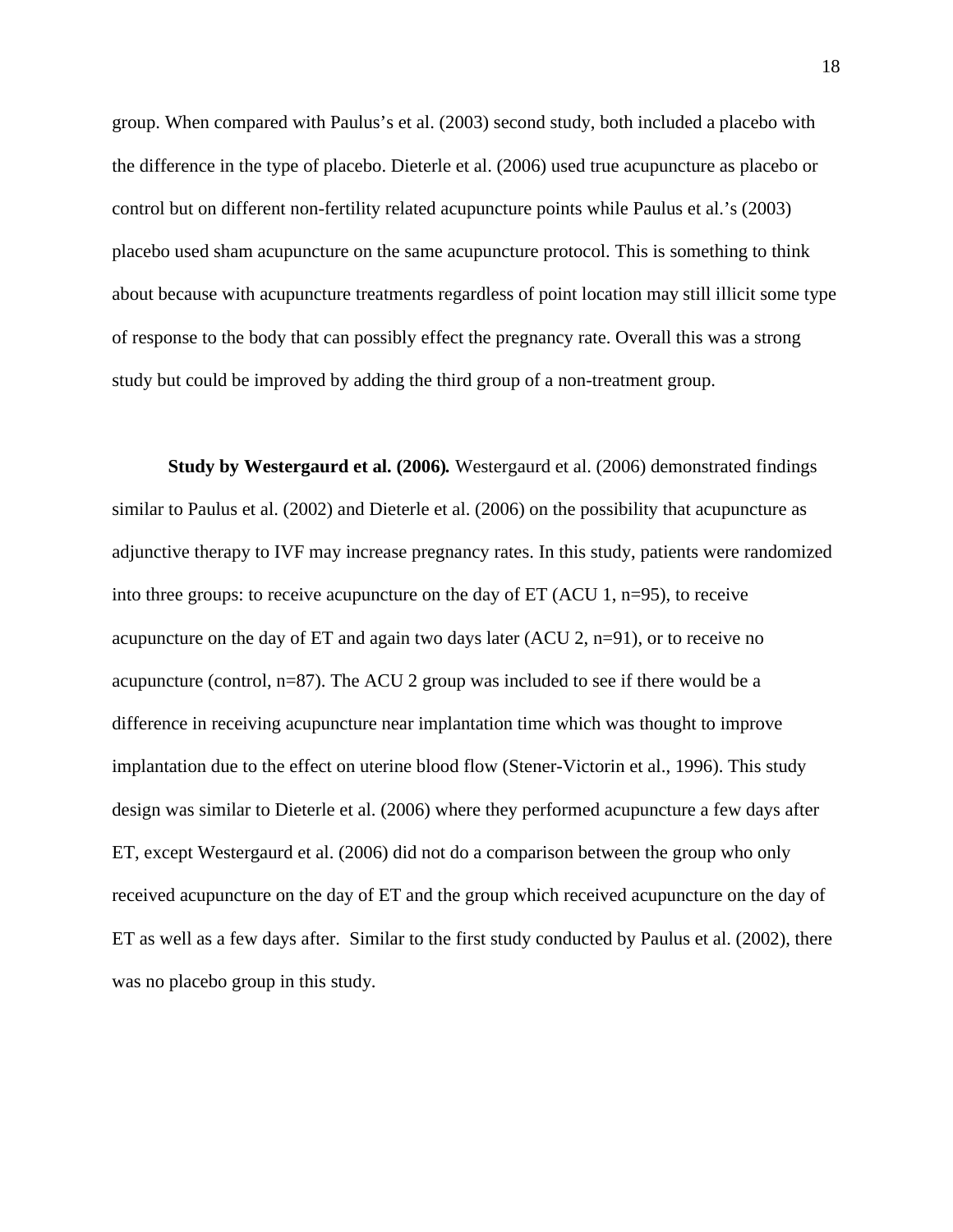The primary focus of the Westerguard et al. (2006) study was to compare rates of positive pregnancy tests, clinical pregnancy rates, and on-going pregnancy rates between the control group and the two groups receiving acupuncture. ACU 1 and ACU 2 received the same treatment protocol: acupuncture 25 minutes before (GV 20, St 29, Sp 8, Pc 6 and Lv 3) and 25 minutes after ET (St 36, Sp 6, Sp 10 and Li 4). The ACU 2 group received additional treatment two days after ET with points: Gv 20, Cv 3, St 29, Sp 10, St 36 and Li 4. All of the points chosen were according to the concepts of Traditional Chinese Medicine (Westerguard et al., 2006). A maximum of three embryos were transferred with luteal support which entailed vaginal progesterone was administrated three times a day in combination with estrodial orally twice a day.

The average age of patients in this study was about 38 years of age. There were no differences in the patient's demographic characteristics – age, body mass index, duration of fertility, number of previous  $IVF/ICSI<sup>3</sup>$  cycles, and causes of infertility. The outcome showed that the rate of positive pregnancy test (positive *B*hCG), clinical pregnancies (ultra sound with at least one gestational sac), and ongoing pregnancy (12 weeks gestation) or delivery were all significantly higher in the ACU 1 group than control group: positive *B*hCG (Beta chorionic gonadotropin) 42% vs. 24% (*p* = 0.044), clinical pregnancy 39% vs. 24% (*p* = 0.038), ongoing pregnancy or delivery 36% vs. 22%  $(p = 0.049)$ . The rates of positive pregnancy tests, clinical pregnancy, and on going pregnancy or delivery in the ACU 2 group compared with the controls were also higher but were statistically insignificant.

1

 $3$  ICSI (intracytoplasmic sperm injection) – is an IVF procedure in which a single egg is injected into an egg (Speroff, 2005).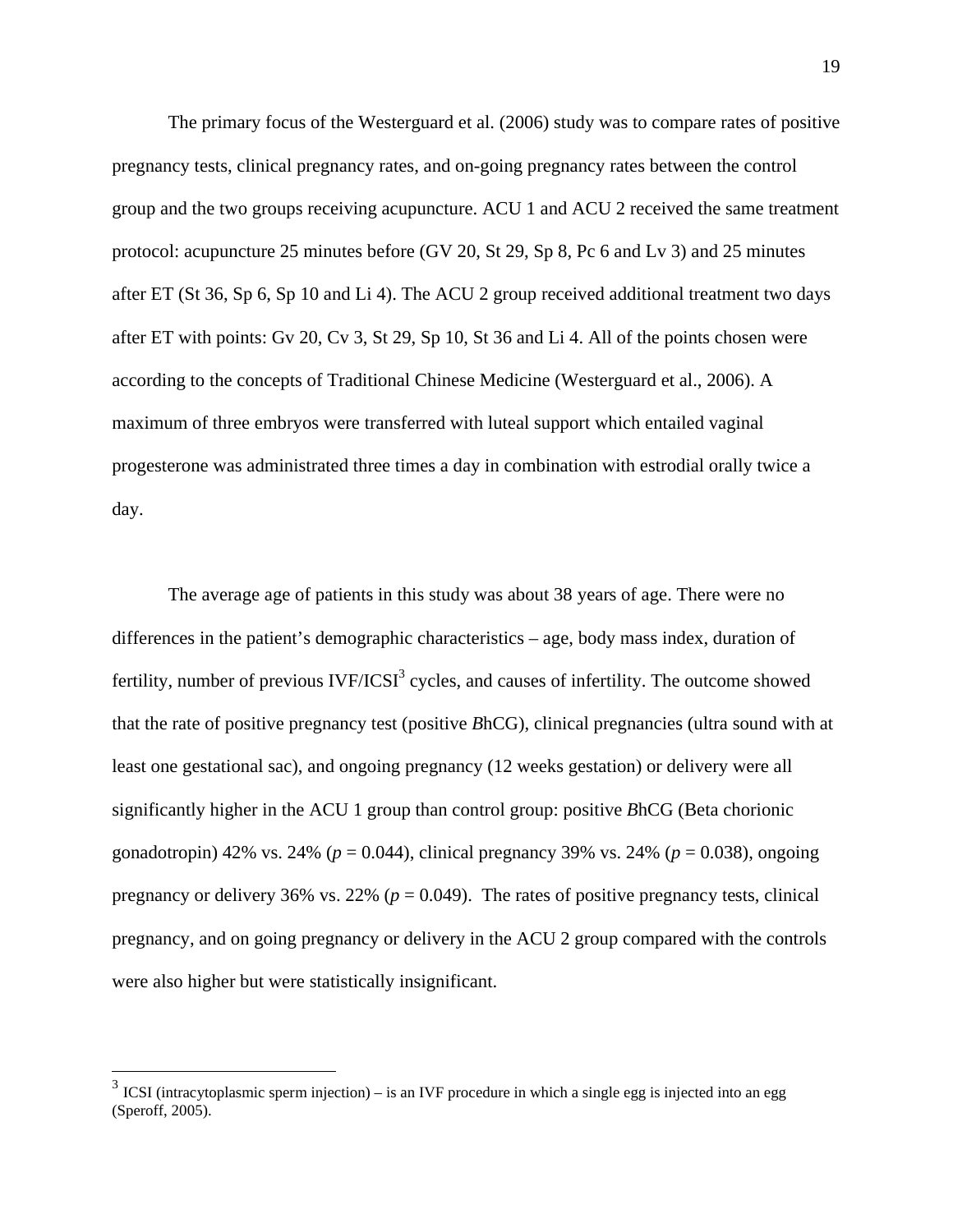Interestingly the percentage of early pregnancy loss appeared to be on average higher in the ACU 2 group (33%) than in the control group (21%) and ACU 1 (15%) (Westerguard et al., 2006). The higher early pregnancy loss in the ACU 2 group might have been due to certain acupuncture points used two days after the transfer. The acupuncture points Sp 10 and Li 4 are both cautioned during pregnancy (Deadman, Al-Khafaji, & Baker, 1998). However, Dieterle et al. (2006) used similar points and did not have this result.

This study design also did not include a placebo. Another aspect of the Westerguard et al. (2006) study that could be improved involves the practitioner who is applying the actual acupuncture treatments. This study had nine different nurses applying the acupuncture treatments, which may have contributed to inconsistencies.

**Study by Smith et al. (2006).** Another RCT that was designed to examine the fertility outcome of acupuncture performed around the time of ET was Smith et al. (2006). Compared with the other three studies reviewed, this RCT concluded that there was no significant difference in the pregnancy rate between the group that received acupuncture and the group who received the sham (placebo) acupuncture (Smith et al., 2006). This study randomized 228 women into two groups: acupuncture group  $(n=110)$  or placebo acupuncture with Streitberger needle (the shaft of the needle collapses into the needle handle)  $(n=118)$ . In this study the patients were interviewed and a TCM diagnosis for each individual was included. The acupuncture treatment protocol was based on Paulus et al. (2002) protocol with some modifications. This is interesting because the other three studies all included a specific acupuncture protocol regardless of the patient's TCM diagnosis. This study actually took into account the patient's TCM diagnosis then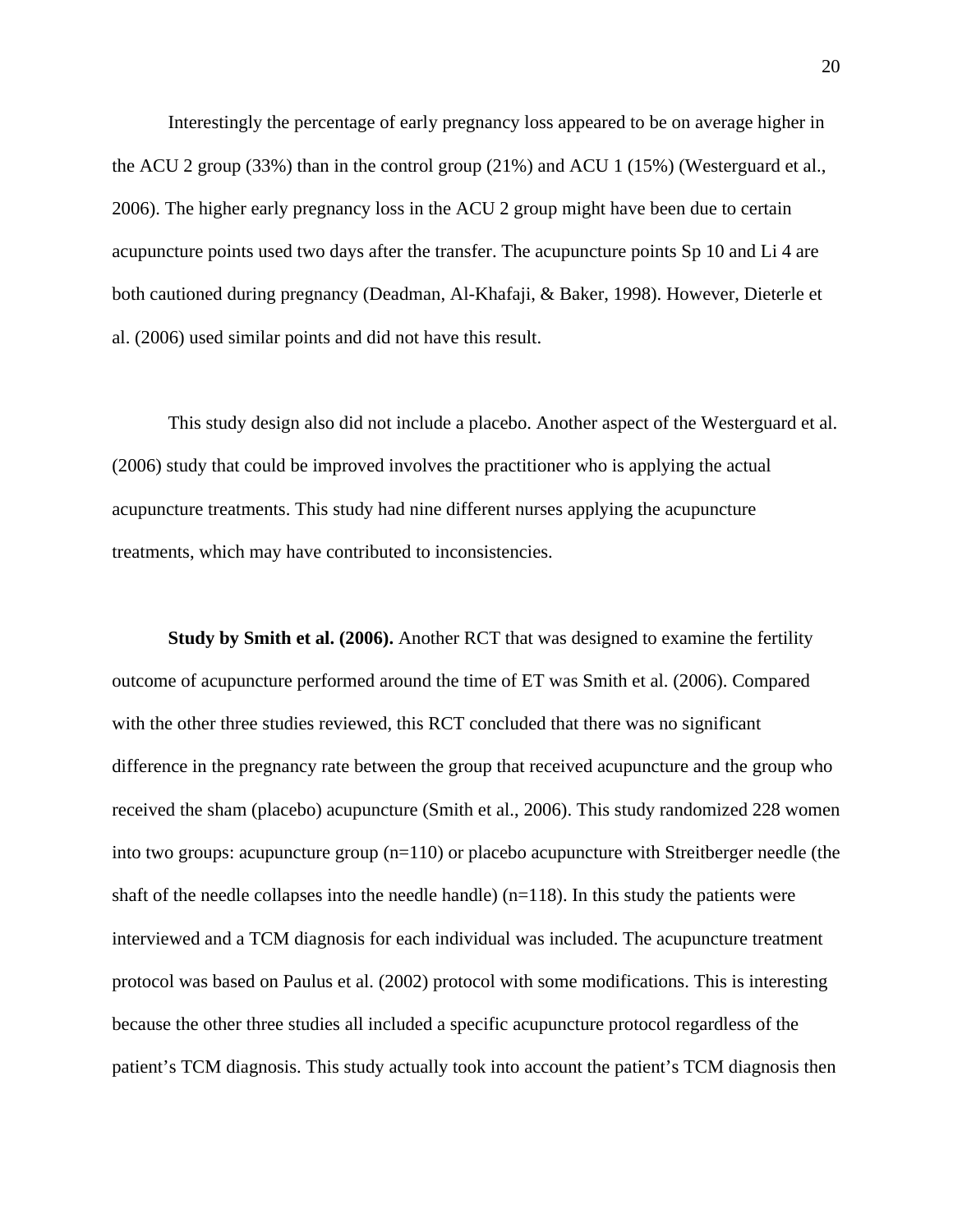modified their treatment regime accordingly. Since TCM is an individualized based medicine, one would conclude that this method would provide a more reliable outcome due to the fact that this is how TCM is normally practiced. If every individual was treated According to their specific condition, their body should respond better. It is not so in this case. It would be interesting to know what the diagnosis was and what acupuncture points were used.

The placebo group received placebo needling at points located close to but not at the real acupuncture points. Three acupuncture treatments were given, the initial one on day nine of stimulation injections, the second and the third immediately before and after ET (similar to the previously mentioned three RCTs). This study concluded that the difference in the pregnancy outcome between the acupuncture group (31%) and the placebo group (23%) were statically nonsignificant. It is unknown whether the Sham acupuncture could have affected the treatment outcome, since no true control group was included in the study.

Based on these four RCTs, it is still unclear whether acupuncture provides a benefit as an adjunct to IVF. However, the research designs have been inconsistent therefore it is difficult to assess and compare the outcomes of the studies. Different studies have different approaches on the acupuncture protocol, number of treatments to perform, different people performing the actual treatment and whether to include a group receiving placebo (sham) acupuncture. The variations can lead to different results. But in the recent two meta-analyses conducted by Manheimer et al. (2008) and Cheong, Ng, and Ledger (2009) both research groups showed that overall, acupuncture improves the pregnancy outcome when administered during ET. Manheimer et al. (2008) included seven RCTs while Choeng et al. (2009) analyzed sixteen RCTs.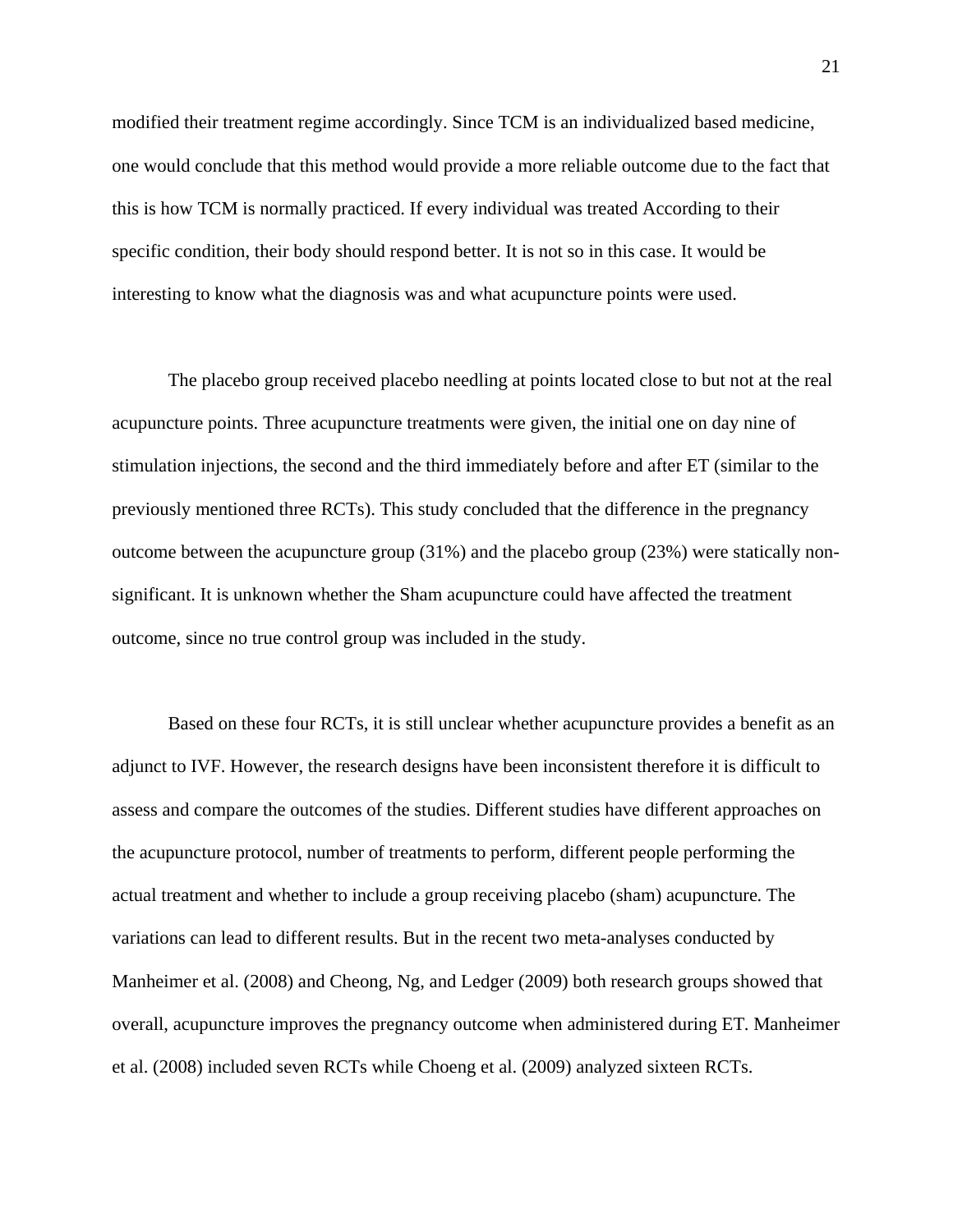#### **Chinese herbal medicine, infertility and IVF**

**Study by Wing and Sedlmeier (2006).** Wing and Sedlmeier (2006) conducted a prospective cohort clinical study that showed Chinese herbal medicine to be effective in improving ovarian function and follicular development, which resulted in higher rate of success for pregnancy. This study aimed to "measure accepted bio-medical factors that affect female fertility and to determine if Chinese herbal medicine (CHM) can improve these factors as well as pregnancy outcome" (Wing & Sedlmeier, 2006). The bio-medical factors that this study looked at were ovarian follicle number and size, uterine endometrium thickness, uterine artery flow, serum follicle stimulating hormone (FSH), serum progesterone levels and corpus luteum development. This study compared the differences in the fertility indicators before and after treatment with Chinese herbal medicine. Study participants were diagnosed and treated not according to their Western medical diagnosis but according to their TCM diagnoses. Herbs or herbal formulations were not revealed in this study because the authors stated that it would be inappropriate to focus on the formulas themselves but to choose to focus on the effect of Chinese herbal medicine in treating fertility in general (Wing & Sedlmeier 2006). Understandably so, TCM is very individually based and the Chinese herbs prescribed are formulated for each person according to their specific needs. The authors also mentioned that the formulations were modified according to the changes that the patients were experiencing. They did not, however, include the amount of herbs these patients were taking or what types of herbs (raw, granules or patent) were prescribed.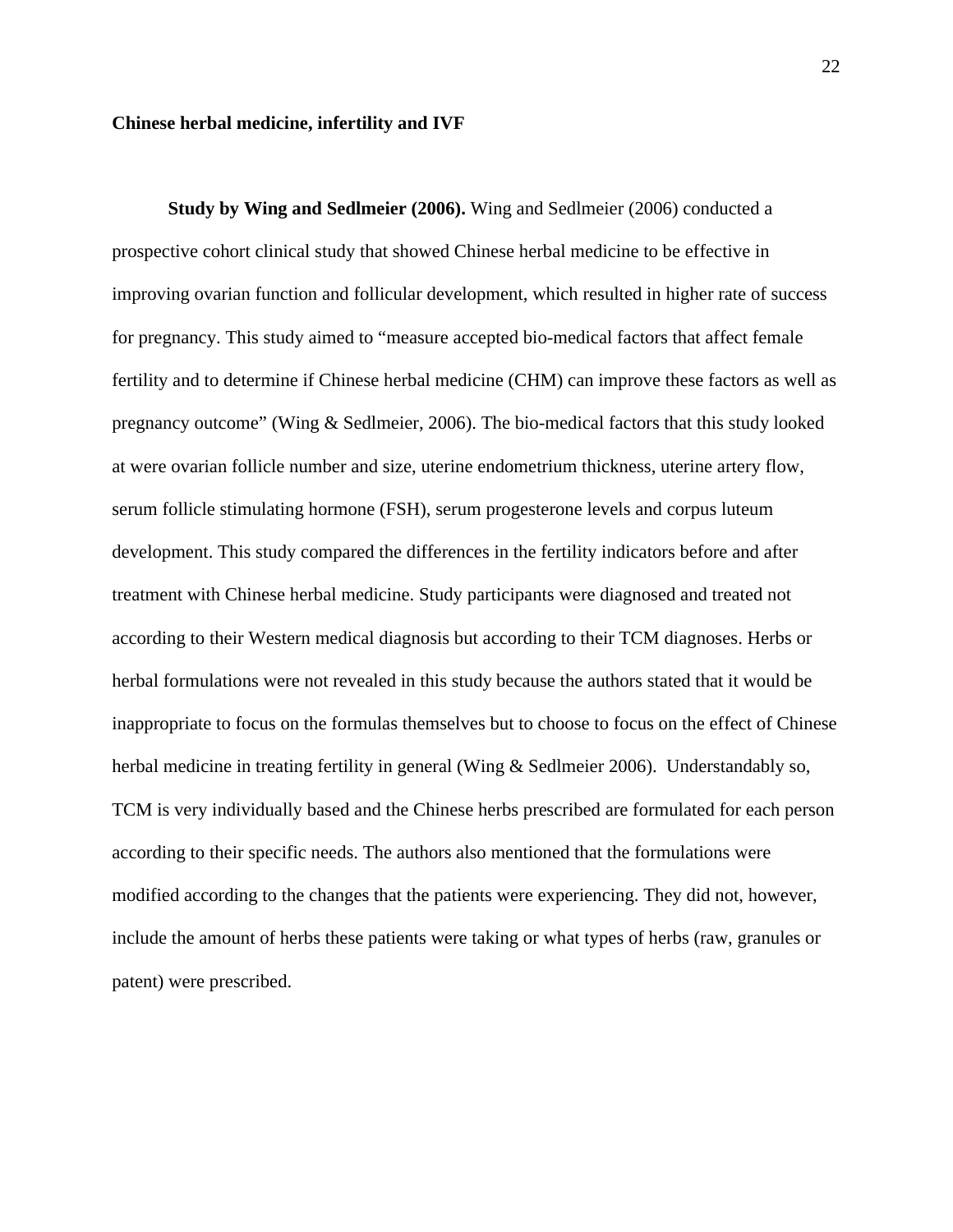The findings in this study revealed in eight out of the fertility indicators measured (FSH levels, follicle size, post-ovulatory endometrial thickness, uterine artery peak systolic velocity, uterine pulsatility index, progesterone level, corpus luteum size and corpus luteum vascularity) showed statistically highly significant results ( $p < 0.001$ ) before and after treatment. (Wing  $\&$ Sedlmeier, 2006). This study showed the Chinese herbal medicine's ability to lower the FSH, which is recognized as one of the measures of an ovarian response (Speroff, 2005, Wing & Sedlmeir, 2006). It also demonstrated that Chinese herbal medicine can help bring more blood flow and perfusion to the endometrium thus providing a better environment for implantation. This is similar to the results from the Stener-Victorin et al. (1996) study, which suggested acupuncture benefits uterine receptivity, and promotes blood flow to the uterus. Wing and Sedlmeier (2006) further suggested that improving the quality of blood flow to the ovaries and uterus may enhance the outcome of ART, and that Chinese herbal medicine can be used along with IVF stimulating medications to help reduce the strong side effects from these medications. Wing and Sedlmeier also reported that there were no side effects with the Chinese herbal medicine. Overall, the study showed the pregnancy outcome to be 56% with Chinese herbal medicine.

**Study by Hua (2008).** Another study that showed the effects of Chinese herbal medicine in treating infertility was a study conducted in China by Jin Hong Hua. (2008). This study is different from Wing and Sedlmeier (2006) in that it focused on one particular formulation - *Yi Jing Bu Chong Tang* (Benefit the Jing and Tonify the Chong Decoction) - to treat a specific condition – poor ovarian reserve. Ovarian reserve is a term describing the functional potential of the ovary and reflects the number and the quality of the remaining ovarian follicular pool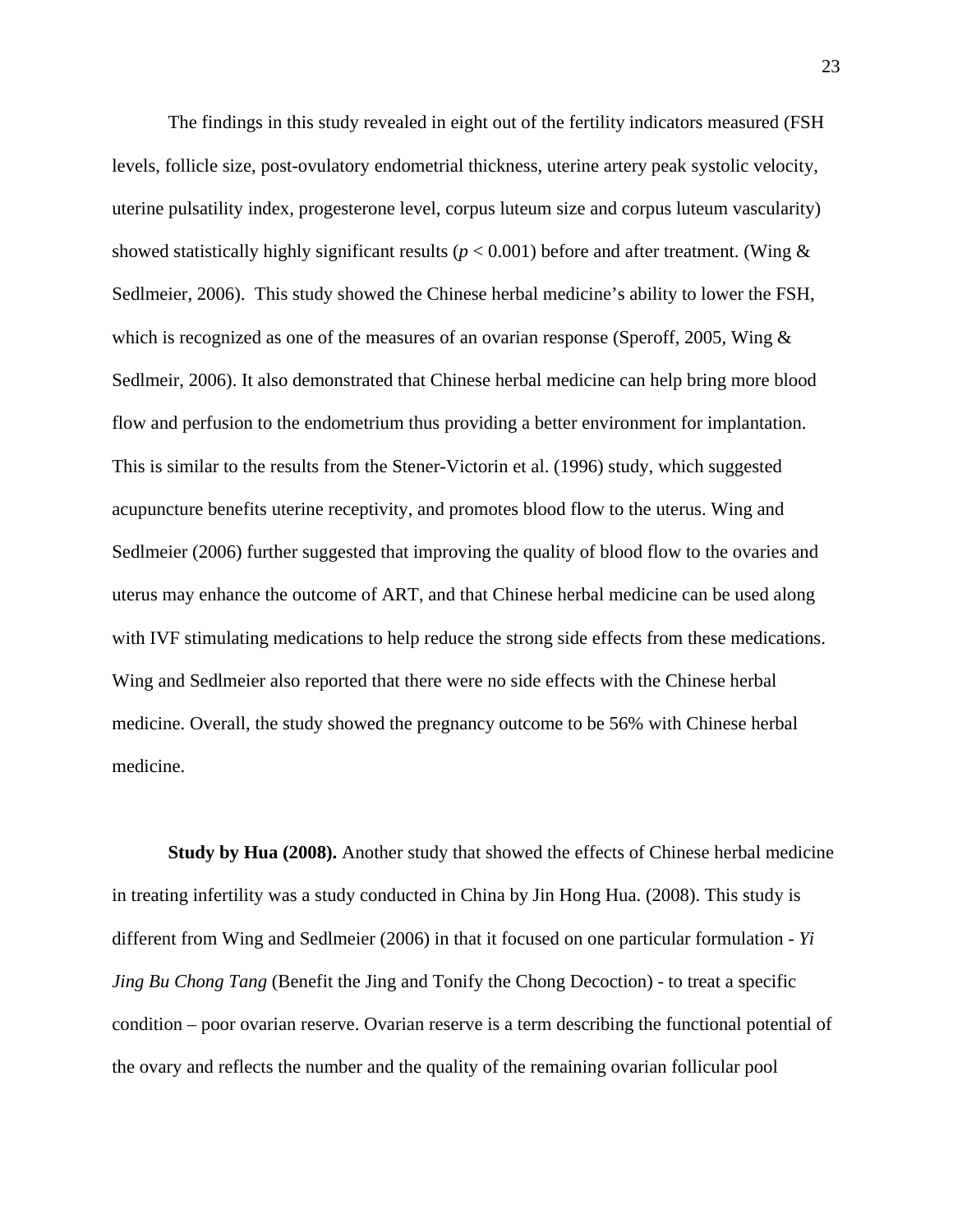(Speroff, 2005). Several tests can be used to help determine a women's ovarian reserve - serum blood test of FSH/E2, antimullerian hormone (AMH), ultra sound of anteral follicle count and inhibin B.

This is a retrospective study of 55 cases of women who demonstrated poor ovarian reserves. Women who were included in this study presented with symptoms of delayed menstruation, scanty menstruation, amenorrhea or infertility with the exclusion of any other internal or external disease. The study included women between 25 and 39 years of age who had experienced these symptoms for 3 to 8 years. Another inclusion criteria of this study was based on the patient's TCM diagnosis. These women had to have poor ovarian reserves due to either kidney qi or kidney yang deficiency. The symptoms of kidney qi deficiency are: scanty menstruation, delayed menstruation, amenorrhea, infertility, low back and knee soreness, dizziness, tinnitus, fatigue, profuse, clear urination, pale tongue, thin tongue coating, and a deep, wiry pulse. The symptoms of kidney yang deficiency are: low libido, cold abdomen and extremities, profuse leucorrhea, lumbago, frequent urination, pale tongue, white coating and a slippery, deep and thready pulse (Hua, 2008).

Other criteria of inclusion included serum FSH level (<10mIU), FSH/LH ratio (<3.6%) and estrogen level (>80pg/ml). According to the author, women who presented with the criteria for one of these three measurements, were diagnosed with diminished ovarian reserve (Hua, 2008). The formula *Yi Jing Bu Chong Tang* was taken one dose per day for three months. The author also explained the indications of each herb in the formulation. The conclusion of this study was that of the 55 cases, the author stated "34 were *cured*, 9 *obviously effective*, 1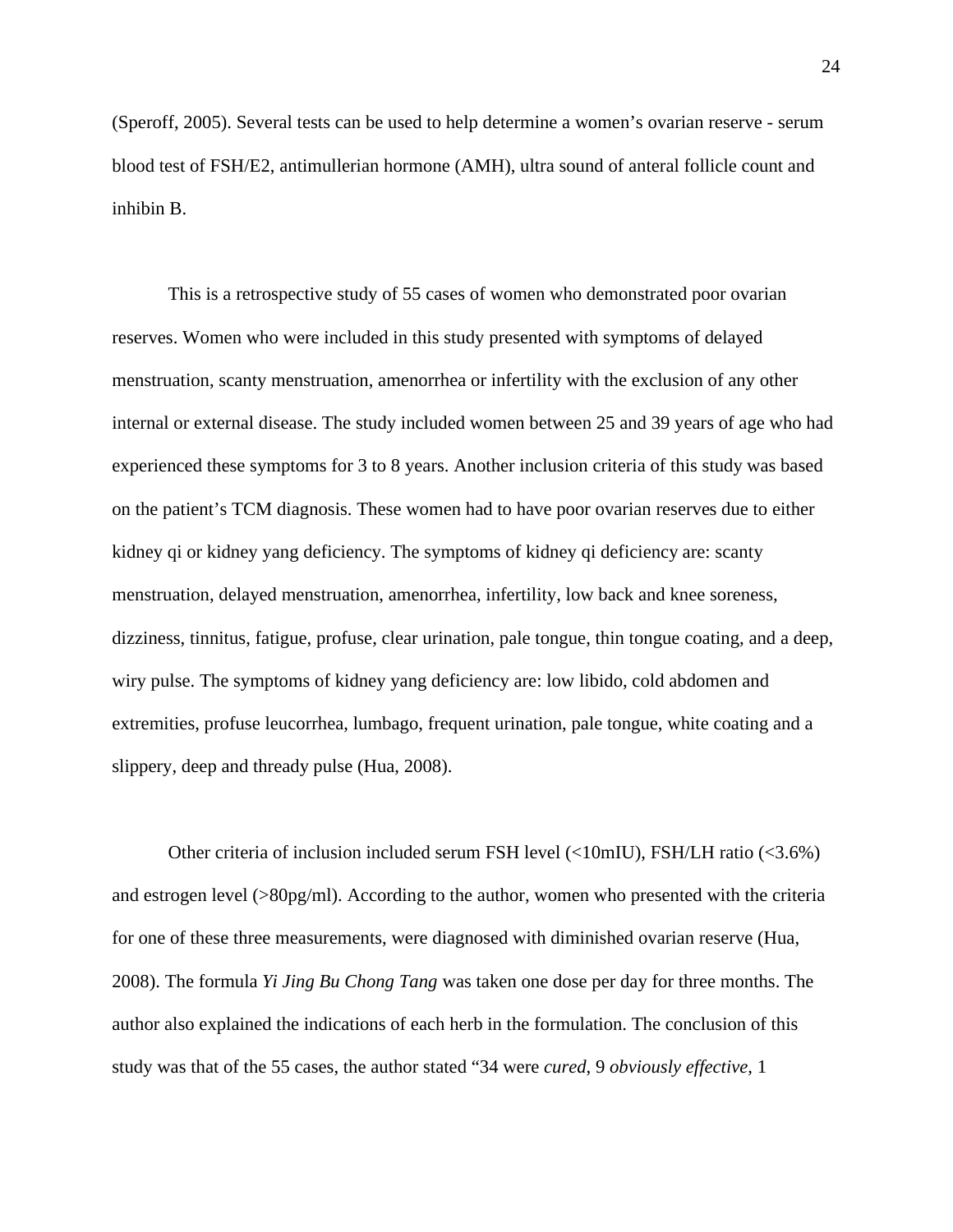*improved* and 11 *non-effective*" (Hua 2008). In his study, Hua (2008) provided an explanation of what – "cured", "obviously effective", "improves", "non-effective" and "effective implies". The total "*effective*" (Hua 2008) rate was 80%. The pregnancy rate was 33% of the 80% effective. The levels of FSH, FSH/LH and E2 were also decreased. Therefore, the author concluded that the formula Yi Jing Bu Chong Tang is effective for treating poor ovarian reserve, hence benefiting female fertility.

The strengths of this study are in the strict inclusion and exclusion criteria, clear TCM differential symptoms of kidney qi and kidney yang deficiency and the TCM treatment methodology. In TCM, one will often see the same disease in different patients, which will require different treatment principles and herbal prescription. Jin Hong Hua understands this basic principle. Hence he selected patients that showed signs and symptoms of only kidney qi or kidney yang deficiency. This formula was intended to treat the same pattern of TCM diagnosis in order to stay consistent with the same treatment protocol. He also listed several strict criteria that were excluded from the study to further enhance the control of this study. The author was also able to explain the functions of the individual herbs and how they work together to strengthen the female reproductive function.

Several weaknesses in this study mostly involved the Western clinical measurements. Cycle day 3 serum FSH and E2 concentrations, although the simplest and still most widely applied measurement of ovarian reserve, can be unreliable and misleading (Maheshwari, Fowler, & Bhattachary, 2006). Due to the feedback loop of the hypothalamus/pituitary/ovarian (HPO) axis, FSH and E2 are interrelated and dependent on each other and can therefore give false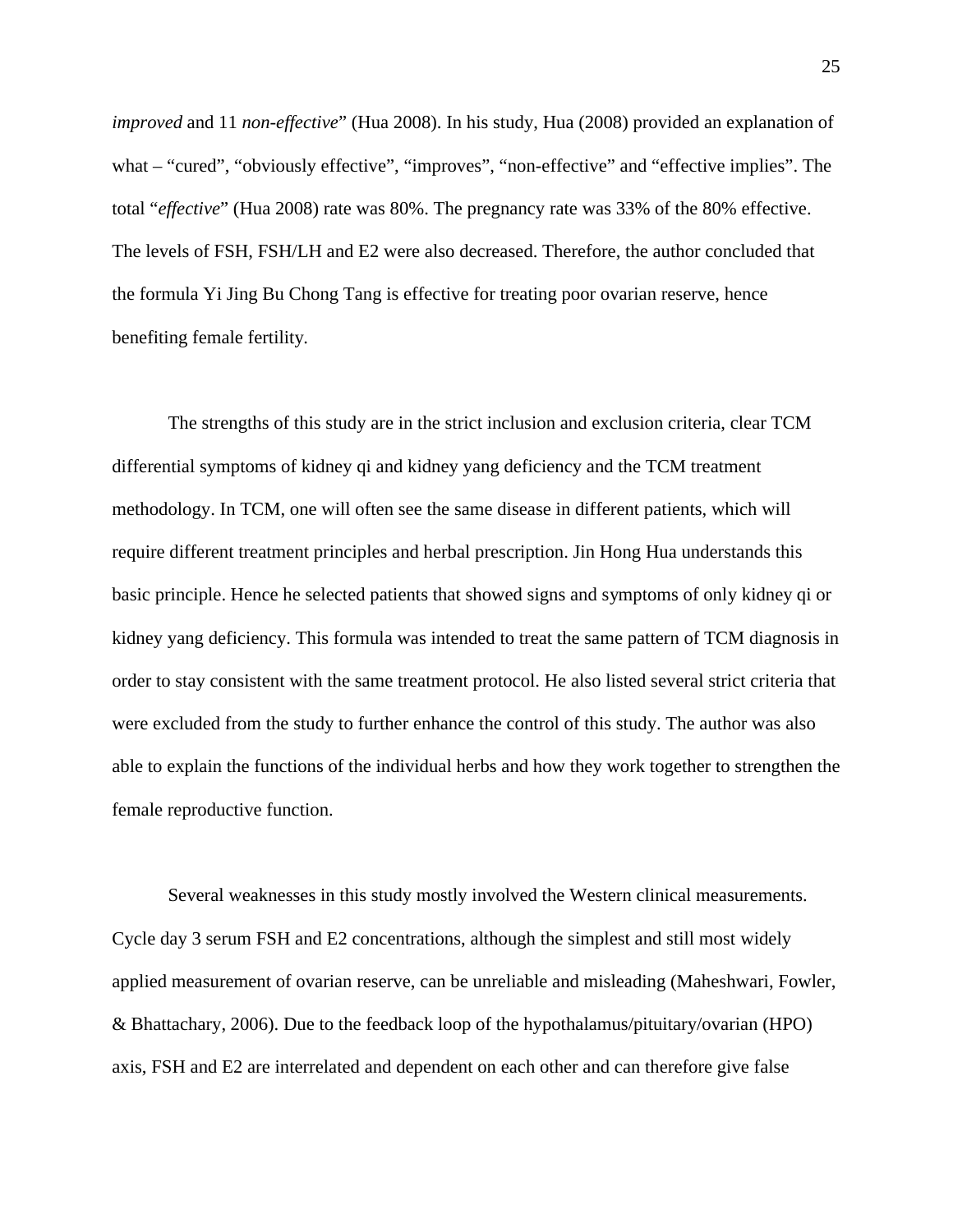readings. If the follicular pool is weak, E2 level decreases and causes a rise in FSH. And if there is an elevated E2, it may suppress the FSH into a normal range, giving it a false-negative FSH result (Visser, Jong, Laven, & Themmen, 2006). A better measurement of the ovarian reserve that can be used in conjunction with the blood serum would be transvaginal ultrasound of antral follicle count (AFC), measurement of the ovarian volume, inhibin-B and anti-mullerian hormone (AMH) (Maheshwari et al., 2006). AFC and AMH have been suggested to be the most predictive, direct tests of ovarian reserve screening (Jayaprakasan et al., 2009). Despite these weaknesses, this study provides some support for the use of CHM in treating female fertility.

**Study by Haeberele et al. (2006).** In 2006, Haeberle et al., integrated Chinese herbs and acupuncture during the treatment of IVF. What led to this study was an interest that Haeberele et al. (2006) had on the results of Paulus et al.'s (2002) study. Although the trial is only published as an abstract it is still worth mentioning because it is one of the few studies that are available that included CHM in conjunction with ART. This study was a retrospective analysis of all IVF cycles from 2002 to 2005. During that time frame, 1473 IVF cycles were treated without TCM (defined as either acupuncture or acupuncture with Chinese herbs) and 127 IVF cycles were treated with TCM. The TCM treatments consisted of a minimum of 3 acupuncture treatments and some Chinese herbs before and after ET. The acupuncture points selection and Chinese herbal prescription were based on the individual TCM differential diagnosis. The data analyzed were age, causes of primary vs. secondary infertility, patterns of monofactorial vs. multifactorial infertility, IVF with or without ICSI, fertilization rate, number of embryo transferred, clinical pregnancy and implantation rate. The authors concluded that TCM improves the fertilization rate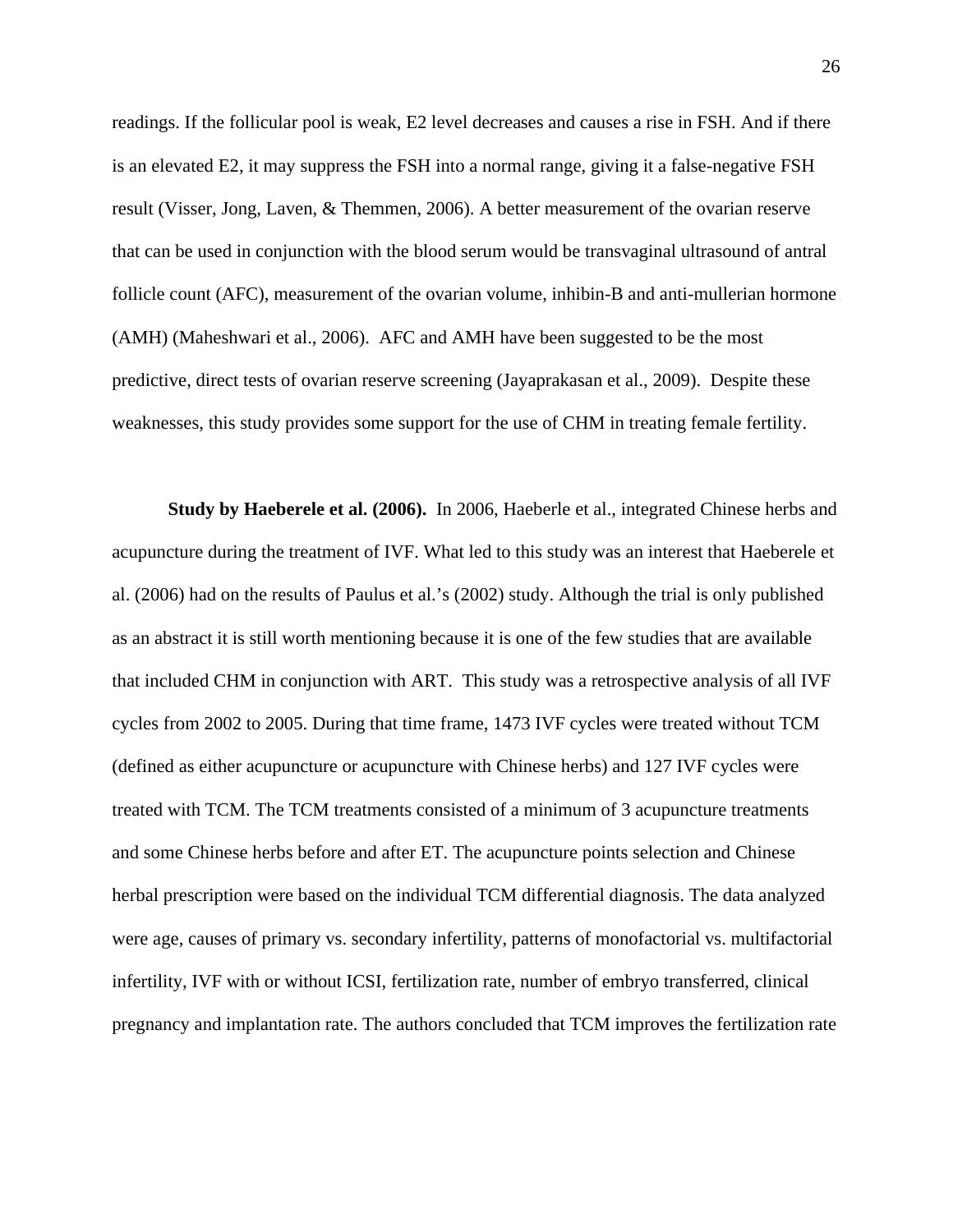in cycles IVF/ICSI using non-frozen embryos and that this improvement is significant in the age group of older than 35 years (Haeberle et al., 2006).

Even though this study supported the use of acupuncture and Chinese herbs during IVF, it was a weak study. Since the authors were curious about the outcome of Paulus et al.'s (2002) study, they should follow the Paulus et al.'s (2002) protocol. The question is why they did not follow that protocol. The incorporation of Chinese herbs was also inconsistent. Some patients took herbs and some did not. This weakens the validity of the study. One of the suggestions I recommend for future analysis of this study can be including the patients who took herbs vs. those who did not. Although there were many gaps in this study, it is still a step towards the right direction of investigating the effects of Chinese herbs, acupuncture, IVF and their integration.

**Study by Rubin (2010).** A recent case study conducted by Rubin (2010) showed that the use of CHM could provide a safe and effective adjunct to IVF. This case study involved a 41 year-old female with secondary infertility due to advanced maternal age and diagnostic diminished ovarian reserve. She requested TCM support in conjunction with her IVF cycle. An assessment of her TCM diagnosis was made during her consultation and her treatment plan was executed accordingly (Rubin, 2010). Her treatment protocol included acupuncture with points that addressed her specific condition and a customized granular herbal formula that was to be taken for three weeks – or throughout the stimulation phase of her IVF cycle and discontinued on the day of the egg retrieval. Each acupuncture point and herbs were described in detail, including reasons why they were prescribed. During her TCM/IVF cycle, her lining was 11mm and ten mature eggs were retrieved and seven fertilized. This case study did not include how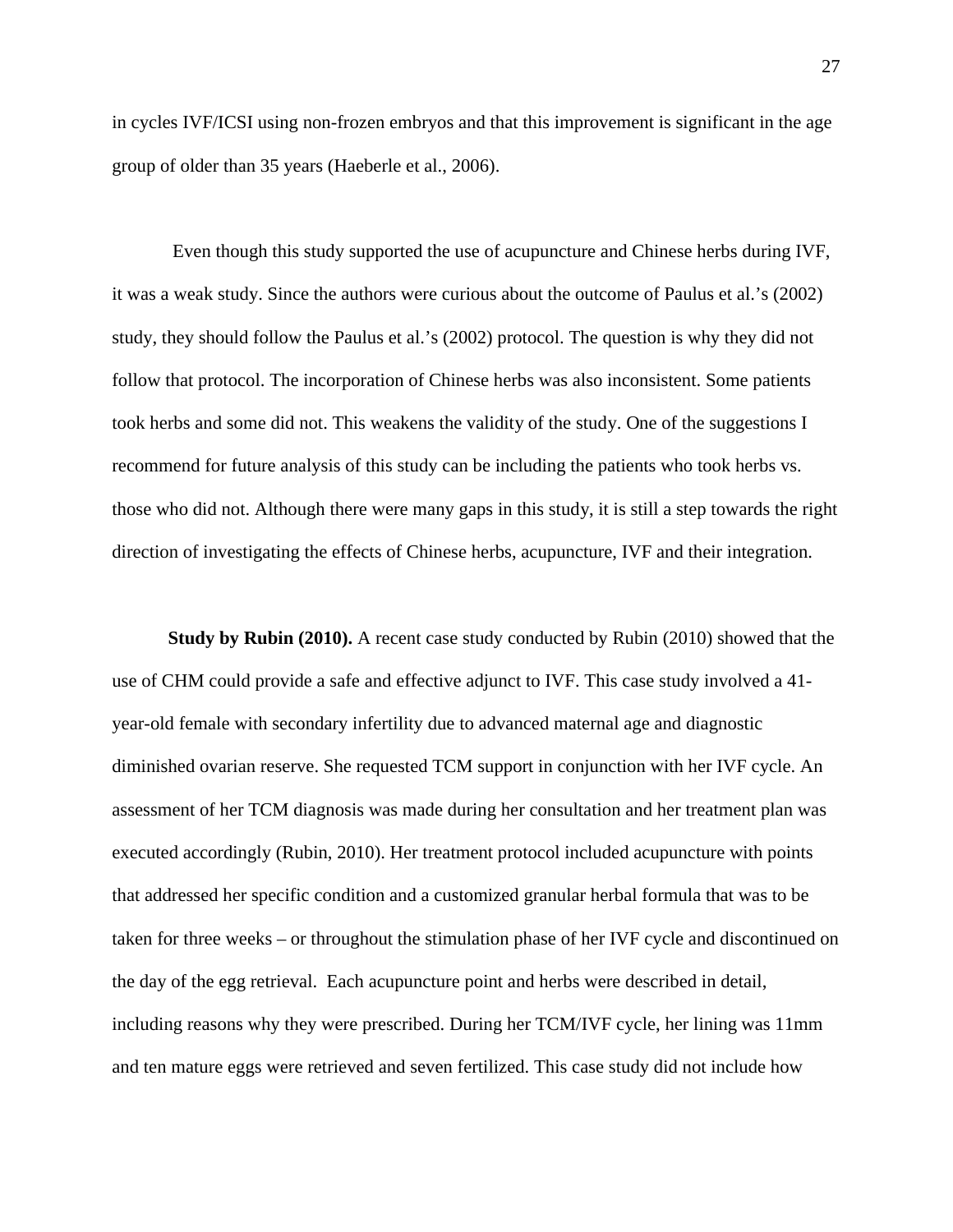many embryos were transferred back into the uterus. She received acupuncture on the day before her embryo transfer using the Paulus et al. (2002) pre-IVF protocol with one modification. The end result in this case was the delivery of a healthy baby girl.

This case study shows the potential of using both CHM and acupuncture as safe and effective adjuncts to IVF when utilized together. Even though this was a case study, it still demonstrated a stronger validity compared with the Haeberle et al. (2006) study. Haeberle et al. (2006) had several gaps in his study that were not indicated like who received both acupuncture and CHM, or who received acupuncture only. Rubin (2010) was very clear on when the patient took the herbs and the duration of the herbal intake. This study was one of the few studies currently available that integrated Chinese herbs with acupuncture during IVF and is most closely related to this current study among the publications found.

Currently, it is very difficult to find any research on the effects of CHM when used in conjunction with IVF medications. These gonadotropin stimulators (GnRH) are utilized during a specific time during the IVF cycle in a specific dosage. Anything that interferes with this process may disrupt the IVF treatment protocol. Due to the potential function of CHM either stimulating or inhibiting or changing the action of IVF medications (Rubin, 2010), reproductive endocrinologists (RE) are hesitant to add CHM into the IVF regime. Without a doubt, more studies need to be conducted on this subject matter. Future studies should include case reviews that include the previous results of just regular IVF cycle compared with IVF cycles that are combined with CHM and acupuncture.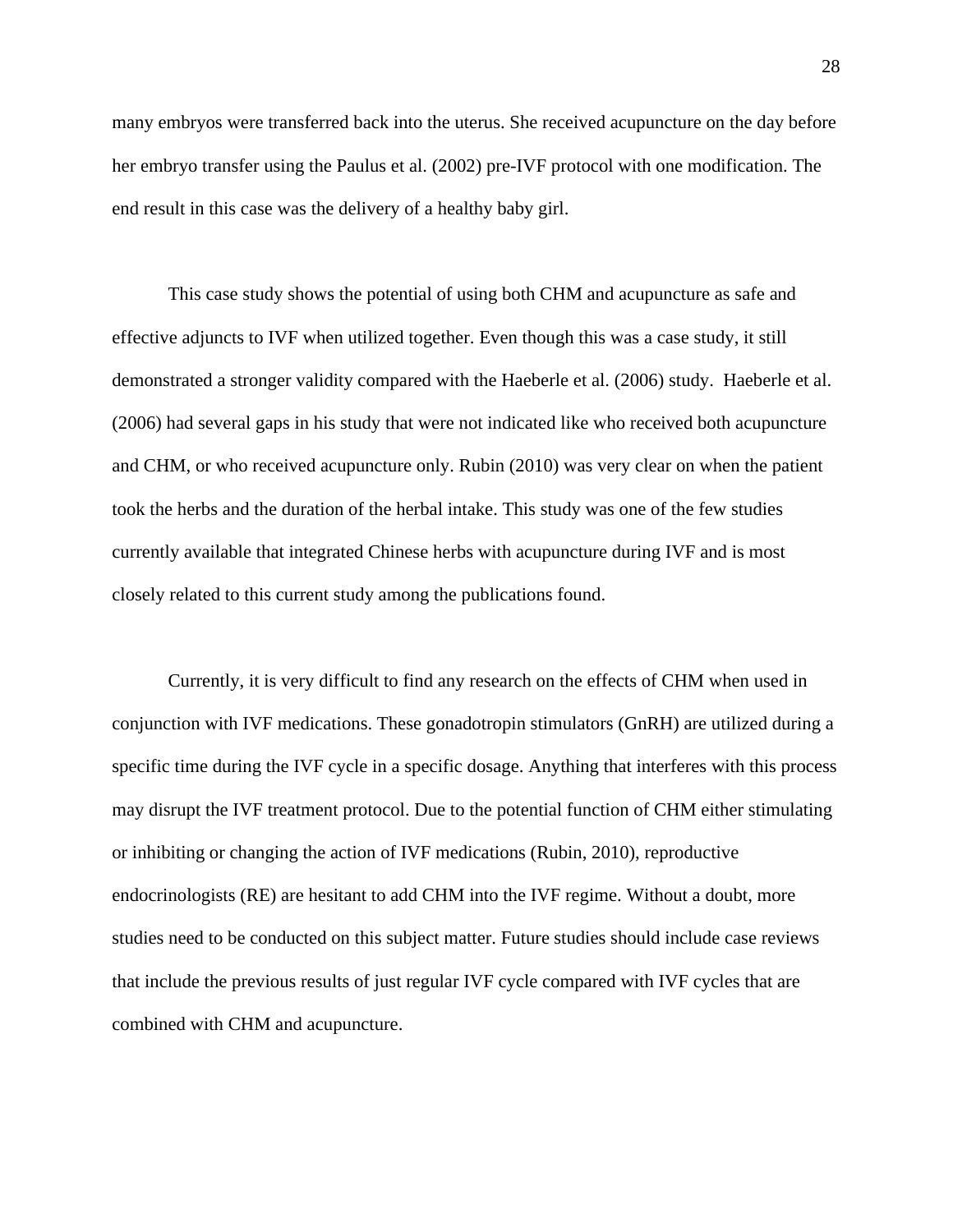The hypothesis of this study was that the use of Chinese Herbal Therapy in conjunction with Acupuncture during an IVF cycle would increase pregnancy rates compared to Acupuncture and IVF alone.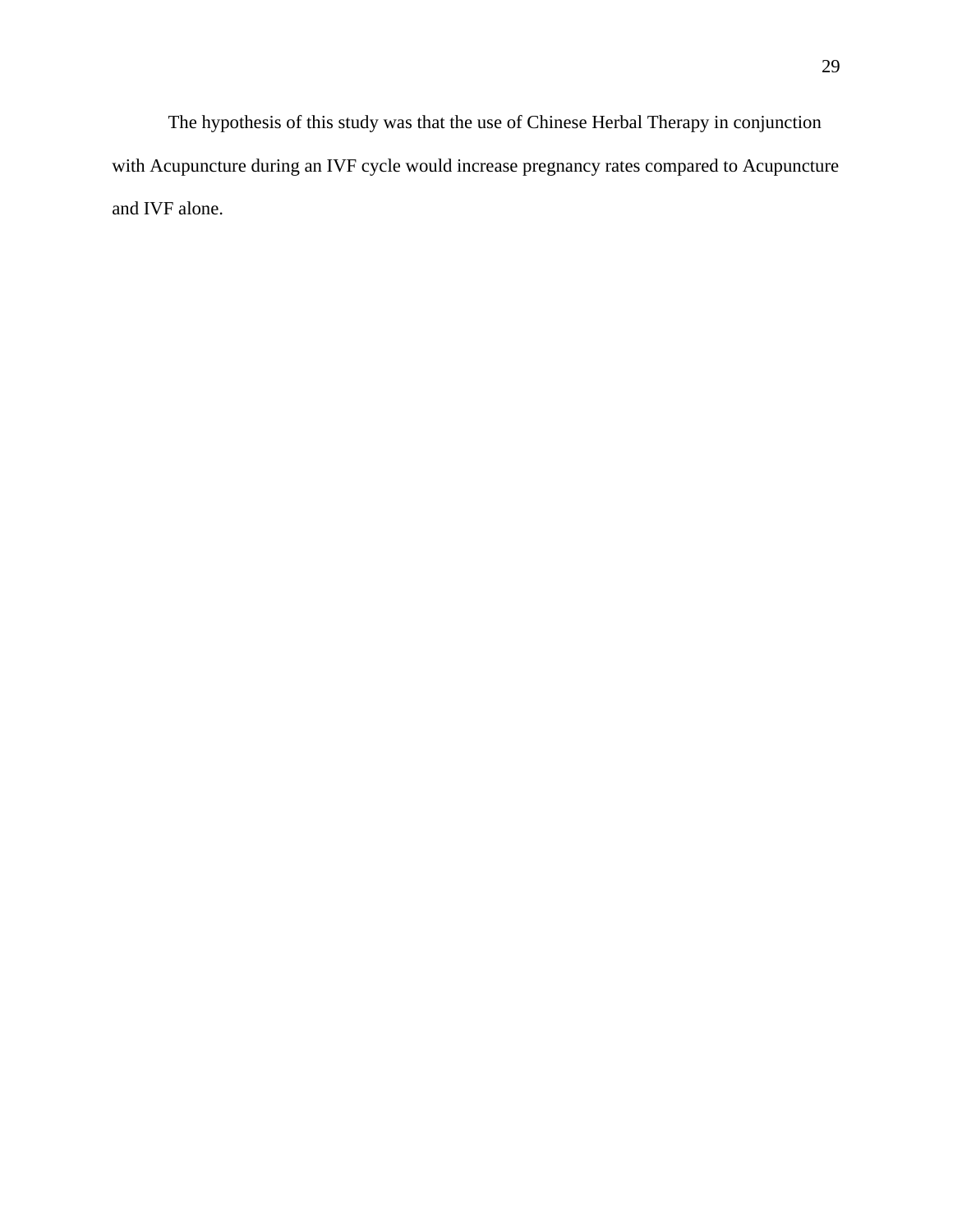#### **THREE: METHODOLOGY**

This study was a chart review that used data extracted from currently existing patient charts. Information was extracted from the charts of infertility patients that came in to the Tao of Wellness acupuncture clinic between January 2006 to December 2009 for Chinese Medicine Therapy to enhance their IVF success and achieve pregnancy. These patients were treated with both Acupuncture and Chinese Herbal Therapy for at least two months prior to beginning IVF.

## **Procedure**

The charts of all fertility patients seen at the Tao of Wellness Acupuncture clinic between January 2006 and December 2009 were reviewed to determine those patients who qualify for inclusion in the study (convenience sampling). Once a patient was identified as eligible for inclusion, her chart was reviewed systematically to obtain all data detailed on the attached chart abstraction form.

#### **Sample Size**

The sample size needed to be sufficiently large enough to make the outcome statistically meaningful yet achievable within the time frame allocated. The data collection was in a span of four years of charts. The criteria for inclusion were:

- o Age range between 34 and 43.
- o Women must have been trying to get pregnant with no success for more than 6 months.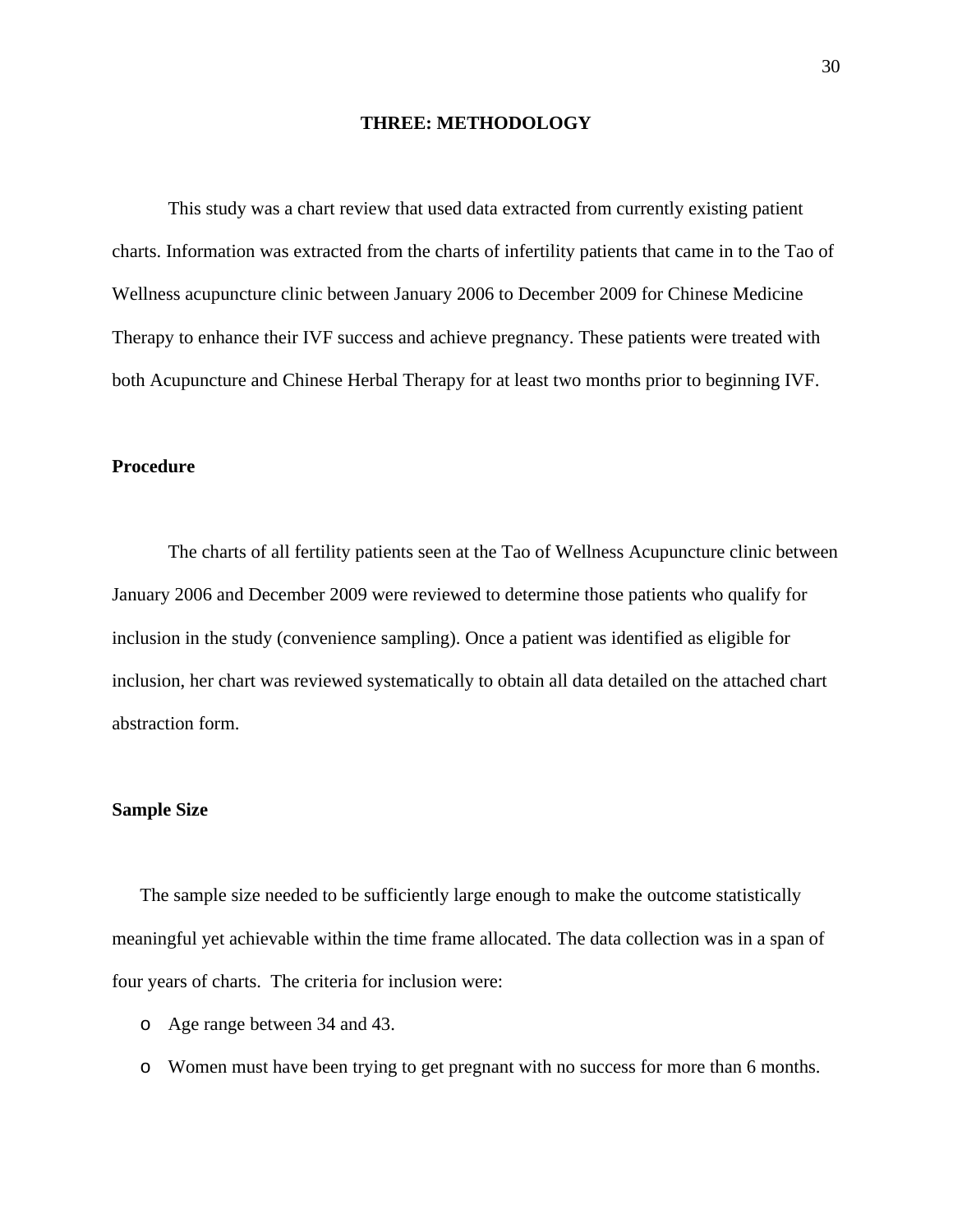- o Women must have had at least eight acupuncture treatments and Chinese Herbal Therapy treatment for at least two months prior to beginning In-Vitro Fertilization (IVF).
- o Acupuncture/Herbs group continues with Acupuncture and Herbal Therapy during IVF. Acupuncture-Only group stops with herbal therapy at the start of IVF.

Note that patients who were diagnosed with secondary fertility issues such as endometriosis, fibroids, tubal blockage, poor ovarian reserves (high FSH, low AFC, low AMH) and PCOS all can be included.

## **Inclusion/ Exclusion Criteria**

The criteria for exclusion were:

- o Women who have had any fertility stimulating medications and/or assisted reproductive technology (ART) at least two month or two period cycles prior to the start of IVF. ART includes –IVF, ICSI (Intracytoplasmic Sperm Injection), GIFT (Gamete Intrafallopian Transfer) and ZIFT (Zygote Intrafallopian Transfer).
- o Women who have not had both at least eight treatments of Acupuncture and Chinese Herbs for at least two months prior to the start of IVF.

Once the charts that fit the criteria were pulled, they were further separated into two groups. Group A consisted of patients who continued with both acupuncture and Chinese herbal therapy during their IVF protocol. Group B consisted of patients who continued with acupuncture but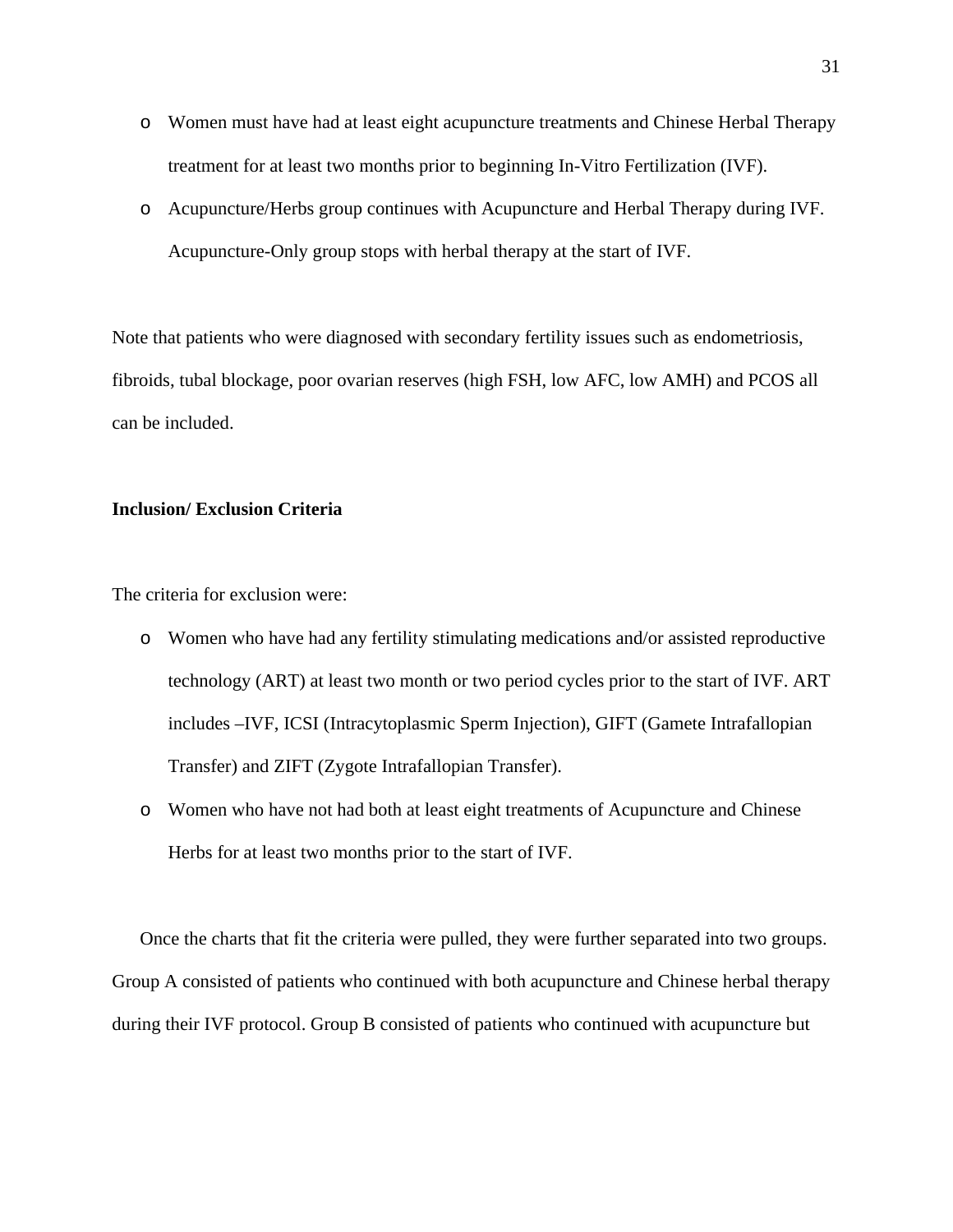stop their Chinese herbal therapy during IVF protocol. IVF protocol starts when the patients begin their fertility medications.

The outcome variable in this study was pregnancy (yes vs. no) based on the result of a  $BhCG<sup>4</sup>$  pregnancy blood test. A positive result of this blood test was interpreted as "yes" for the pregnancy variable. The independent variable was Chinese herbal therapy (yes vs. no) in conjunction with IVF/acupuncture therapy as treatment for infertility. A Fisher's exact Test was used to compare these two dichotomous variables to determine the efficacy of Chinese herbal therapy in the treatment of infertility. A probability of  $< 0.05$  was used as the criteria for significance.

#### **Instruments**

 $\overline{a}$ 

The instruments used in this study were a chart abstraction log and a data collection log. A chart abstraction log was used in order to see whether the patients qualify for the inclusion/exclusion criteria of the study. Information collected from the patient's charts were: age, occupation, the length of time trying to conceive, history of prior pregnancy, history of abortions, history of life births, history of miscarriages, history of prior ART or fertility medications, number of eggs retrieved, number of fertilized eggs, number of embryos transferred, the patient's Western medicine diagnosis, traditional Chinese medicine diagnosis, a positive *B*hCG after IVF with either acupuncture or acupuncture with herbs and life birth (see appendix 1). The main outcome measurement was pregnancy rate (positive value of *B*hCG

<sup>&</sup>lt;sup>4</sup> BhCG (beta human chorionic gonadotropin): a hormone that is produced during pregnancy made by the developing embyro.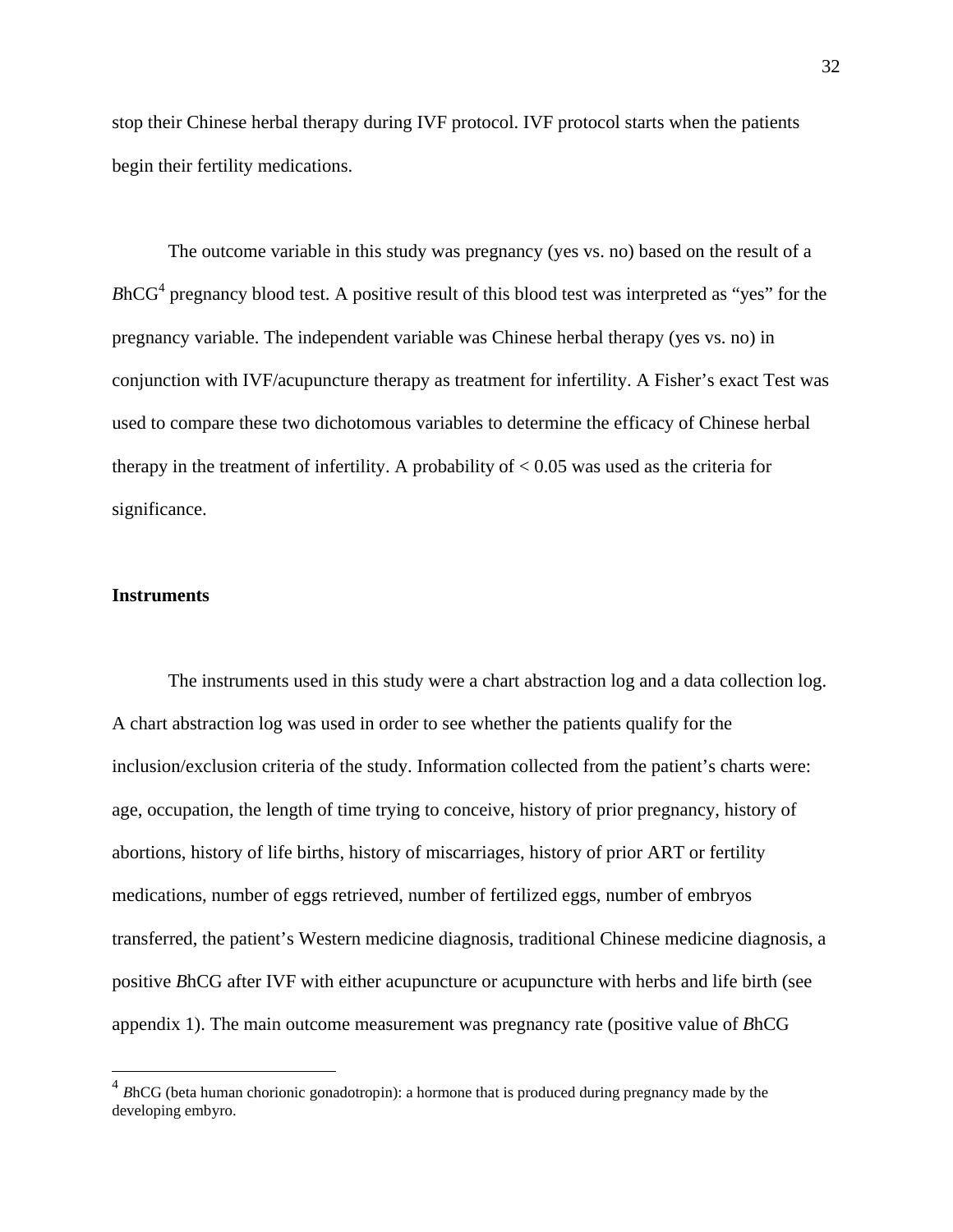measured in the blood). It was important to identify the age of the patient and collect past reproductive/fertility history, due to possible unforeseen patterns that might have arisen to give this study more insight.

In the data collection chart, two groups were separated: IVF, acupuncture and herbs (Group A) and IVF and acupuncture (Group B). Each group was coded with individual numbers. Once the data were collected from the charts, pregnancy outcome was tested using one-sided Fisher's exact test.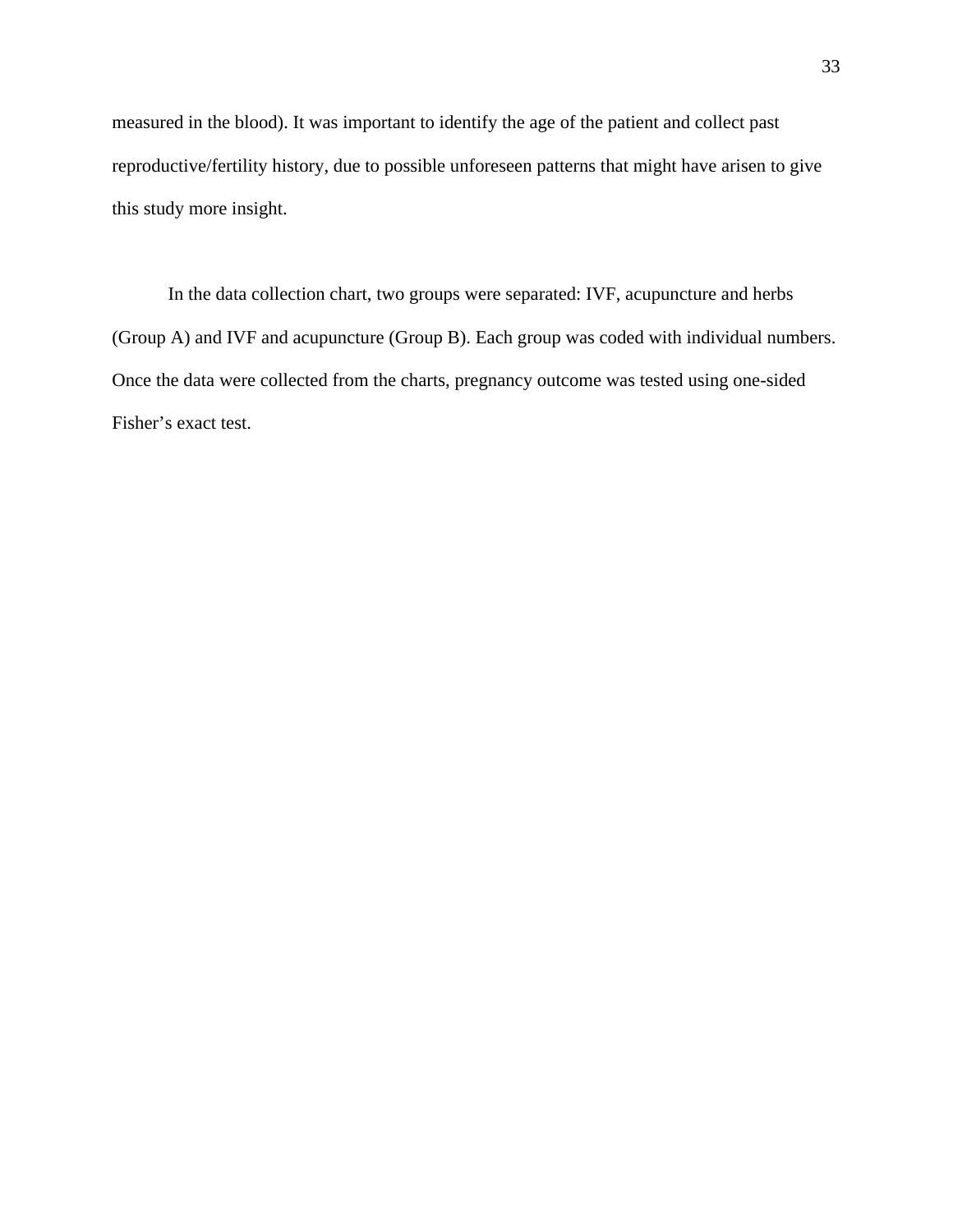#### **FOUR: DATA ANALYSIS/RESULTS**

### **Data Overview**

A total of more than 700 patient's charts were reviewed for this study. Out of the 700 charts, 34 qualified to fit the inclusion and exclusion criteria for this study. Out of the 33 patients, 23 received acupuncture and Chinese herbs during IVF while 10 received acupuncture only during IVF.

Table 1 displays summary statistics for the continuous history variables of the women in the study. Skewness and standard error of mean values were calculated for all continuous variables in order to assess the normality of the distributions. As shown in Table 1, all values of skewness divided by their standard errors were within reasonable limits, indicating that the distributions were sufficiently normal to proceed with comparative statistics. The average age of the women was 39 and they had been trying to conceive an average of 19.8 months. The number of TCM treatments they received before their results were an average 27 treatments. The mean number of eggs retrieved was 11.5, the mean number of fertilized eggs was 6.5 and the mean number of embryos transferred was 3.3. The majority of the women in the sample were professionals with the exception of one homemaker. The jobs that they reported ranged from support staff (receptionist, administration assistance) to lawyers and physicians (see appendix 1).

A comparison of the continuous history variables between women treated with acupuncture and herbs during IVF versus those treated with acupuncture only were analyzed (see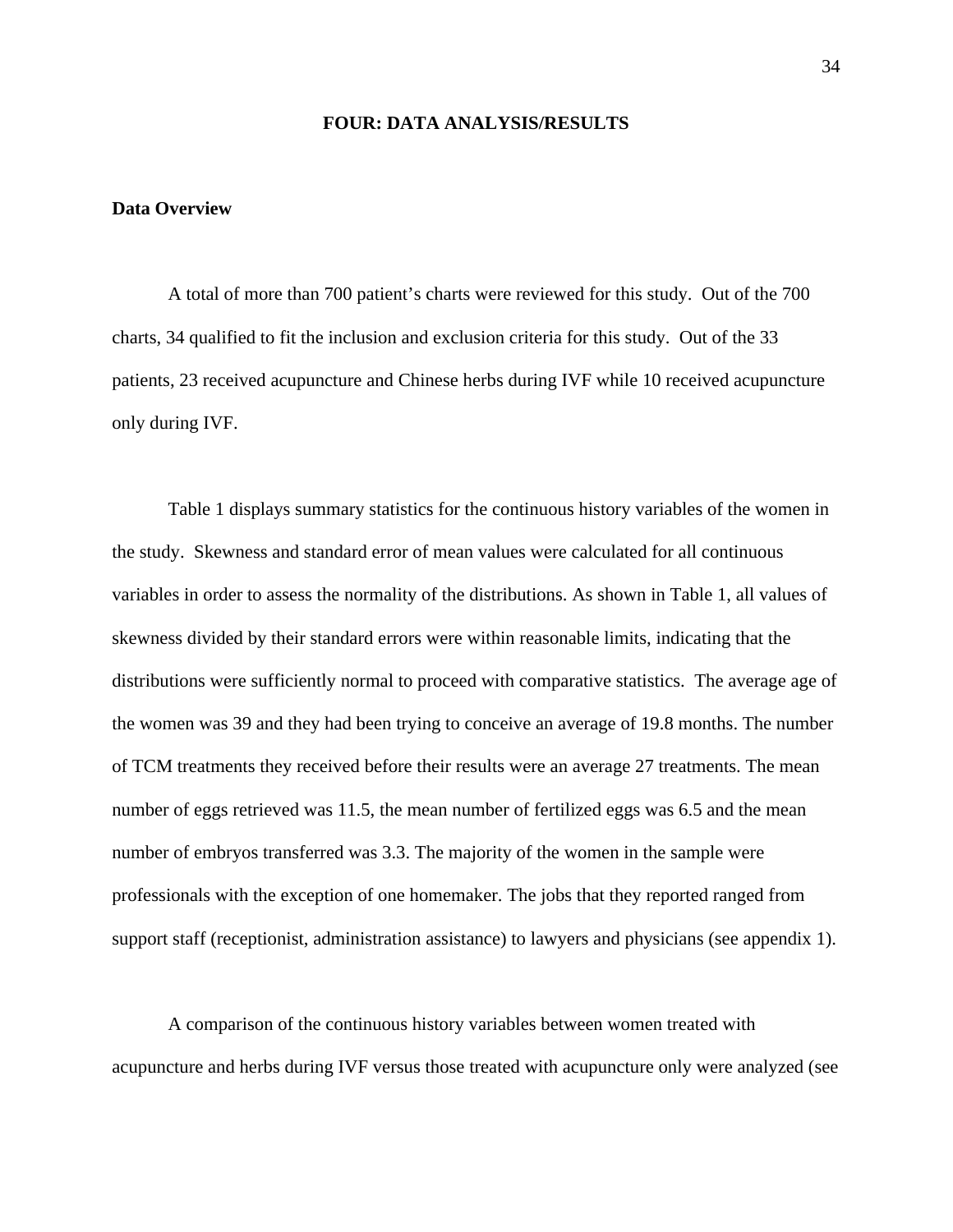table 2). This was to show that the results were not due to any history variables but were due to the treatments alone. The average age for the women treated with both acupuncture and herbs was 39 and the average age for the acupuncture only group was 38. The comparison was done using t-test and the results showed there was no significant difference between the two groups.

Table 3 displays summary statistics for the dichotomous history variables. The dichotomous variables include: history of prior pregnancy, history of abortions, prior life births, prior miscarriages, fertility medications and history of ART. This information was gathered to see if the history variables would make a difference to the result of the study.

The hypothesis of this study was that the use of Chinese Herbal Therapy in conjunction with Acupuncture during an IVF cycle would increase pregnancy rates compared to Acupuncture and IVF alone. Since the hypothesis was directional, it was tested using a one-sided test. Since the minimum expected cell count was less than 5, a Fisher's exact test was used instead of a Pearson's chi square analysis.

The results showed a significant difference between the two treatment groups. The analysis showed that the pregnancy rate for the acupuncture/herbal therapy group is considerably higher than the acupuncture only group. The acupuncture/herbal therapy group had 82.6% positive *B*-hCG tests compared to a 40.0% rate in the acupuncture only group ( $p = 0.023$ ). The results can be seen in Table 3.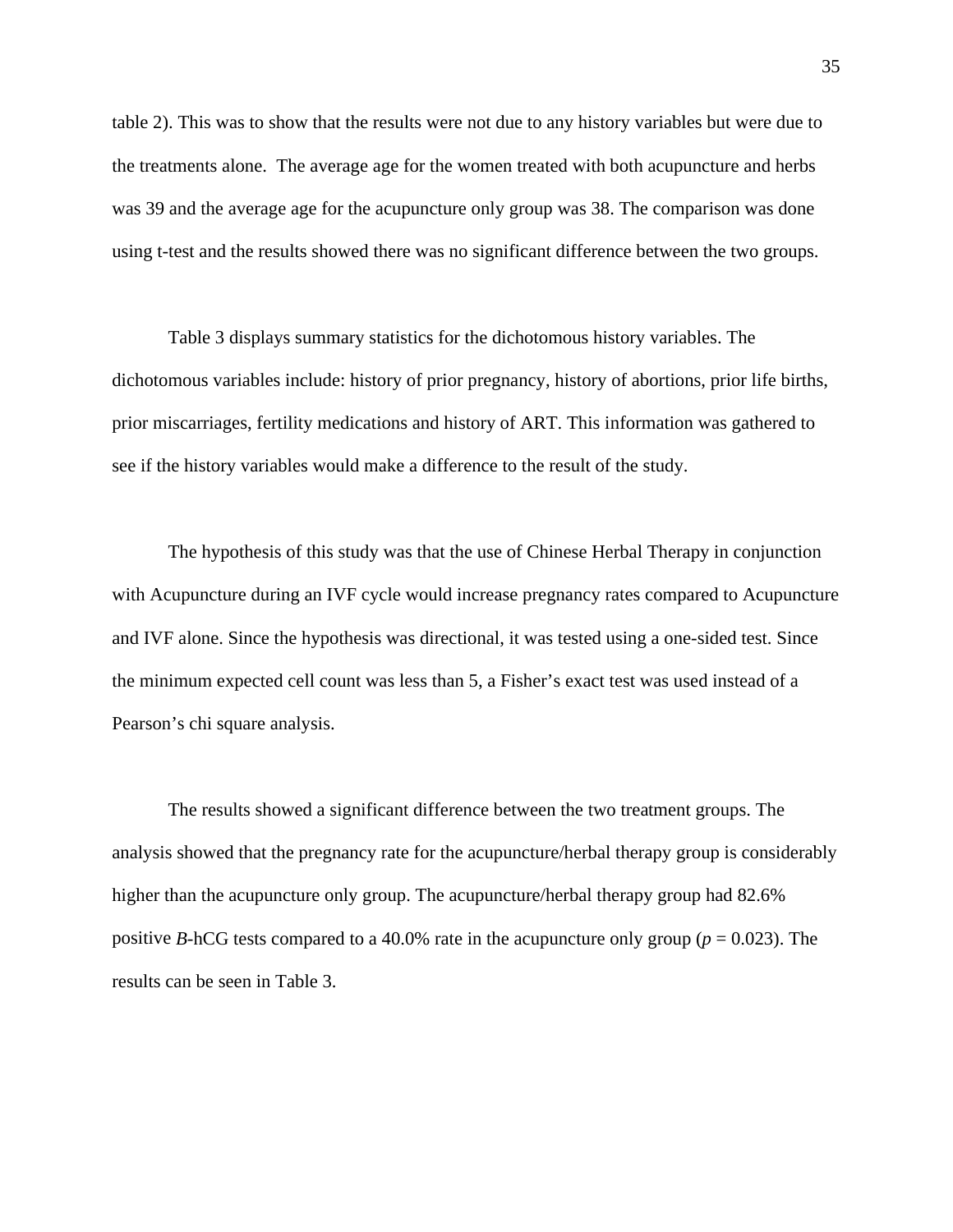A set of two-tailed *t*-tests and additional Fisher's exact tests (two-tailed) were conducted to rule out the possibility that the difference in outcome (*B*-hCG positivity) was partly due to variations in the history variables. The variables compared using *t*-tests included the following continuous variables: age, number of months trying to conceive, number of eggs retrieved, number of fertilized eggs, number of embryos transferred and number of treatments the patients received before the results. The findings showed no significant difference between all the patients (see Table 4). The variables compared using Fisher's exact tests included the following dichotomous were: prior pregnancy, history of abortion, prior spontaneous abortion, any prior live births, history of fertility medications and history of assisted reproductive therapies. There were no significant differences on these history variables between those who were *B*-hCG positive and those who were negative (see Table 6).

One additional analysis was conducted to compare the live birth rate between women who received acupuncture and Chinese herbs versus acupuncture only. Although the live birth rate for women who took herbs (45.5%) was more than twice that of the women who had acupuncture only (20.0%), a one-tailed Fisher's exact test showed this difference was not significant ( $p = 0.163$ ). See Table 7.

Another analysis was performed using *t*-test to compare the number of eggs retrieved and fertilized between the two treatment groups (see Table 8). The findings did not find a significant difference.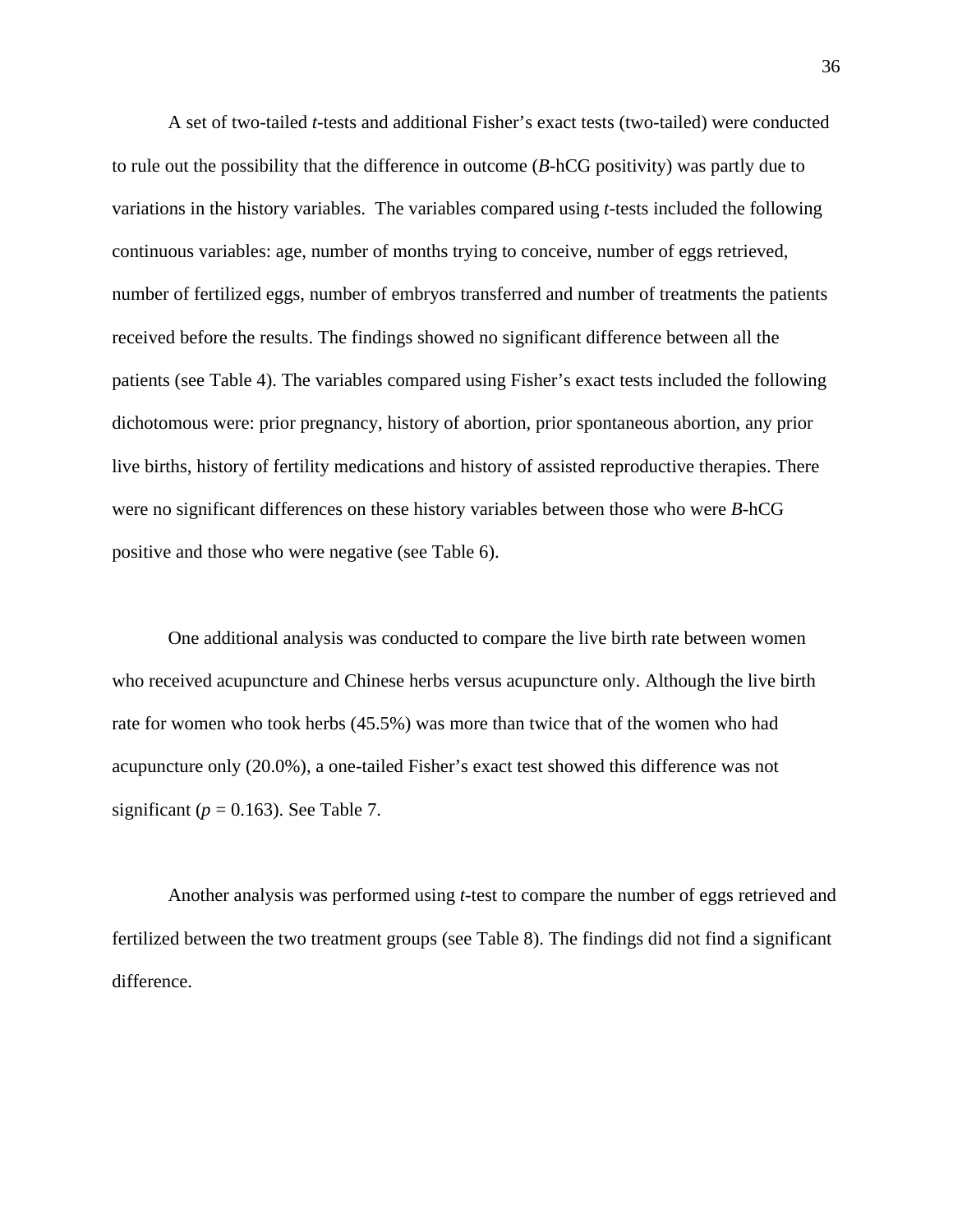#### **FIVE: DISCUSSION**

#### **Summary of Findings:**

The hypothesis of this study was that the use of Chinese herbal therapy in conjunction with acupuncture during an IVF cycle would increase pregnancy rates compared to acupuncture and IVF alone. The data collected is in support for the hypothesis. The data confirmed that there was a significantly higher pregnancy rate in the group that was treated with both acupuncture and Chinese herbs versus acupuncture only  $(82.6\% \text{ vs. } 40.0\%; p = .023)$ . All the continuous variables were calculated in order to calculate the skewness and standard error of mean values to assess the normality of the distribution. The skewness of the variables verifies the normality of the distribution therefore allowing the *t*-test to be conducted. The *t*-test has a normality assumption that needs to be met for the test to be valid.

### **Implications of Results for Theory**

The purpose of this study was to investigate whether the incorporation of Chinese herbal therapy during IVF is beneficial to the patients who are going through IVF. Medical doctors are concerned about combining stimulating drugs – gonadotropins (GnRH) with Chinese herbs because one, the mechanism of action is unclear and two, here had been no randomized controlled trials (RCT) on the use of Chinese herbal therapy in IVF (Cheong et al., 2010).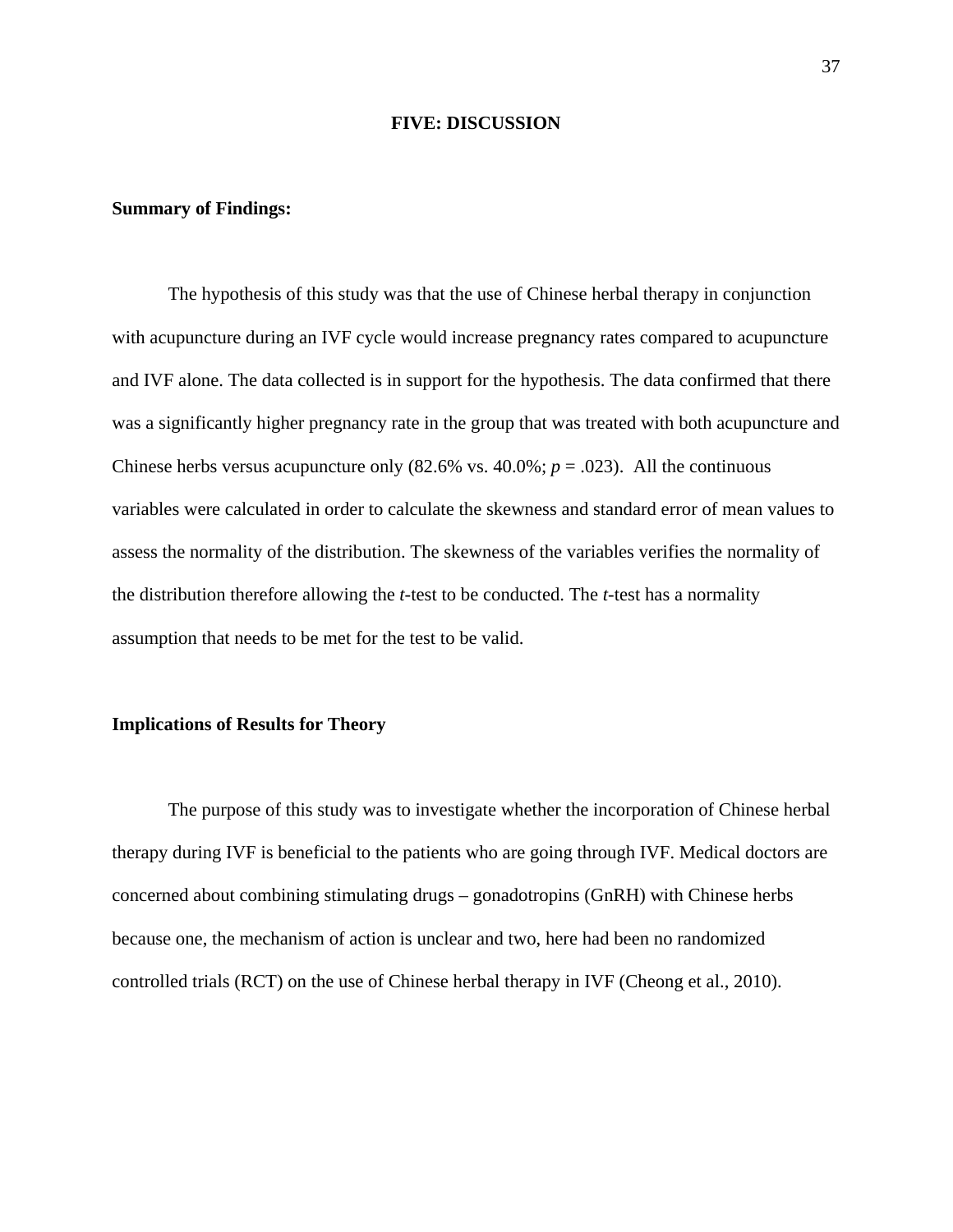Specific dosing of the GnRH with close monitoring of the patient is critical during IVF. From the reproductive endocrinologist's point of view, any "outside" influences can influence the direction of the IVF cycle (Rubin, 2010). Therefore, Chinese herbs can be perceived as something that can potentially interfere with this delicate process. This study was aimed to investigate whether by including Chinese herbs into the IVF process it would benefit the patients by increasing pregnancy rate. Hence, patients, physicians and Chinese medicine practitioners can have the scientific evidence to have the confidence to integrate Chinese herbs during the IVF/acupuncture regime.

IVF and Traditional Chinese Medicine studies so far have been mainly focused on acupuncture only (Cheong et al., 2009). Acupuncture had been proven to have beneficial effects on female reproduction in some studies, like providing a better uterine environment for implantation to improving ovarian function (Sterner-Victorin et al., 1996, Chang et al., 2002, Xu et al., 2003, Wing and Sedlmeier, 2006, Heese, 2006). Even though some studies show acupuncture increases pregnancy rates and life birth rates other studies suggested that there were no significant differences (Smith et al., 2006; Craig et al., 2007; Domar et al., 2009; Moy et al., 2011). Therefore despite the increased number of studies on acupuncture as an adjunct to IVF, the results still remained inconclusive and further trials need to be conducted. Regardless of the unclear conclusions, these studies had opened the doors for the integration of Chinese medicine and Western medicine.

In Traditional Chinese Medicine, Chinese herbs play an imperative role in the practice of Traditional Chinese Medicine (TCM). Chinese herbs, whether used alone or in combination to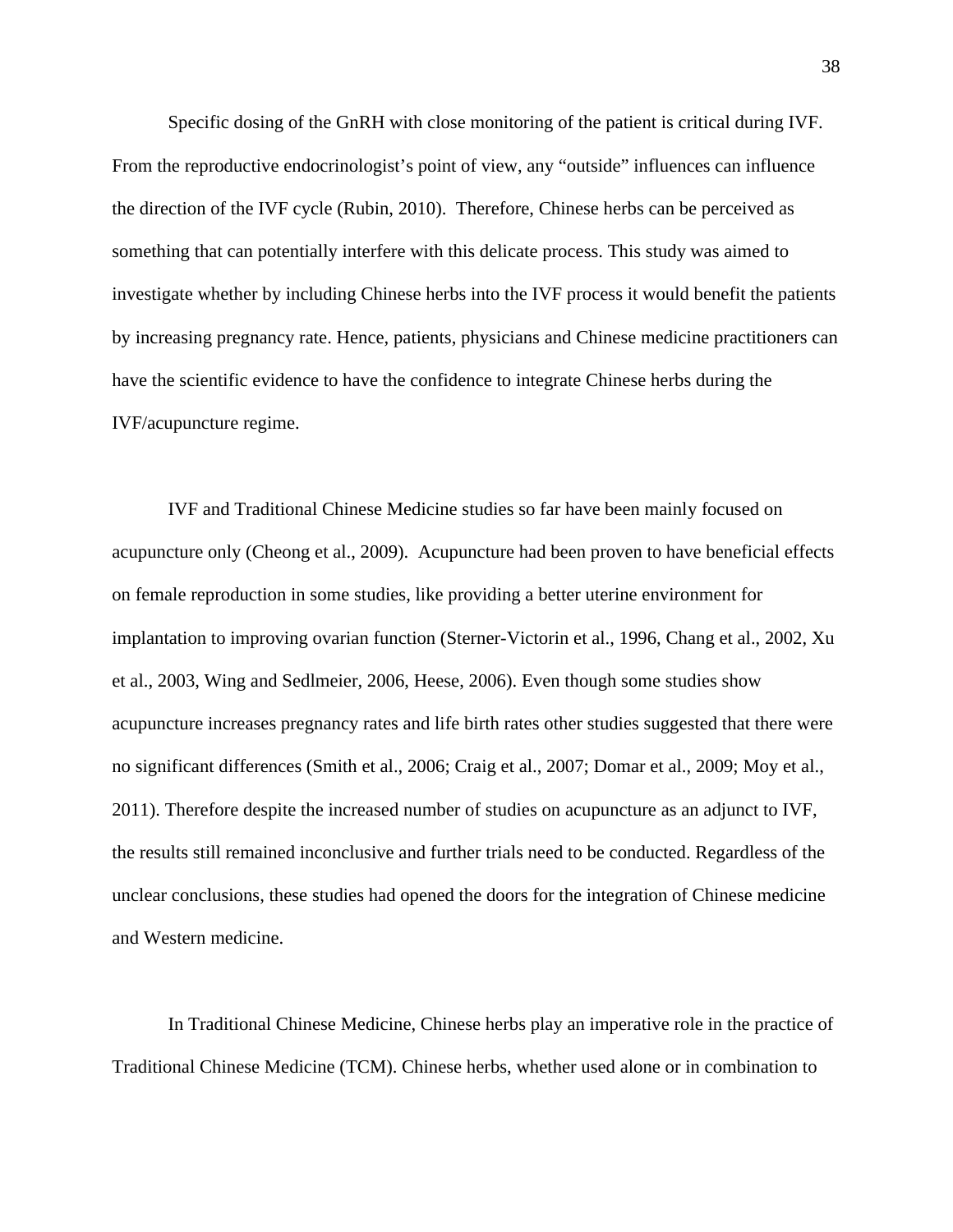form an herbal formula, had been known to preserve reproductive health and treat infertility (Xu et al., 2003). The design of the herbal formula combination is used to help correct the functional or organic problems that caused infertility (Zhou & Qu, 2009). Hence, it is important to incorporate the herbs during fertility treatments in order to further support the patient while they are in the process of IVF treatment. According to my research and also according to Xu et al. (2003), there have been few high quality control trials due to poor randomization, which failed to meet the criteria for evidence-based Western medicine. With that, it leads to more challenges for the study of Chinese herbs in combination during an IVF cycle.

It is difficult to study Chinese herbs and show how they affect each patient while they are going though IVF due to several reasons. First, different women can respond differently to the IVF stimulation. Therefore their herbal formulation would need to be adjusted. This would be challenging to measure. Second, Chinese herbal therapy is prescribed to patients according to their TCM diagnosis. Therefore, every patient coming in for fertility treatments will receive a different formulation based on their TCM diagnosis. One possible way of standardization is to conduct a trial by grouping the patients together according to their TCM diagnosis and prescribe the same formula according to that diagnosis. Hua (2008) conducted a study similar to that idea in that he only included patients that had a particular diagnosis and prescribed the same formula for all of them. Hua's (2008) study investigated whether Chinese herbs can help with infertility especially for women with poor ovarian reserves. The details of Hua (2008)'s study are mentioned in the literature review chapter. Future studies on the effects of Chinese herbs with fertility can possibly follow the concept of Hua (2008)'s study.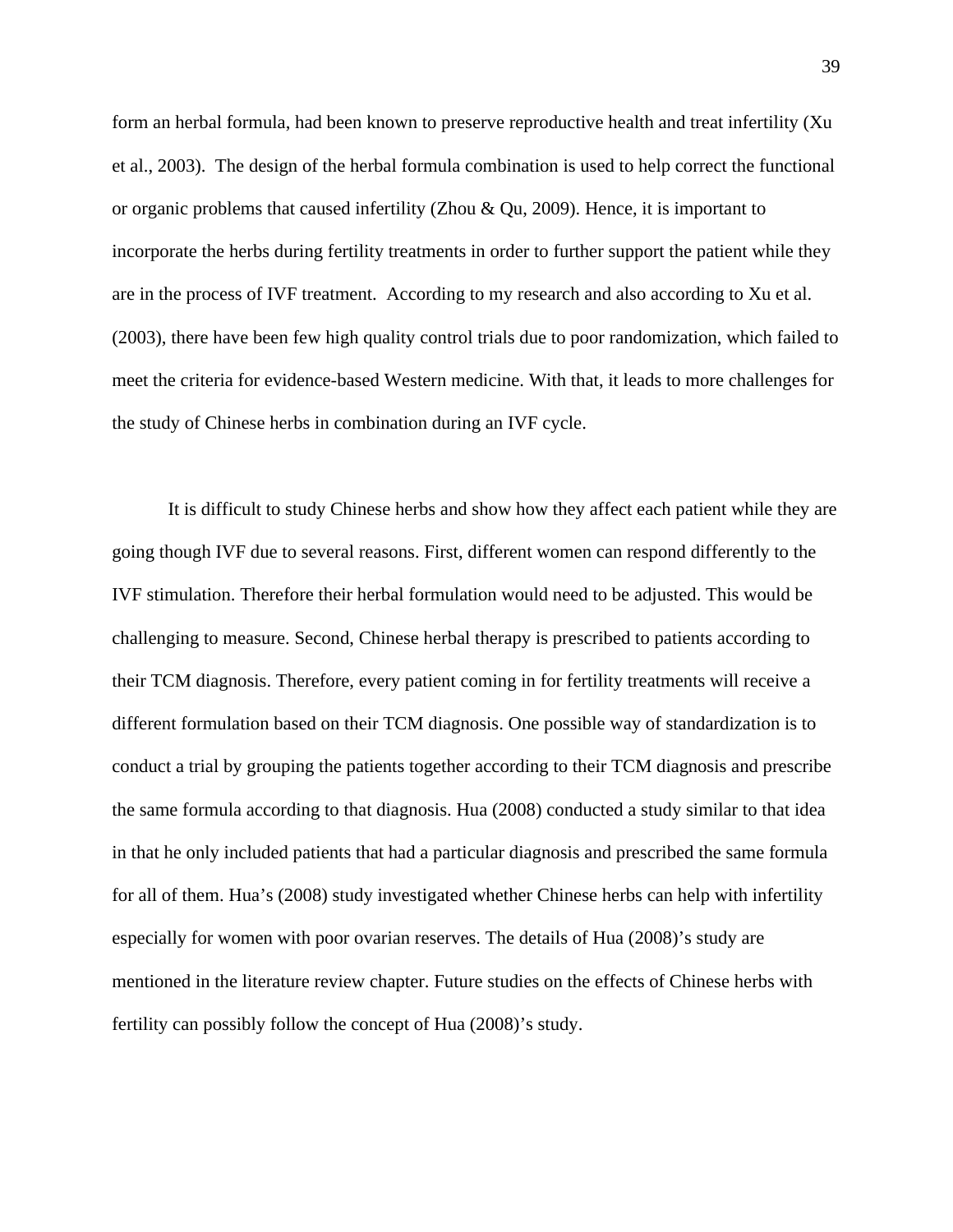With the challenges of conducting a valid study on Chinese herbs by itself already, it is perceived to be even more of a challenging task when combined with the IVF medications. Hence to my knowledge, there have been very few numbers of studies (Haeberle et al., 2006; Rubin 2010) on the combining Chinese herbs with IVF.

Similar to the Wing and Sedlmeier (2006) study, the acupuncture point selection and herbal formulations used for the patients of my study were not mentioned because the focus of this study was to analyze the effects of Traditional Chinese Medicine in general along with IVF and not on a specific point combination and the herbal formula. To use a specific formula or specific point combination would be appropriate for a different research question where the focus would be on a particular type of a formula or a specific point combination used during IVF.

Even with the different herbal formulations and point combinations prescribed to each individual patient, the results of this study showed a significant difference. This further supports the hypothesis of this study.

It was interesting to note that regardless of the patient's secondary fertility issues – polycystic ovarian syndrome (PCOS), endometriosis, fibroids, tubal blockage, or poor ovarian reserves (high FSH, low AFC or low AMH) – the results still showed a significant difference between the treatments. The result further encourages the usage of Chinese herbal therapy during the IVF process. There have been some studies and suggestions that are supporting the use of Chinese herbal therapy in the treatment of endometriosis, PCOS and poor ovarian reserves (Lin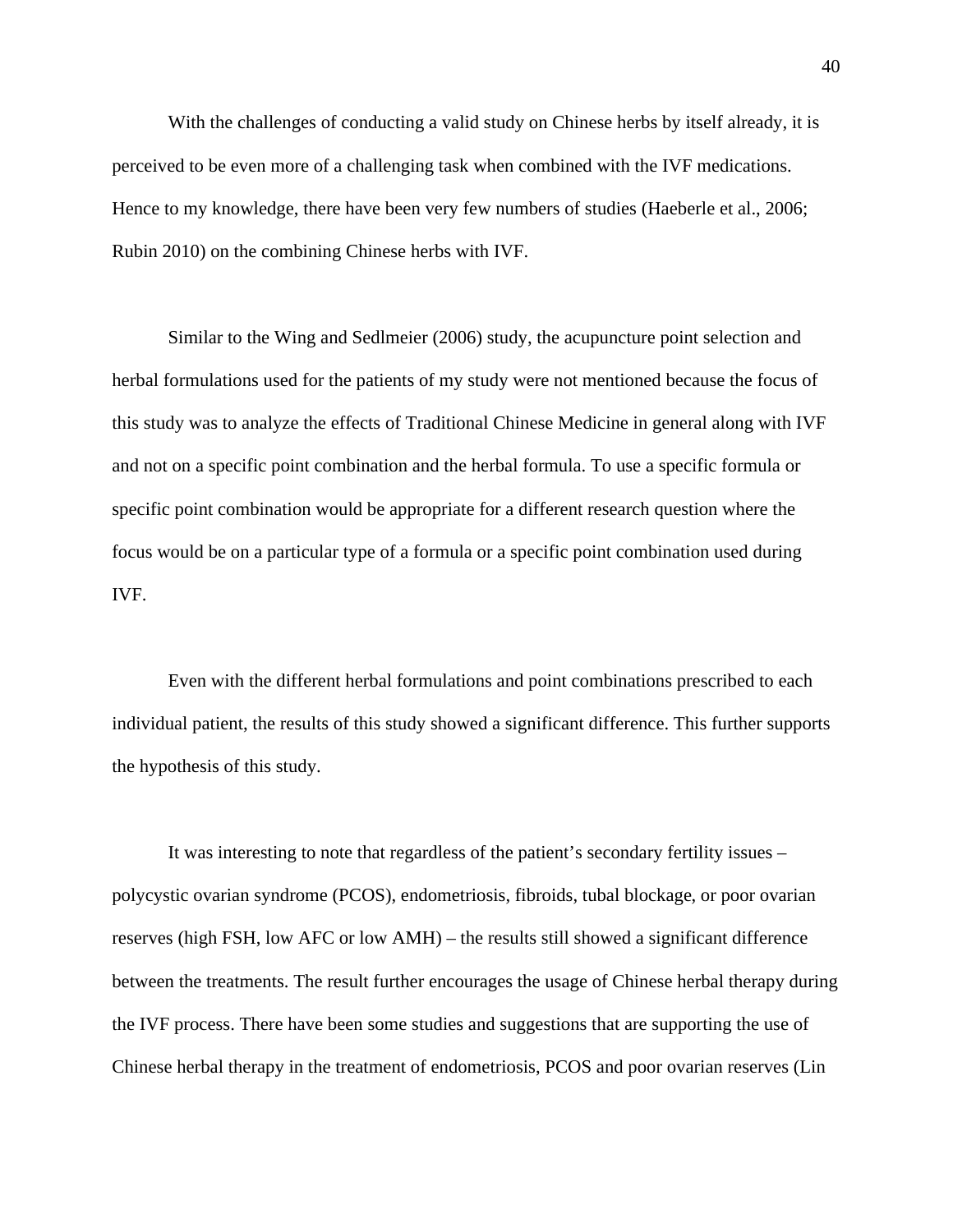et al., 2006; Hua, 2008; Elliott, 2009; Zang et al., 2010; Flower et al., 2011; See et al., 20011). The outcomes from some of these studies may perhaps influence the patients who have other secondary fertility issues, which in turn might benefit them in their IVF cycle.

#### **Exploratory Analysis**

Considering that herbs did significantly increase pregnancy rate, which confirmed the hypothesis, one might suspect that also the live birth rate might be different between the two treatment groups. Thus live birth data were extracted from the charts for an exploratory analysis. As Table 6 shows there was no significant difference between treatments.

The numbers of eggs retrieved and fertilized were also explored (table 7). The average number of eggs retrieved in acupuncture/herb/IVF group was 12 while the acupuncture IVF group was 6.9. A 2-tailed fisher's exact test was performed and the results did not show any significant difference between treatments ( $p= 0.646$ ). The mean number of the eggs fertilized also showed no significant difference between treatments  $(p= 0.448)$ . This result was unexpected. Based on the outcome of this study, one might have also hypothesized that the patients would have produced more eggs leading to a higher fertilization rate. Though other factors need to be taken account as well when analyzing these data, such as the age of the women, their ovarian reserves and the quality of the male semen, all these factors can contribute to the number of eggs retrieved and fertilized.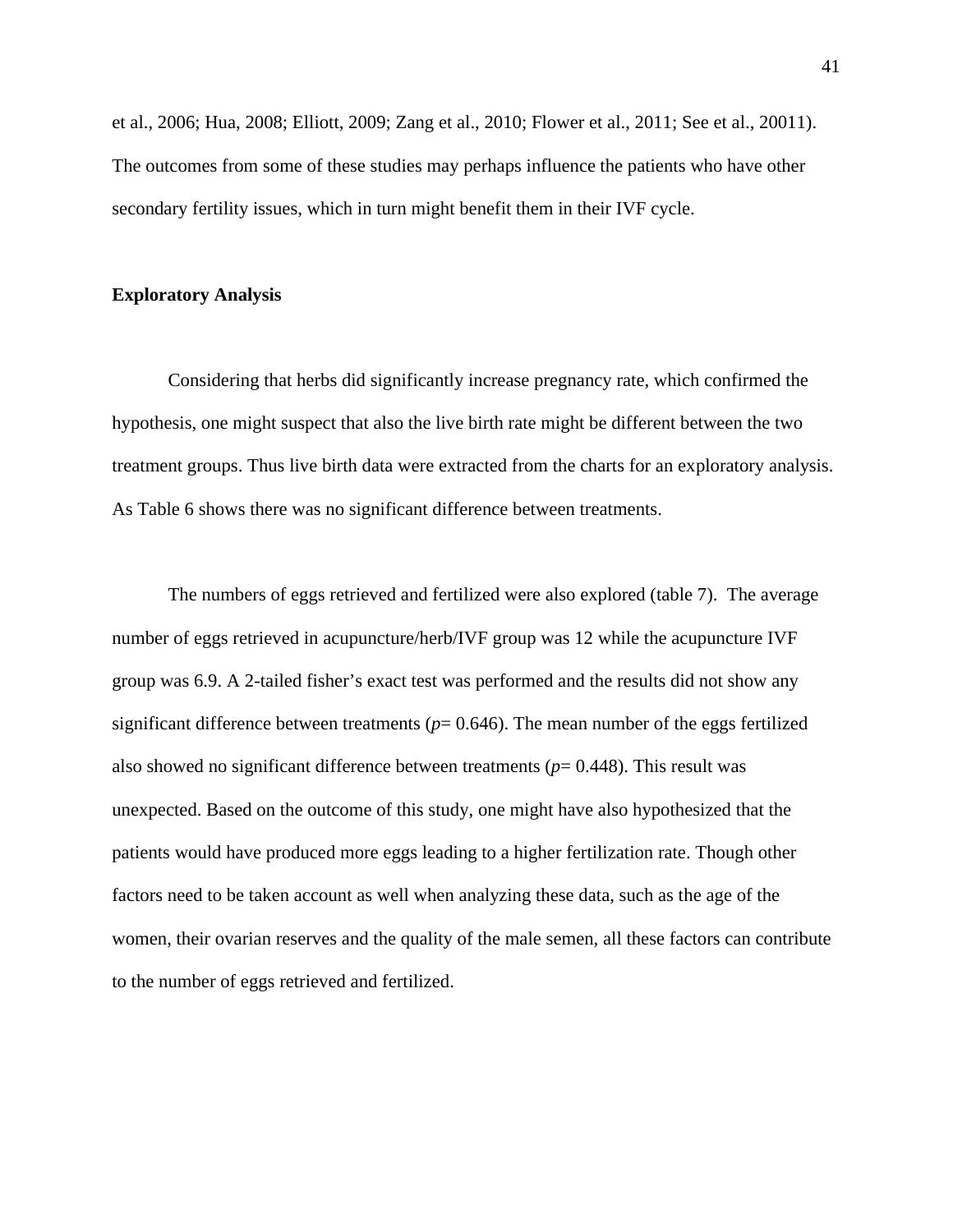### **Limitation of the Current Study**

The sample size was not as large as originally anticipated. This was due to the fact that it was challenging to find a large enough sample size for the group that used acupuncture only. The majority of the patients seen at the Tao of Wellness used herbs in addition to acupuncture with an exception of a few who only used acupuncture. The ones who chose not to include herbs during the stimulation phase of IVF was either due to the request of their reproductive endocrinologist (RE) or to the fact that the patient themselves were not comfortable taking herbs. Another reason for not having a larger sample size was due to the exclusion/inclusion of this study. The age range in this study was ranged between 34-42 years of age. This particular age range was selected because according to the CDC (2008) women at the age of 34 and above showed a decline of their fertility and this was also the age range that is most often seen clinically at the Tao of Wellness.

All women included in this study had to receive acupuncture and Chinese herbal therapy for a minimum of eight acupuncture treatments within two month prior to starting IVF. This sets a base line for both groups so that one group does not have an advantage or disadvantage over the other. Ideally, 12 treatments three months or three menstrual cycles of pre-treatment are advised in preparing the body for IVF (Lyttleton, 2004). Due to the possibility of not having enough cases accommodating the inclusion criteria, the decision was made to have the pretreatment as no less than eight acupuncture treatments within two months.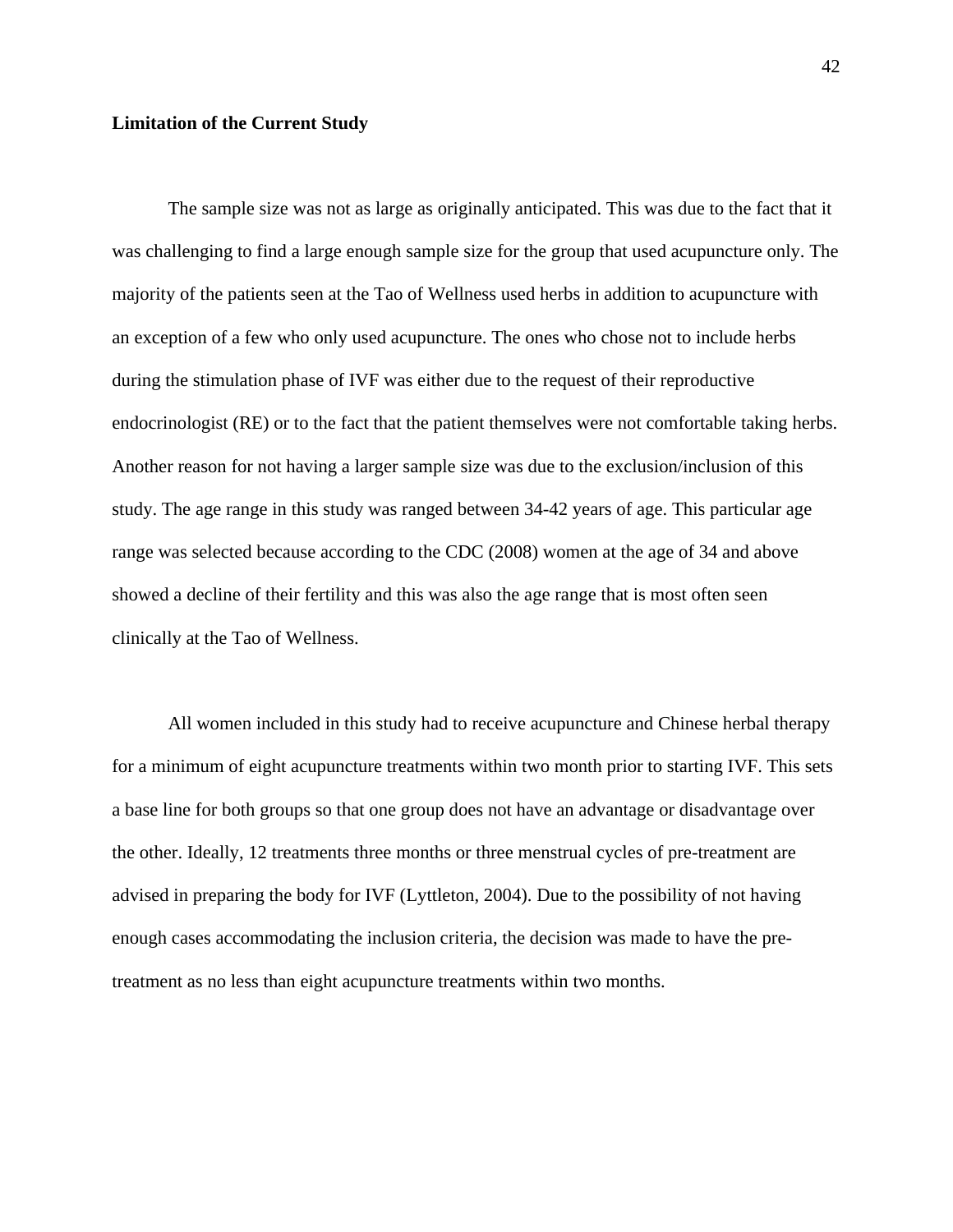There were some patients who received acupuncture only but did not fit the criteria for inclusion. Most of them did not receive enough acupuncture treatments before the IVF stimulation or were just coming off from another fertility treatment. There were some patients who sought treatments right in the beginning of their IVF cycle or right in the middle of the IVF stimulation process therefore they were starting too late to fit the inclusion criteria. Their decision to come in for treatment during that time was either due to the suggestions by their reproductive endocrinologist (RE) RE, their friends, due to learning of acupuncture being helpful or due to prior failed IVF cycles. Some of the acupuncture/IVF trials are definitely making an impact on the TCM practice. From my clinical experience more REs are referring their patient to seek acupuncture treatment as an adjunct to IVF.

Another limitation to this study is the possible inconsistency in the treatment plan implemented by the different practitioners at the Tao of Wellness. At the time of the study, there were eight practitioners practicing at the Tao of Wellness. Even though the majority of the patients all came from one main practitioner, there are still inconsistencies with the acupuncture protocol and the herbal formulations. Different practitioners might make different diagnosis based on their own TCM practice and experience. For instance, patients that are diagnosed with the same TCM condition like kidney yin defiency with liver qi stagnation might not be treated with the same herbal formulations and acupuncture points. For future studies, women should be grouped according to their TCM diagnosis (e.g. kidney yin deficiency) and be treated with a standard protocol of acupuncture points and herbal formulations for that diagnosis. This would create a stronger validity to the study.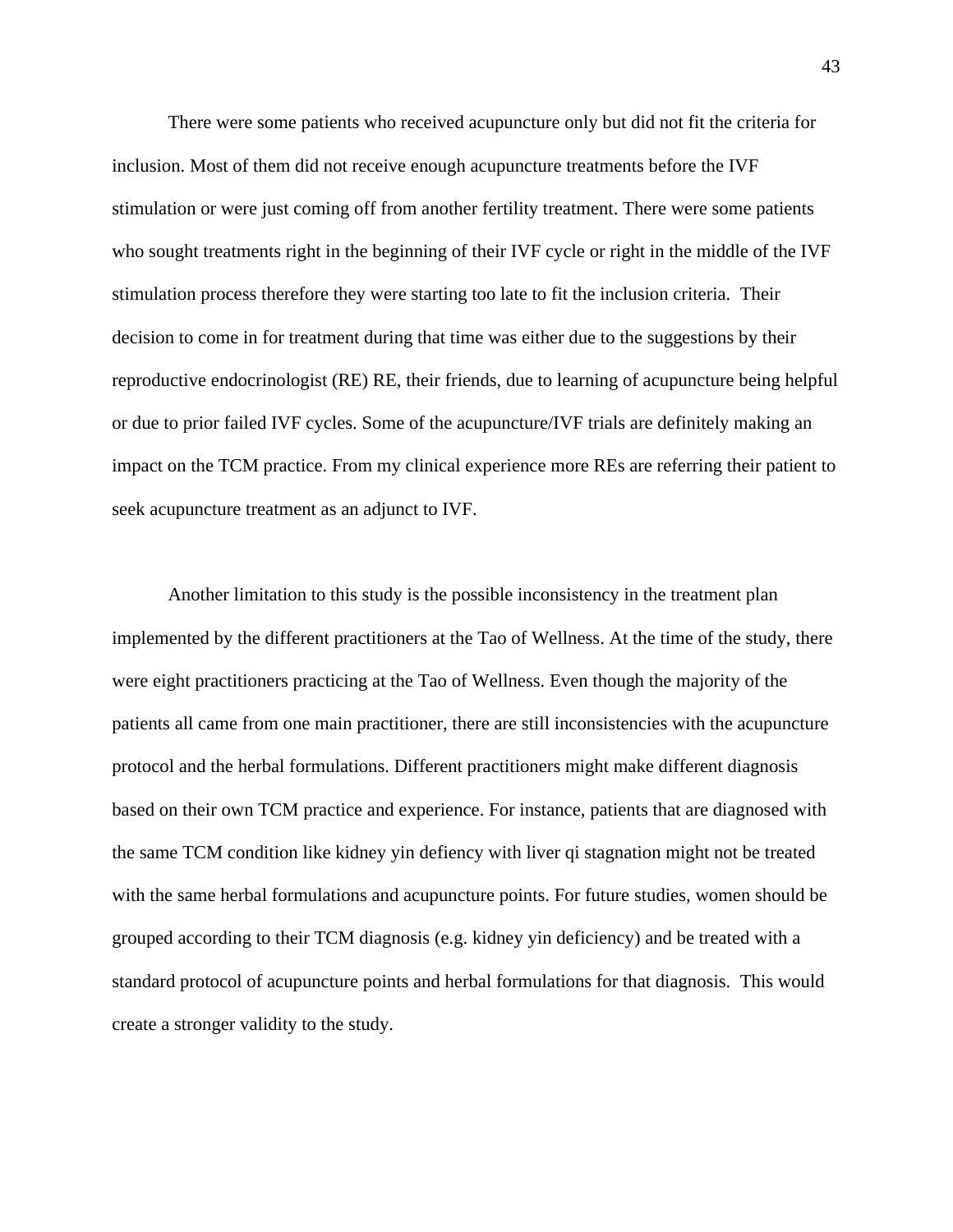The women included in the study were going to different REs, which can result in some inconstancies. Different REs are likely to use different IVF stimulation protocols (down regulating, micro flare or antagonist). Some women require different IVF techniques (ZIFT, ICSI) due to their condition. The majority of the women went through a standard IVF technique where they extract the eggs and fertilize them with sperm in a petri dish then transfer back to the fertilized embryo. Some women also did ICSI and had the sperm manually injected in the egg to ensure fertilization. Even with this broad range of IVF techniques used, the results showed a significant difference between the treatment groups, which further supports the strength of the outcome.

Frozen embryo transfer (FET) was not included in the study. Including FET would not have made sense because some of the FET could be from the stimulation from the previous IVF stimulation cycle. This previous stimulation could be from patients with untreated TCM treatments therefore could not qualify for the study. The results would be skewed because we would not know if the pregnancy or non-pregnancy came from the TCM treatments.

#### **Further Discussion and Recommendations for Future Research**

There are strengths and weaknesses within this study that need to be addressed. The variables of the patient's fertility/reproductive history, background, and present reproductive health all were included as co-variables in this statistical analysis. The strength of the study is indicated by the fact that even when the co-variables were considered, the outcome variable showed significant difference between the two treatment groups. The results for the comparison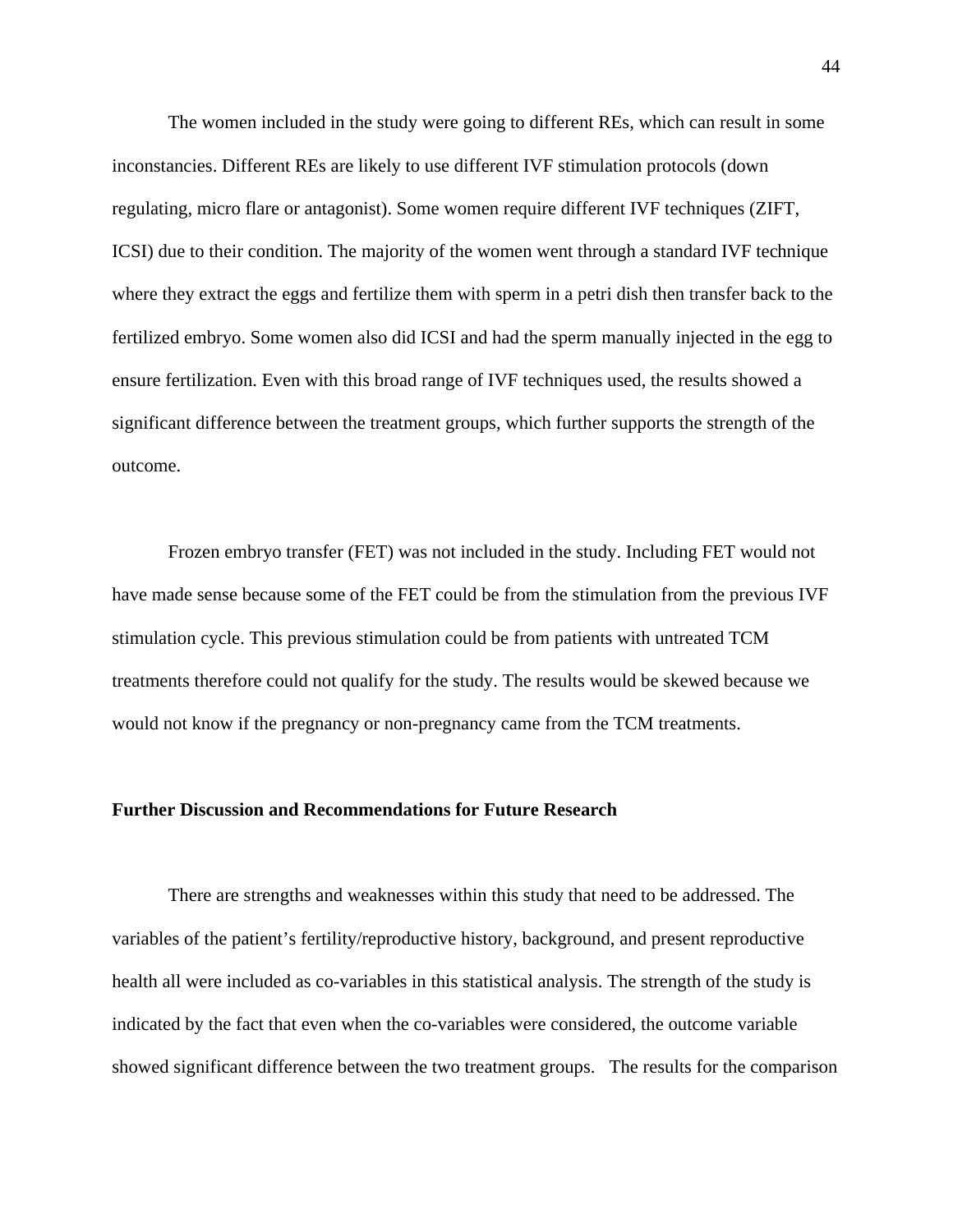of the history variables between the two groups (herbs vs. no herbs) showed no significant difference. This further strengthens the study by showing that with regards to the history variables, the two groups were similar. For instance the mean age group of the women treated with both acupuncture and herbs was 39, while the mean age group of women treated with acupuncture only was 38. The results of the pregnancy rate were more likely to be cause by the administration of herbs and not due to any history variables.

Strictly following the inclusion and exclusion criteria further strengthens this study. The patients included all started at the same starting point. They all had to have at least eight acupuncture treatments within the two months along with herbal medicine prior to IVF and no ARTs or fertility medications were allowed two months prior to IVF treatment. This standardized all women to receive the same TCM pre-treatment before IVF.

This study is a pilot study. Therefore some weaknesses have been encountered. One of the weaknesses of this study is the small sample size. Even though more than 700 cases were reviewed, only 33 patients fit into the inclusion and exclusion criteria of this study. This can be explained by the fact that this particular TCM clinic prescribes herbal therapy to majority of their patients. Hence, it was challenging to find patients who were treated with only acupuncture. Another reason for the limited sample size is the time frame of this study. If more time were permitted, more patient charts from previous years could have been explored. Also for future research, the chart review can be expanded to other TCM clinics as well in order to pool from a larger selection.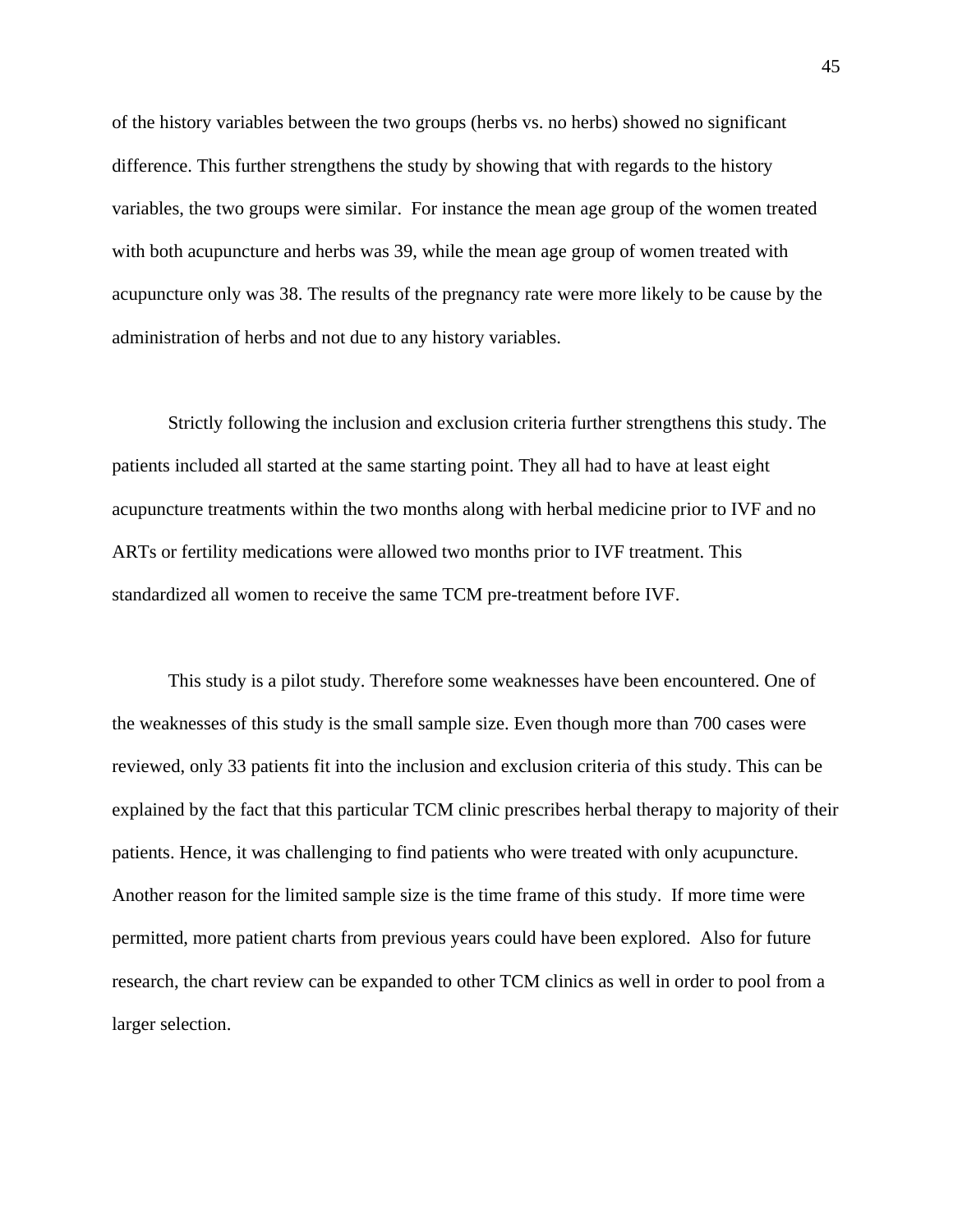Another weakness of this study is the frequency and length of the TCM treatments patients received prior to the start of the study. This showed some inconsistencies. Prior to the study, some patients received TCM treatments two times a week while others were treated only once a week. Some patients also received TCM treatments for one year or more before the start of the study while others received as little as one week to none prior to the study. Even the prior history of IVF was different among the women included in this study. Some women had multiple IVF treatments prior to the IVF in the current study and others had only one. This inconsistency should be addressed in future research. Ideally, only women who historically had a set number of IVF treatments or none at all should be included in order to make the study more specific.

Future studies may include conducting a randomized controlled study (RCT). RCT may potentially have a stronger validity. Though it might be difficult to find women wanting to be in a trial where they might fall under the placebo group. This and other considerations would need to be well thought out before taking on this major task.

Since herbal therapy is the main variable in this study, it is important for more research to be conducted on the effects of Chinese herbal medicine for fertility and the interactions of it with fertility medications. Once we get a better understanding, we can utilize Chinese herbal medicine to its utmost potential. The women of this study all had different herbal formulations based on their own TCM diagnosis. Ideally, to increase the study's validity it would be better to prescribe the same formula to all the women. Unfortunately, it would be a challenging task due to the fact that one of the strengths of TCM is that it treats every person as individual. Therefore, the herbal formulation is prescribed accordingly. Further thoughts would be needed regarding this subject.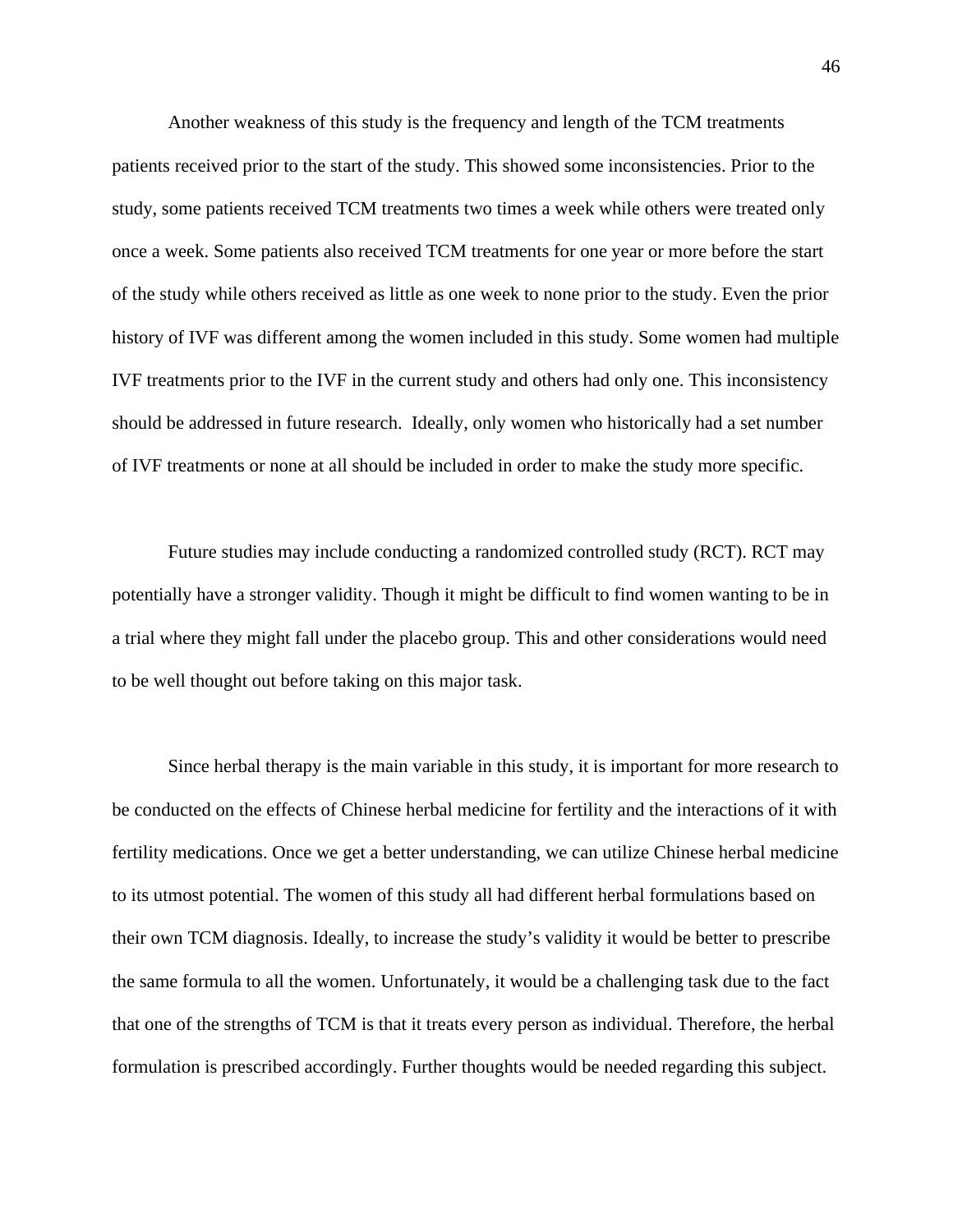The potential of this study is to ignite an interest in both TCM practitioners and allopathic physicians in the field of fertility to be open to the possibility of using Chinese herbs during IVF. This type of study can help to inform TCM practitioners, reproductive endocrinologists and patients that combining both therapies provides an effective treatment in improving pregnancy rates.

#### **Conclusion**

This study showed that there was a significantly higher pregnancy rate in the group that was treated with both acupuncture and Chinese herbal therapy during IVF compare to the group who was treated with acupuncture only. In conclusion, I am proposing further research on the integration of TCM and IVF. More studies on this subject need to be conducted in order to proof to patients that integrating TCM and IVF, can increase their chances of conceiving.

The only studies to the author's knowledge that are similar to this study are from Wing and Sedlmeier (2006) and Rubin (2010). Both studied measured live birth whereas with this current study, the pregnancy rate was the main outcome measured. Future research should include additional outcome measures including live birth rates along with the pregnancy rates as the outcomes. The more studies that are available regarding the integration of acupuncture, Chinese herbs and IVF, the narrower the gap between Chinese medicine and allopathic medicine, and the stronger evidence we will have for providing our patients with a better chance of realizing their dreams of becoming parents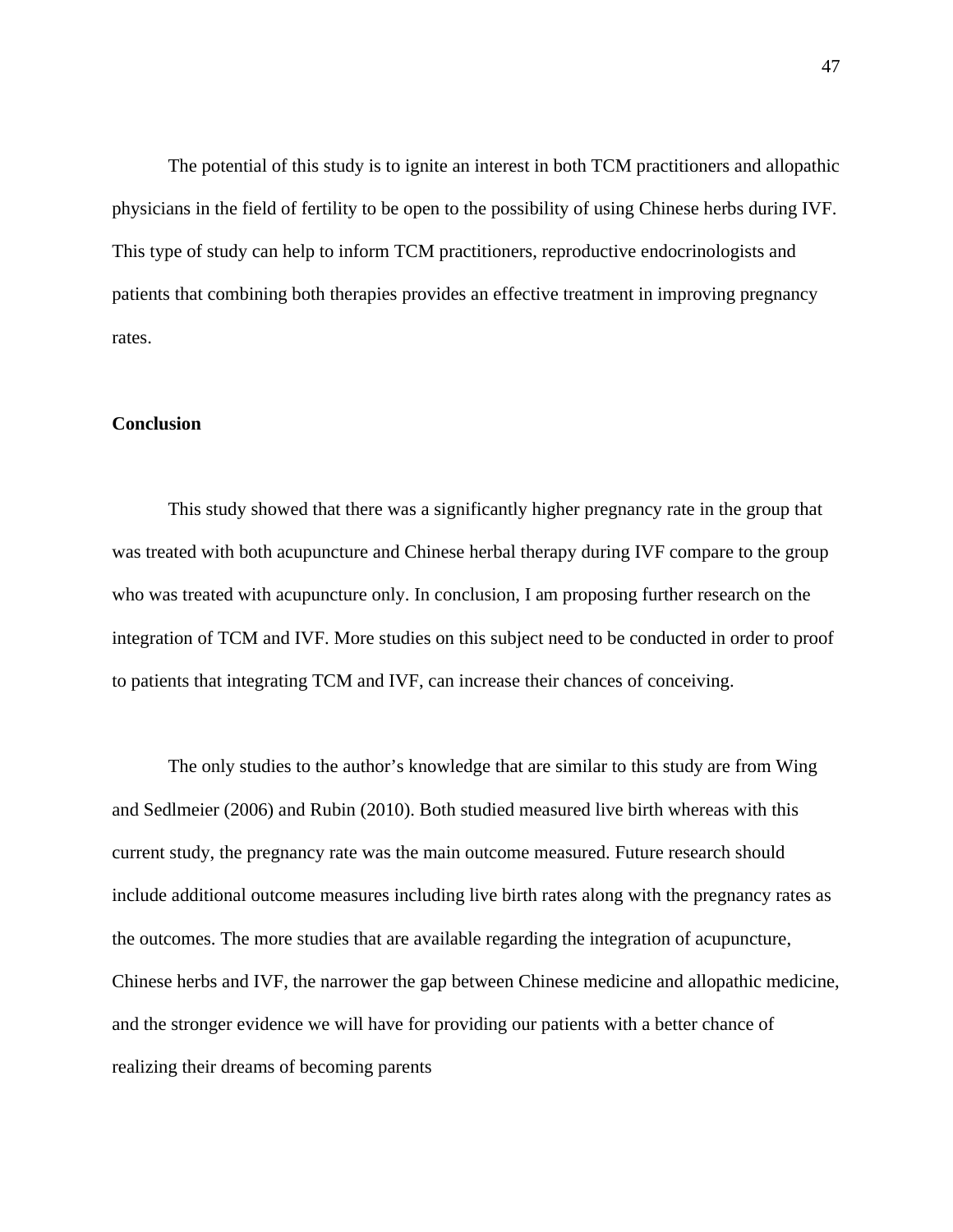#### **References**

- Benson, M.R., Elkind-Hirsch, K.E., Theall A., Fong K., Hogan R.B., & Scott R.T. (2006). Impact of acupuncture before and after embryo transfer on the outcome of in vitro fertilization cycles: A prospective single blind randomized study. *Fertility & Sterility, 86,*  Suppl(3): 135.
- Centers for Disease Control and Prevention (CDC), American Society for Reproductive Medicine (ASRM), Society for Assisted Reproductive Technology (SART). (2008). *Assisted reproductive technology success rates: national summary and fertility and clinic reports.* Atlanta: US Department of Health and Human Services, Centers for Disease Control and Prevention.
- Chang, R., Chung P.H., & Rosenwaks Z. (2002). Role of acupuncture in the treatment of female infertility. *Fertility & Sterility, 78,* 1149-1153.
- Cheong, Y.C., Ng, E.H.Y., & Ledger, W.L. (2009). Acupuncture and assisted conception. *Cochrane Database of Systematic Reviews*, Issue 4. doi: 10.1002/14651858.CD006920.pub2.
- Craig, L. B., Criniti, A. R., Hansen, K. R., Marshall, L. A., & Soules, M. R. (2007). Acupuncture lowers pregnancy rates when performed before and after embryo transfer. *Fertility & Sterility*, 88, S40.
- Deadman, P., Al-Khafaji, M., Baker, K. (1998). England. A Manual of Acupuncture. Journal of Chinese Medicine publications. When Added to In Vitro Fertilization (IVF) in Combination with Acupuncture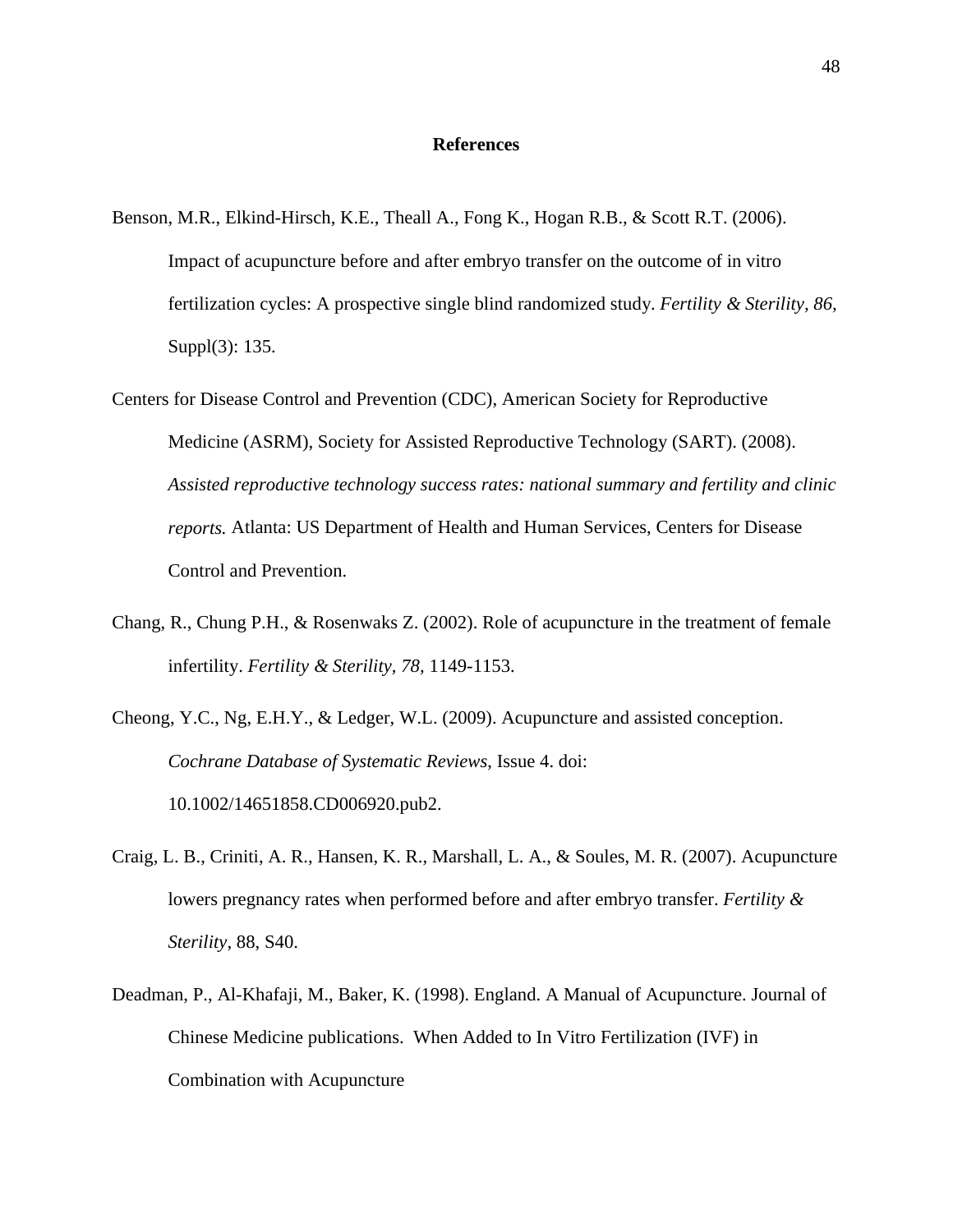- Dieterle, S., Ying, G., Hatzmann, W., & Neuer, A. (2006). Effect of acupuncture on the outcome of in vitro fertilization and intracytoplasmic sperm injection: a randomized, prospective, controlled clinical study. *Fertility Sterility*, 85, 1347-1351.
- Domar, A.D., Meshay, I., Kelliher, J., Alper, M., & Powers, R. (2009). The impact of acupuncture on in vitro fertilization outcome. *Fertility & Sterility,* 91, 723-726.
- Elliott, D. (2009). The treatment of elevated FSH levels with Chinese medicine. *J of Chinese medicine*, 91, 5-11.
- Flower, A., Lewith, G.T., & Little, P. (2011). A feasibility study exploring the role of Chinese herbal medicine in the treatment of endometriosis. *J of alternative complementary medicine*, 17, 1-9.
- Haeberle, M.T., Denz, E., Andenmatten, A., Minikus, P., Scheurer, P., Wu, Y. (2006). How does traditional Chinese medicine (TCM) influence the results of in vitro fertilization (IVF)? *Fertility & Sterility*, 86, s2, s142.
- Hess, I. (2006). The 'egg factor': using Chinese herbal medicine to improve fertility in a 45-year old woman. *J Chinese medicine*, 82, 36-41.
- Hua, J.H. (2008). Clinical observation on the 55 cases of poor ovarian reserve function treated by Yijing Buchong decoction. *J. Traditional Chinese Medicine*, 49, 790-792. In Chinese.
- Jayaprakasan, K., Deb S., Batchs, M., Hopisson, J., Johnson, I., Campbell, B., & Raine-Fenning, N. (2009). The cohort of antral follicles measuring 2-6 mm reflects the quantitative status of ovarian reserve as assessed by serum levels of anti-Mullerian hormone and response to controlled ovarian stimulation. *Fertility & Sterility*. doi: 10.1016/j.fertnstert.2009.10.022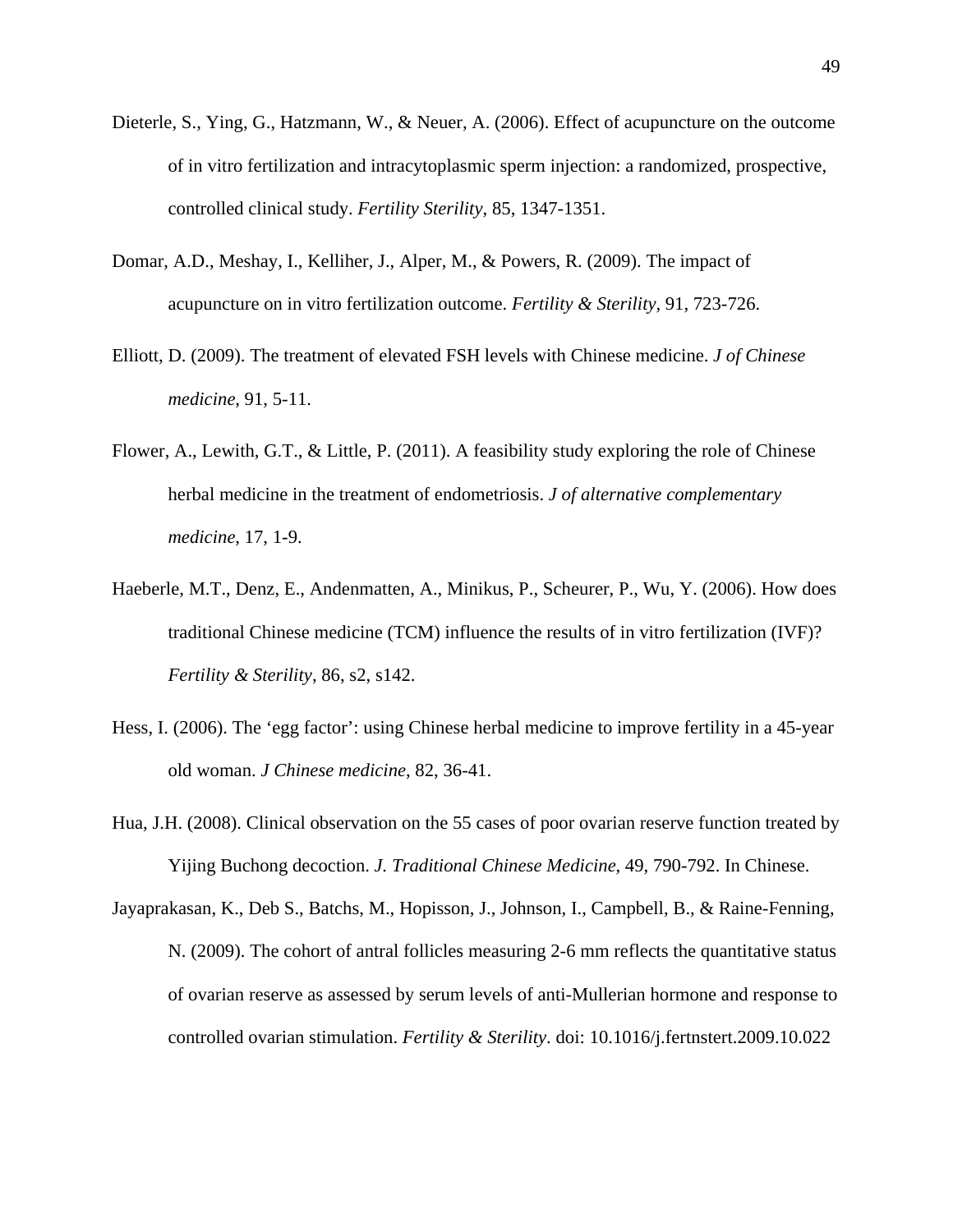- Lin, K., Lui, Y., Tsai, T., & Wang, L. (2006). Treating primary dysmenorrheal with Chinese herb formula, four-agents-decoction. *Fertility & Sterility,* 82, supplement 2, s99.
- Lyttleton, J. (2004). Treatment of Infertility with Chinese Medicine. London: Churchill Livingston Elsevier.
- Maciocia, G. (1998). Obstetrics & Gynocology in Chinese Medicine. Churchill Livingstone press.
- Magarelli, P. C., Cridennda, D. K., & Cohen, M. (2009). Changes in serum cortisol and prolactin associated with acupuncture during controlled ovarian hyperstimulation in women undergoing in vitro fertilization-embryo transfer treatment. *Fertility & Sterility*, 92, 1870- 1879.
- Maheshwari, A., Fowler, P., & Bhattachary, S. (2006). Assessment of ovarian reserve-should we perform tests of ovarian reserve routinely? *Human Reproduction*, 21, 2729-2735.
- Manheimer, E., Zhang, G., Udoff, L., Harmati, A., Langenberg, P., Berman, B., & Bouter, L. (2008). Effects of acupuncture on rates of pregnancy and live birth among women undergoing in vitro fertilization: systematic review and meta-analysis. *BMJ*. doi:10.1136/bmj39471.430451.BE
- Moy, I., Milad, M., Barns, R., Confino, E., Kazer, R., & Zhang, X. (2011). Randomized controlled trial: effects of acupuncture on pregnancy rates in women undergoing in vitro fertilization. *Fertility & Sterility*, 95, 583-7.
- Paulus, W., Zhang, M., Stehler, E., El-Dansouri, I., & Sterzik, K. (2002). Influence of acupuncture on pregnancy rate in patients who undergo assisted reproduction therapy. *Fertility Sterility*, 77, 721-724.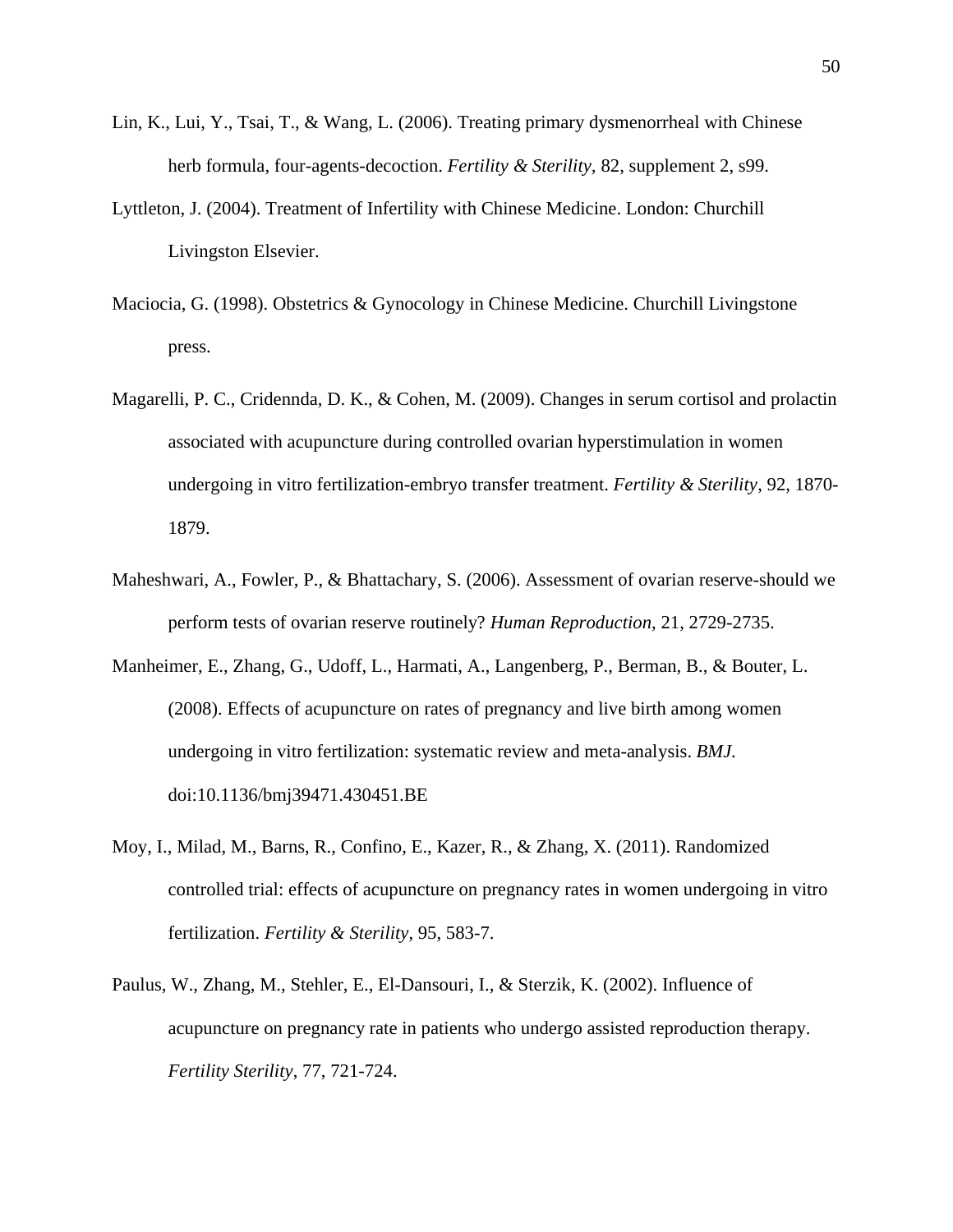- Paulus, W. E., Zhang, M., Strehler, E., Seybold, B., & Sterzik, K. (2003). Placebo-controlled trial of acupuncture effects in assisted reproduction therapy. *The 19th Annual Meeting of the ESHRE* (p. Xviii18). Madrid: ESHRE.
- Rosenthal, L., & Andersen B. (2007). Acupuncture and in vitro fertilization: recent research and clinical guidelines. *J. Chinese medicine*, 84, 28-35.
- Rubin, L.H. (2010). Adjunctive Role of Chinese Herbs and Acupuncture in an In vitro Fertilization Cycle. *American Acupuncturist*, 52, 16-19.
- See, C., McCulloch, M., Smikle, C., & Gao J. (2011). Chinese herbal medicine and clomiphene citrate for anovulation: a meta-analysis of randomized controlled trials. *J of alternative complementary medicine*, 5, 397-405.
- Smith, C., Coyle, M., & Norman, R. (2006). Influence of acupuncture stimulation on pregnancy rates for women undergoing embryo transfer. *Fertility & Sterility*, 85, 1352-1358.
- Victorin, E.S., Waldenstrom, U., Andersen, S.A., & Wikland, M. (1996). Reduction of blood flow impedance in the uterine arteries of infertile women with electro-acupuncture. *Human Reproduction*, 11, 1314-1317.
- Visser, J., Jong, F., Laven, J., & Themmen, A. (2006). Anti-Mullerian hormone: a new marker for ovarian function. *Society for Reproduction and Fertility*, 131, 1-9.
- Westergaard, L.G., Mao, Q., Krogslund, M., Sandrini, S., Lenz, S., & Grinsted, J. (2006). Acupuncture on the day of embryo transfer significantly improves the reproductive outcome in infertile women: a prospective, randomized trial. *Fertility & Sterility*, 85, 1341-1346.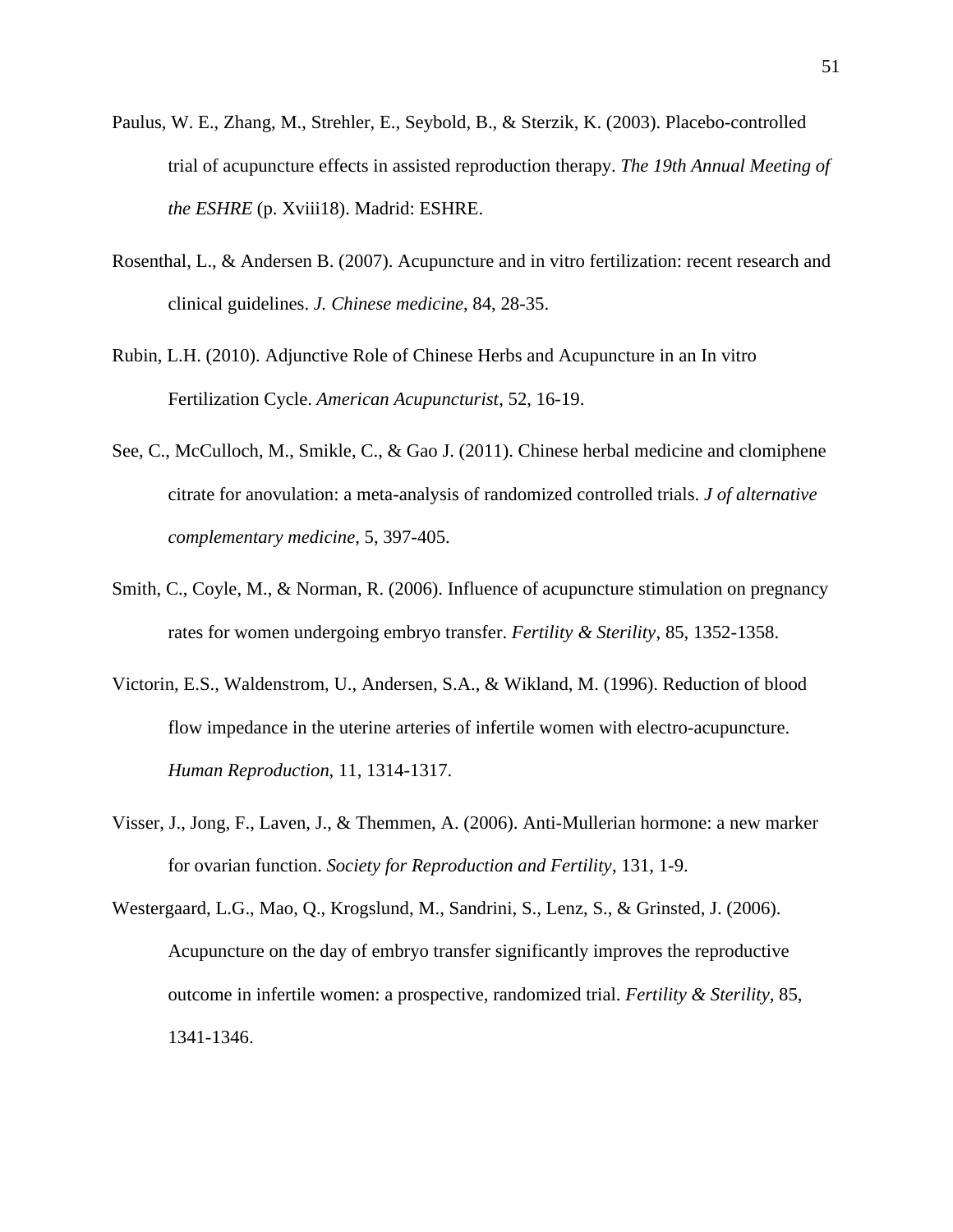- Wing, T.A., & Sedlmeier, E.S. (2006). Measuring the effectiveness if Chinese Herbal Medicine in improving female fertility. *J of Chinese Medicine*, 80, 26-32.
- Xu, X., Yin, H., Tang, D., Zhang, L., & Gosden, R.G. (2003). Application of traditional Chinese medicine in the treatment of infertility. *Human Fertility*, 6, 161-168.
- Zang, J., Li, T., Zhou, L., Tang, L., Xu, L., Wu, T., & Lim, D.C.E. (2010). Chinese herbal medicine for subfertile women with polycystic ovarian syndrome. *The Cochrane library*, 11, 1-44.
- Zhou & Qu. (2009). Treating gynecological disorders with traditional Chinese medicine: A review. *Afr. J. Traditional, Complementary and Alternative Medicine.* 6, 494-517. http://www.africanethnomedicines.net/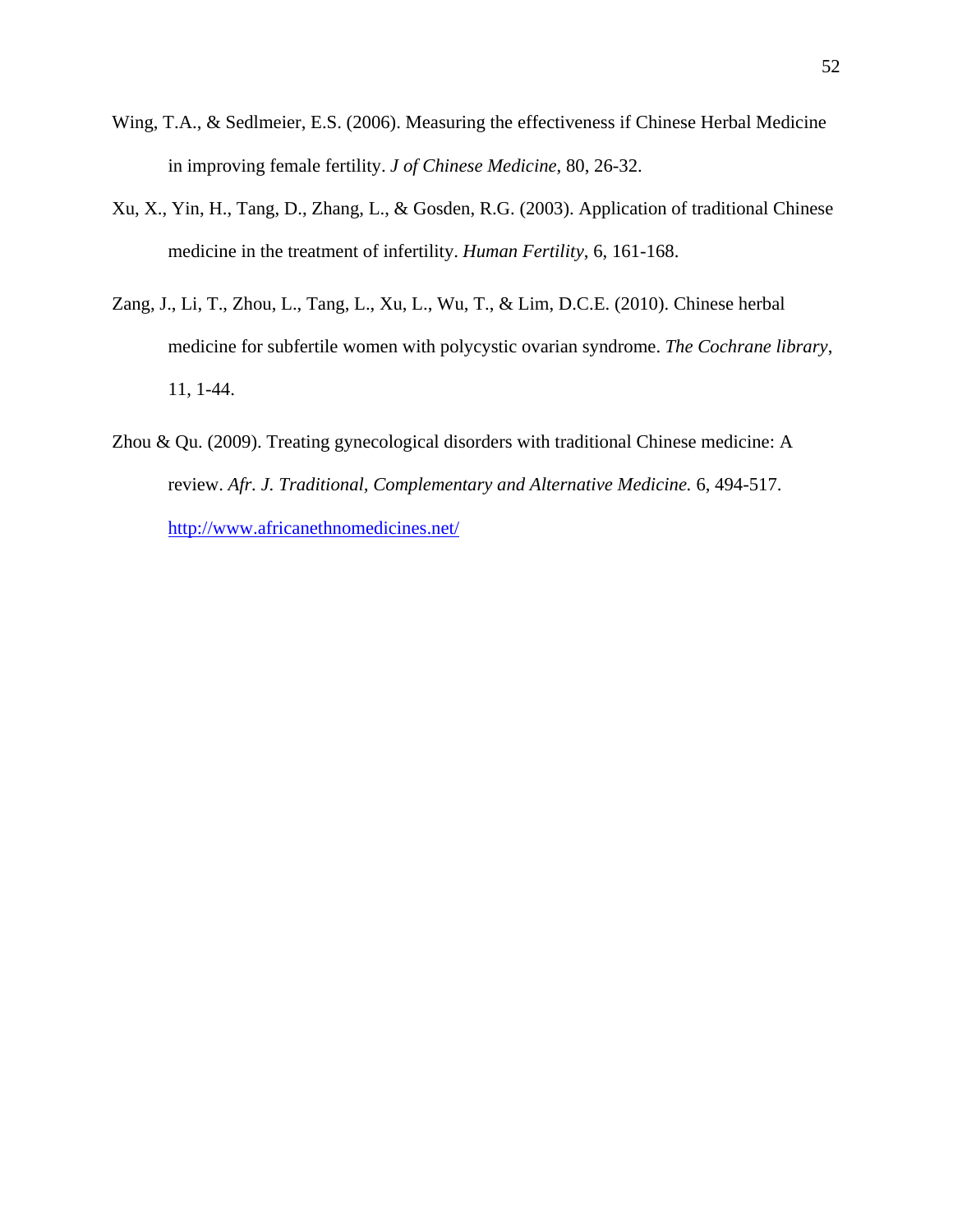| Variable                          | N  | <b>Mean</b> | <i>SD</i> |    | Minimum Maximum | <b>Skewness</b><br>(SK) | <b>Std. Error of</b><br><b>Skewness</b> (SE) | <i><b>SK/SE</b></i> |
|-----------------------------------|----|-------------|-----------|----|-----------------|-------------------------|----------------------------------------------|---------------------|
| Years of age                      | 33 | 38.82       | 2.21      | 34 | 42              | $-0.38$                 | 0.41                                         | $-0.93$             |
| Months trying to<br>conceive      | 27 | 19.81       | 14.02     | 4  | 54              | 1.22                    | 0.45                                         | 2.72                |
| N of eggs retrieved               | 32 | 11.56       | 7.80      | 2  | 34              | 1.43                    | 0.41                                         | 3.45                |
| N of fertilized eggs              | 31 | 6.55        | 4.21      | 1  | 17              | 0.75                    | 0.42                                         | 1.78                |
| N of embryos<br>transferred       | 33 | 3.33        | 1.80      | 1  | 8               | 0.77                    | 0.41                                         | 1.89                |
| N of treatments before<br>results | 33 | 27.09       | 12.83     | 13 | 67              | 1.27                    | 0.41                                         | 3.11                |

Table 1. Summary Statistics for Continuous Patient History Variables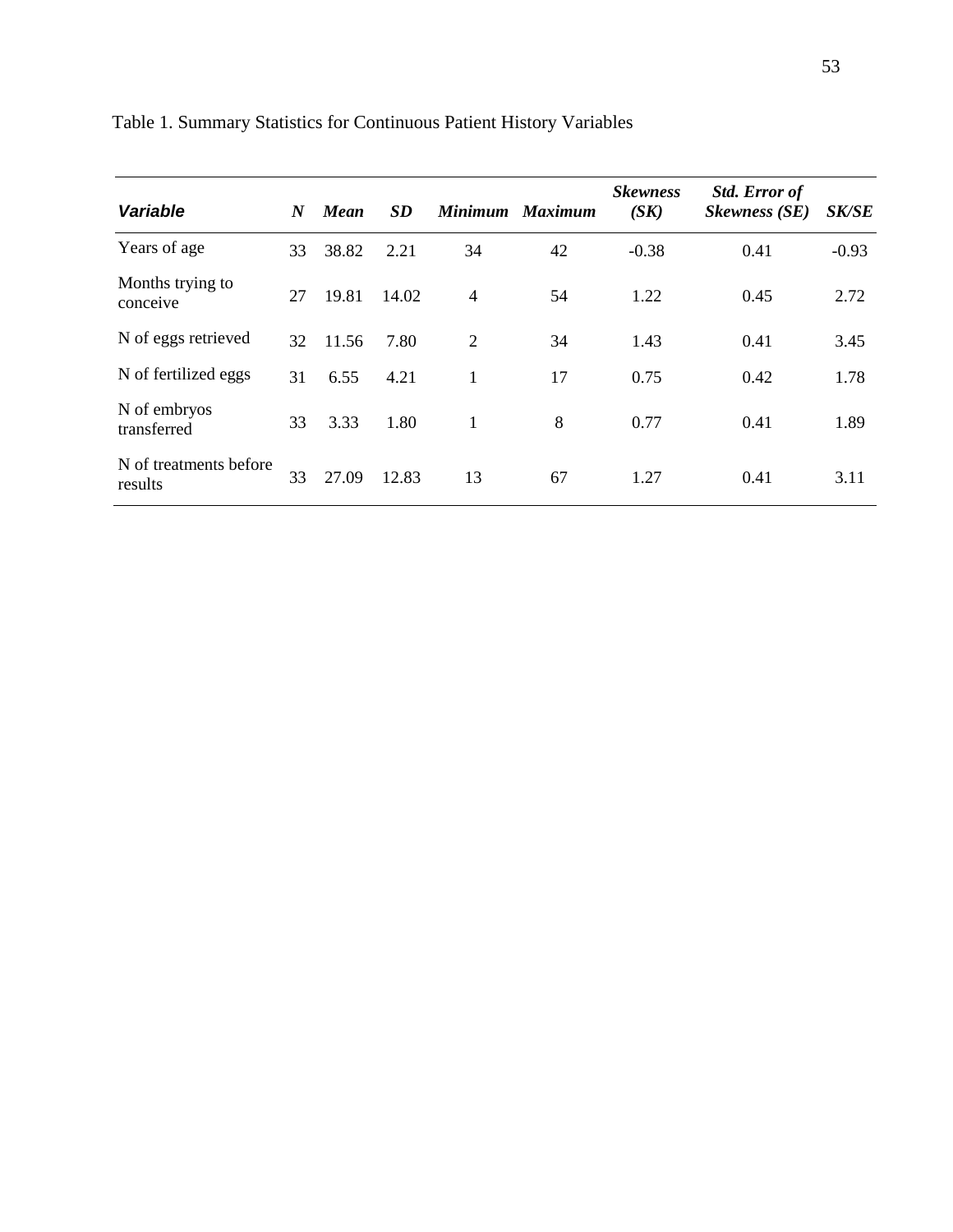| <b>Treatment</b>               |                  |                            |           |                  |                         |       |                  |    |                   |  |  |  |  |
|--------------------------------|------------------|----------------------------|-----------|------------------|-------------------------|-------|------------------|----|-------------------|--|--|--|--|
|                                |                  | <b>Acupuncture + Herbs</b> |           |                  | <b>Acupuncture Only</b> |       |                  |    |                   |  |  |  |  |
|                                | $\boldsymbol{N}$ | <b>Mean</b>                | <b>SD</b> | $\boldsymbol{N}$ | <b>Mean</b>             | SD    | $\boldsymbol{t}$ |    | $df$ p (2-tailed) |  |  |  |  |
| Years of age                   | 23               | 39.13                      | 2.12      | 10               | 38.10                   | 2.38  | 1.24             | 31 | 0.225             |  |  |  |  |
| Months trying to concieve      | 20               | 21.05                      | 13.13     | $\tau$           | 16.29                   | 16.91 | 0.77             | 25 | 0.450             |  |  |  |  |
| N of eggs retrieved            | 22               | 12.00                      | 8.95      | 10               | 10.60                   | 4.62  | 0.46             | 30 | 0.646             |  |  |  |  |
| N of fertilized eggs           | 21               | 6.95                       | 4.86      | 10               | 5.70                    | 2.31  | 0.77             | 29 | 0.448             |  |  |  |  |
| N of embryos transferred       | 23               | 3.61                       | 1.99      | 10               | 2.70                    | 1.06  | 1.35             | 31 | 0.186             |  |  |  |  |
| N of treatments before results | 23               | 28.61                      | 14.29     | 10               | 23.60                   | 8.21  | 1.03             | 31 | 0.310             |  |  |  |  |

# Table 2. Comparison of Continuous History Variables Between Women Treated with Acupuncture and Herbs During IVF Versus Those Treated with Acupuncture Only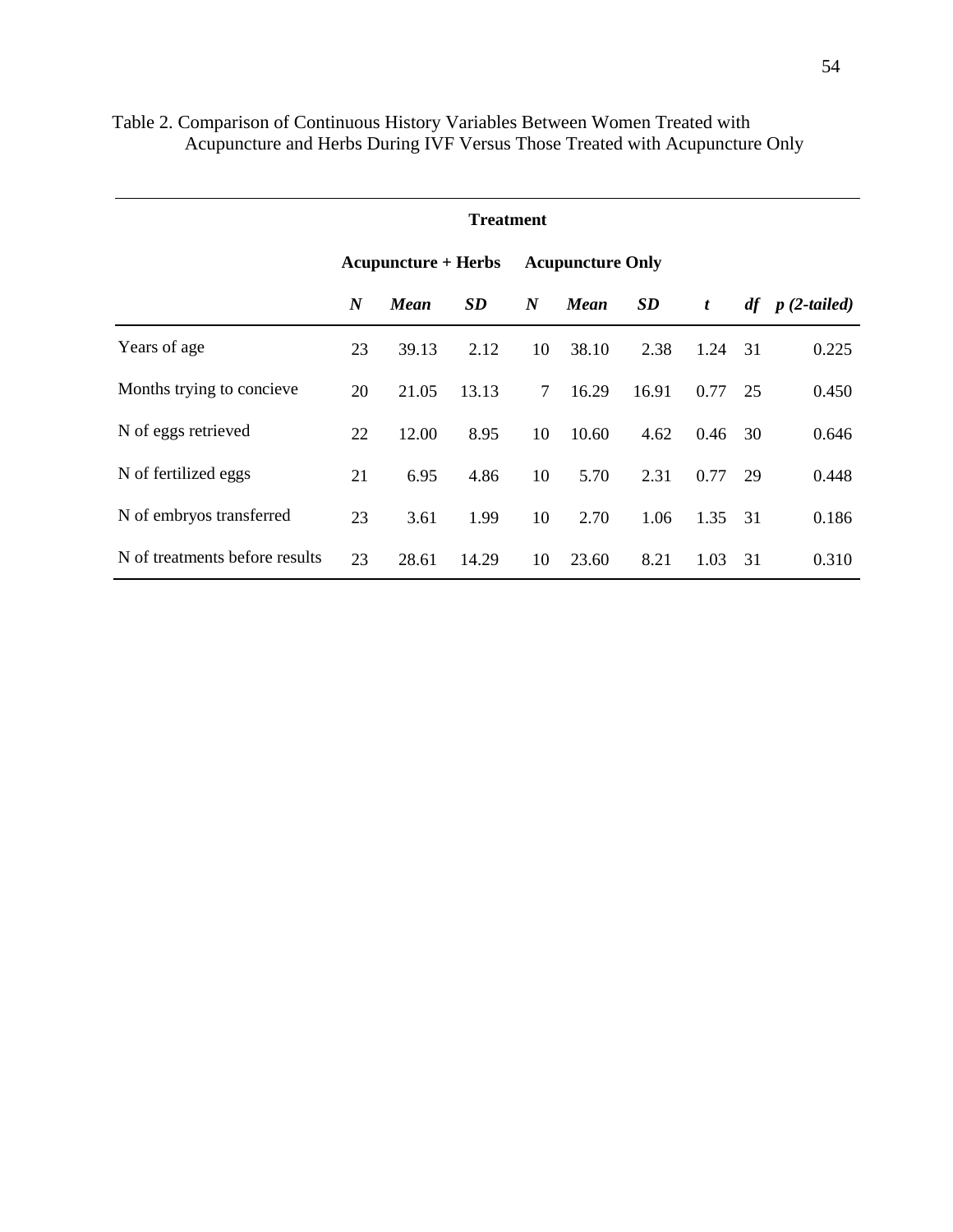|                            |                | N <sub>0</sub> |                  | Yes     |
|----------------------------|----------------|----------------|------------------|---------|
|                            | $f^*$          | %              | $\boldsymbol{f}$ | %       |
| History of prior pregnancy | 14             | 42.4%          | 19               | 57.6%   |
| History of abortions       | 19             | 57.6%          | 14               | 42.4%   |
| Prior live births          | 27             | 81.8%          | 6                | 18.2%   |
| Prior miscarriages         | 31             | 93.9%          | 2                | $6.1\%$ |
| Fertility medications      | $\overline{4}$ | 12.1%          | 17               | 51.5%   |
| <b>History of ART</b>      | 17             | 51.5%          | 16               | 48.5%   |

 $*$   $f$  = frequency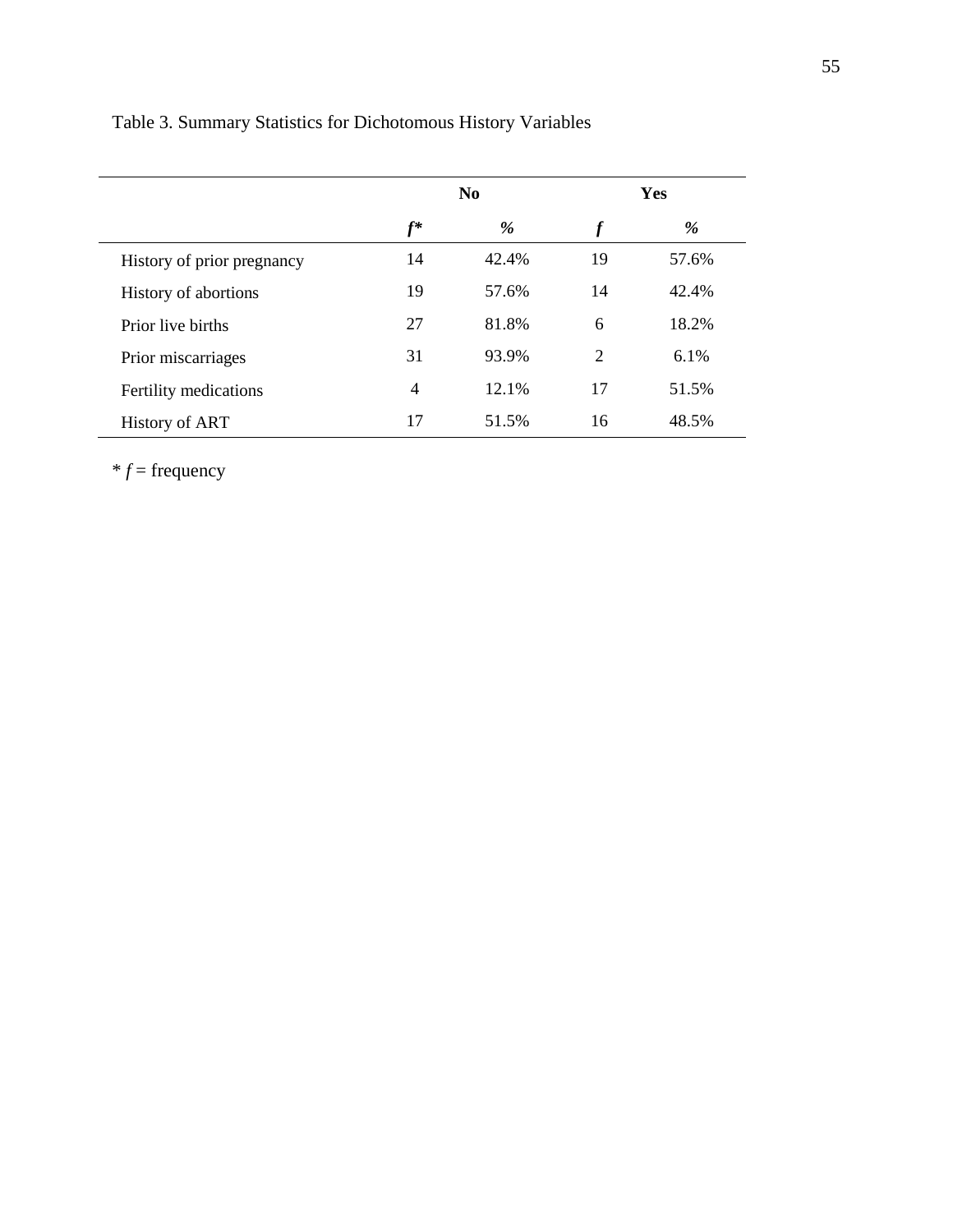|          | <b>Beta hCG</b> |                 |    |                 |              |        |  |  |  |  |  |  |
|----------|-----------------|-----------------|----|-----------------|--------------|--------|--|--|--|--|--|--|
|          |                 | <b>Negative</b> |    | <b>Positive</b> | <b>Total</b> |        |  |  |  |  |  |  |
|          |                 | %               |    | %               |              | %      |  |  |  |  |  |  |
| Herbs    | 4               | 17.4%           | 19 | 82.6%           | 23           | 100.0% |  |  |  |  |  |  |
| No Herbs | 6               | 60.0%           | 4  | 40.0%           | 10           | 100.0% |  |  |  |  |  |  |
| Total    | 10              | 30.3%           | 23 | 69.7%           | 33           | 100.0% |  |  |  |  |  |  |

Table 4. Comparison of Beta hCG Positivity (one-sided Fisher's exact *p* = .023) Between Women Treated with Acupuncture and Herbs During IVF Versus Those Treated with Acupuncture Only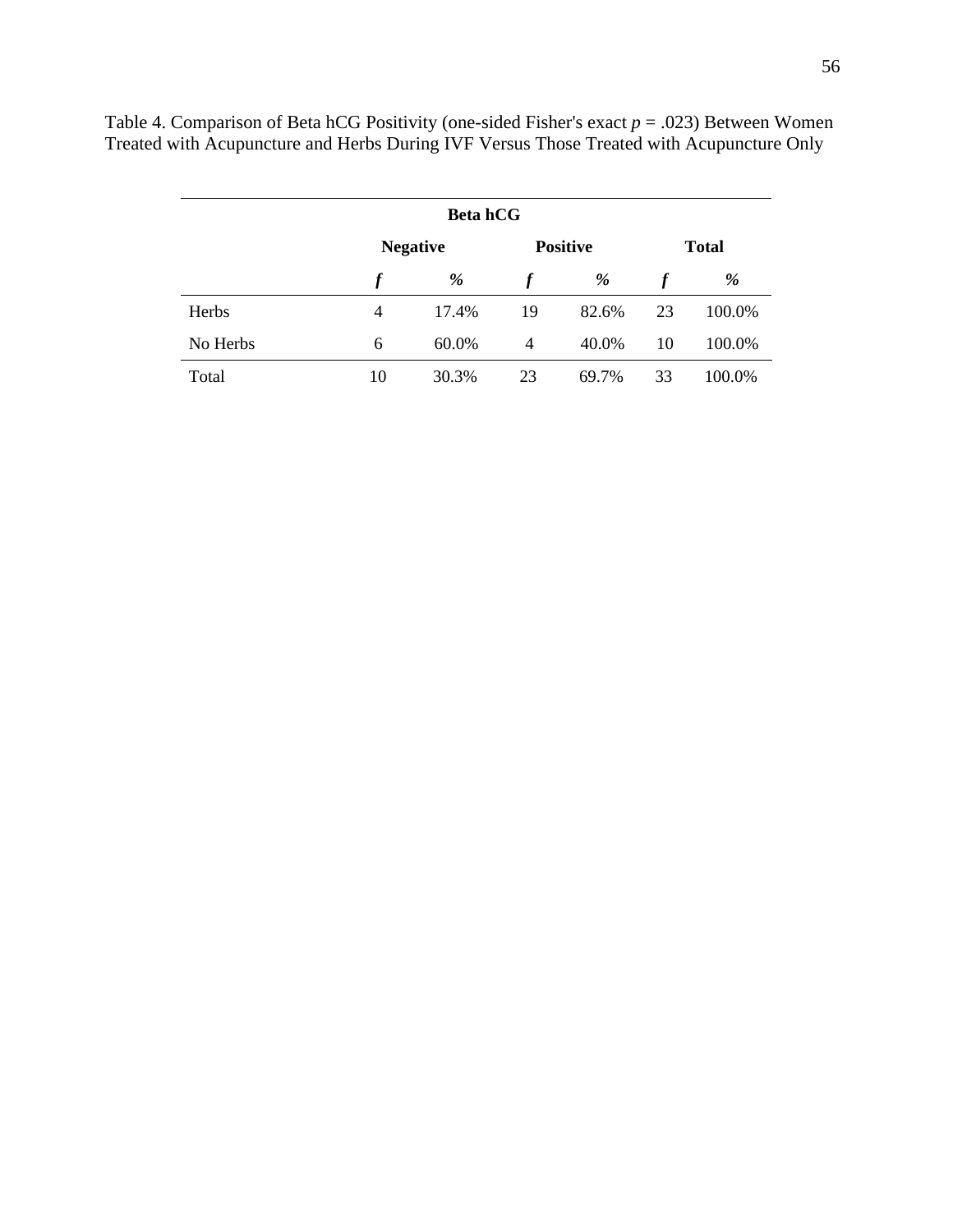|                                   |                  | <b>Negative</b> |           |                  | <b>Positive</b> |           |         |    |               |
|-----------------------------------|------------------|-----------------|-----------|------------------|-----------------|-----------|---------|----|---------------|
|                                   | $\boldsymbol{N}$ | <b>Mean</b>     | <b>SD</b> | $\boldsymbol{N}$ | <b>Mean</b>     | <b>SD</b> | t       | df | $p(2-tailed)$ |
| Years of age                      | 10               | 38.70           | 2.21      | 23               | 38.87           | 2.26      | $-0.20$ | 31 | 0.843         |
| Months trying to<br>conceive      | 10               | 19.10           | 16.80     | 17               | 20.24           | 12.65     | $-0.20$ | 25 | 0.844         |
| N of eggs<br>retrieved            | 10               | 8.80            | 3.65      | 22               | 12.82           | 8.88      | $-1.37$ | 30 | 0.181         |
| N of fertilized<br>eggs           | 10               | 5.10            | 2.02      | 21               | 7.24            | 4.82      | $-1.34$ | 29 | 0.191         |
| N of embryos<br>transferred       | 10               | 3.30            | 1.70      | 23               | 3.35            | 1.87      | $-0.07$ | 31 | 0.945         |
| N of treatments<br>before results | 10               | 20.30           | 7.04      | 23               | 30.04           | 13.76     | $-2.01$ | 31 | 0.053         |

Table 5. Comparison of Continuous Patient History Variables by Beta hCG Positivity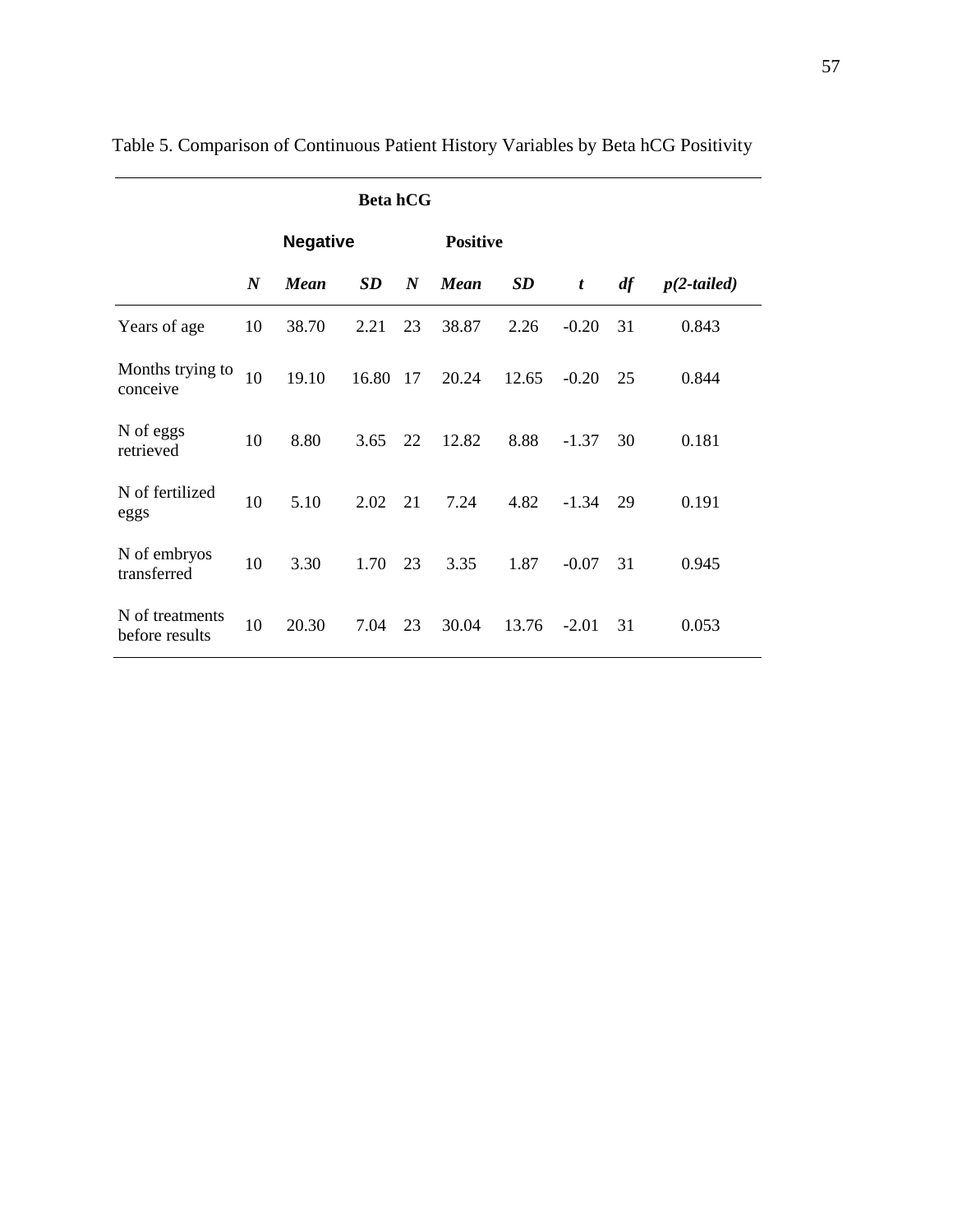| <b>Bhcg</b>                |          |                      |       |                |              |                             |       |       |
|----------------------------|----------|----------------------|-------|----------------|--------------|-----------------------------|-------|-------|
|                            |          | Negative<br>Positive |       |                | <b>Total</b> | Fisher's exact $p(2-sided)$ |       |       |
|                            |          | $\mathbf f$          | $\%$  | $\mathbf f$    | $\%$         | $\mathbf f$                 | $\%$  |       |
|                            | $\rm no$ | 5                    | 50.0% | 9              | 39.1%        | 14                          | 42.4% | .707  |
| History of prior pregnancy | yes      | 5 <sup>5</sup>       | 50.0% |                | 14 60.9%     | 19                          | 57.6% |       |
|                            |          |                      |       |                |              |                             |       |       |
|                            | $\rm no$ | $8\,$                | 80.0% | 11             | 47.8%        | 19                          | 57.6% | .131  |
| History of abortions       | yes      | 2                    | 20.0% | 12             | 52.2%        | 14                          | 42.4% |       |
|                            |          |                      |       |                |              |                             |       |       |
|                            | $\rm no$ | 8                    | 80.0% | 19             | 82.6%        | 27                          | 81.8% | 1.000 |
| Prior live births          | yes      | 2                    | 20.0% | $\overline{4}$ | 17.4%        | 6                           | 18.2% |       |
|                            |          |                      |       |                |              |                             |       |       |
|                            | $\rm no$ | 9                    | 90.0% | 22             | 95.7%        | 31                          | 93.9% | .521  |
| Prior miscarriages         | yes      | $\mathbf{1}$         | 10.0% | $\overline{1}$ | 4.3%         | $\overline{2}$              | 6.1%  |       |
|                            |          |                      |       |                |              |                             |       |       |
|                            | $\rm no$ | $\mathbf{1}$         | 10.0% | 3              | 13.0%        | $\overline{4}$              | 12.1% | 1.000 |
| Fertility medications      | yes      | 9                    | 90.0% | 20             | 87.0%        | 29                          | 87.9% |       |
|                            |          |                      |       |                |              |                             |       |       |
|                            | $\rm no$ | 5                    | 50.0% | 12             | 52.2%        | 17                          | 51.5% | 1.000 |
| <b>History of ART</b>      | yes      | 5                    | 50.0% | 11             | 47.8%        | 16                          | 48.5% |       |

# Table 6. Comparison of Dichotomous Patient History Variables by Beta hCG Positivity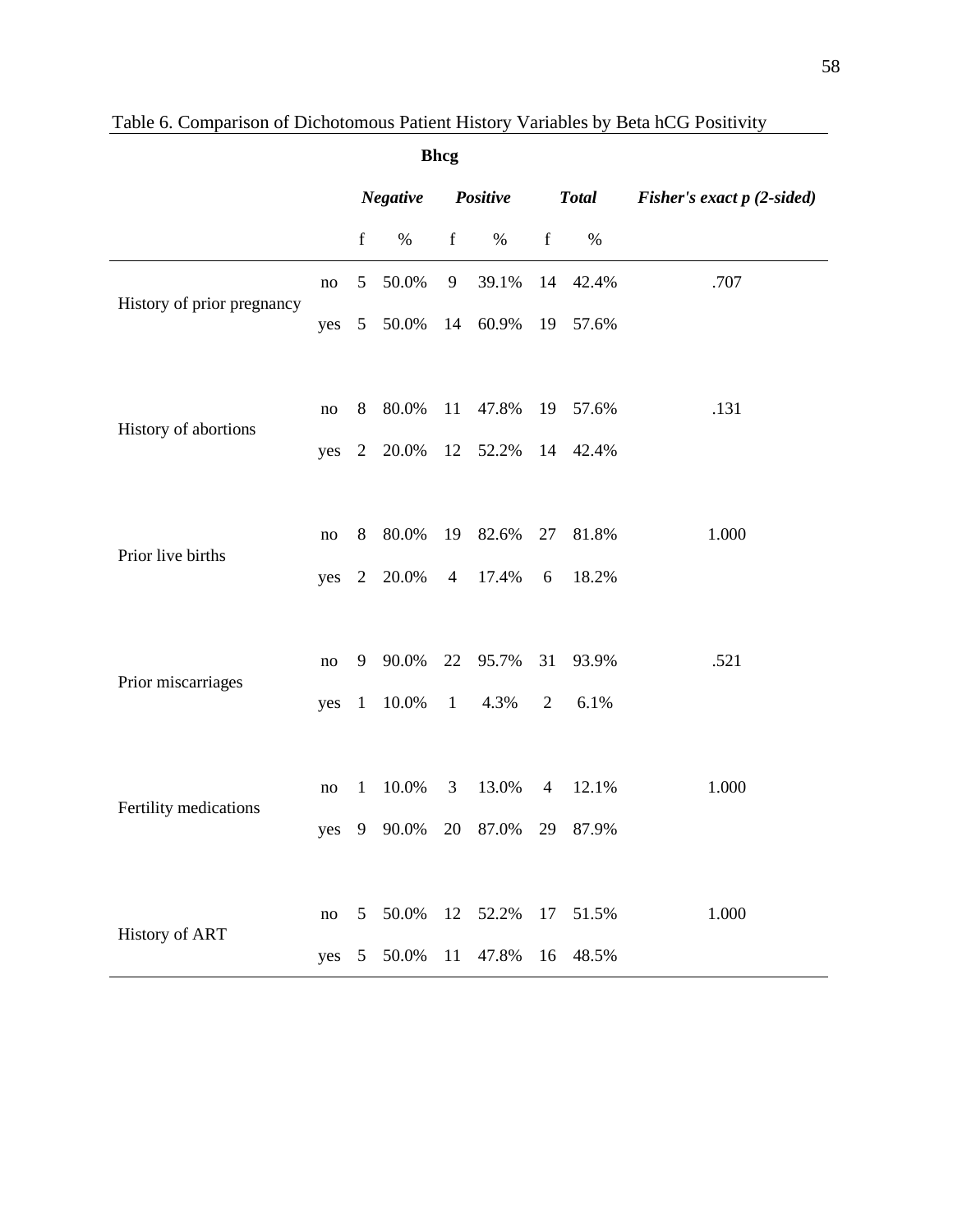|          | Live Birth |       |    |       |       |        |  |  |  |  |  |
|----------|------------|-------|----|-------|-------|--------|--|--|--|--|--|
|          | No         |       |    | Yes   | Total |        |  |  |  |  |  |
|          | f          | %     |    | %     |       | %      |  |  |  |  |  |
| Herbs    | 12         | 54.5% | 10 | 45.5% | 22    | 100.0% |  |  |  |  |  |
| No Herbs | 8          | 80.0% | 2  | 20.0% | 10    | 100.0% |  |  |  |  |  |
| Total    | 20         | 62.5% | 12 | 37.5% | 32    | 100.0% |  |  |  |  |  |

Table 7. Comparison of Post-Treatment Live Birth Rate (one-sided Fisher's exact *p* = .215) between Women Treated with Acupuncture and Herbs during IVF versus those treated with Acupuncture only.

 $*$   $f$  = frequency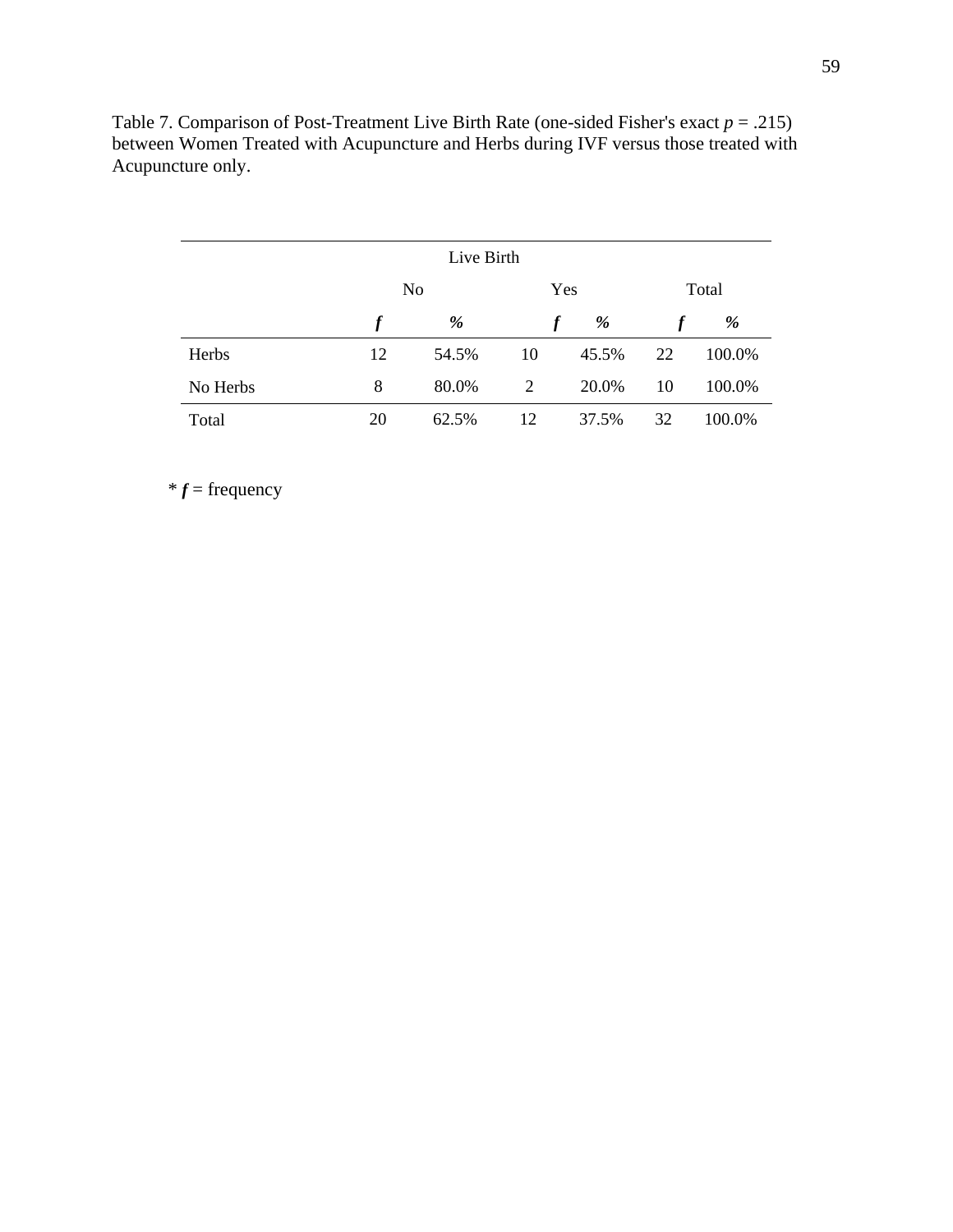|                         |                  | <b>Herbs</b> |           |                  | <b>No Herbs</b> |           |                  |    |               |
|-------------------------|------------------|--------------|-----------|------------------|-----------------|-----------|------------------|----|---------------|
|                         | $\boldsymbol{N}$ | Mean         | SD        | $\boldsymbol{N}$ | <b>Mean</b>     | <b>SD</b> | $\boldsymbol{t}$ | df | $p(2-tailed)$ |
| N of eggs<br>retrieved  | 22               | 12.00        | 8.95      | - 10             | 10.60           | 4.62      | .464             | 30 | .646          |
| N of fertilized<br>eggs | 21               | 6.95         | $4.86$ 10 |                  | 5.70            | 2.31      | .769             | 29 | .448          |

Table 8. Comparison between Women treated with Acupuncture and Herbs during IVF (*t*- test) versus those treated with Acupuncture only on of number of eggs retrieved and number of eggs fertilized